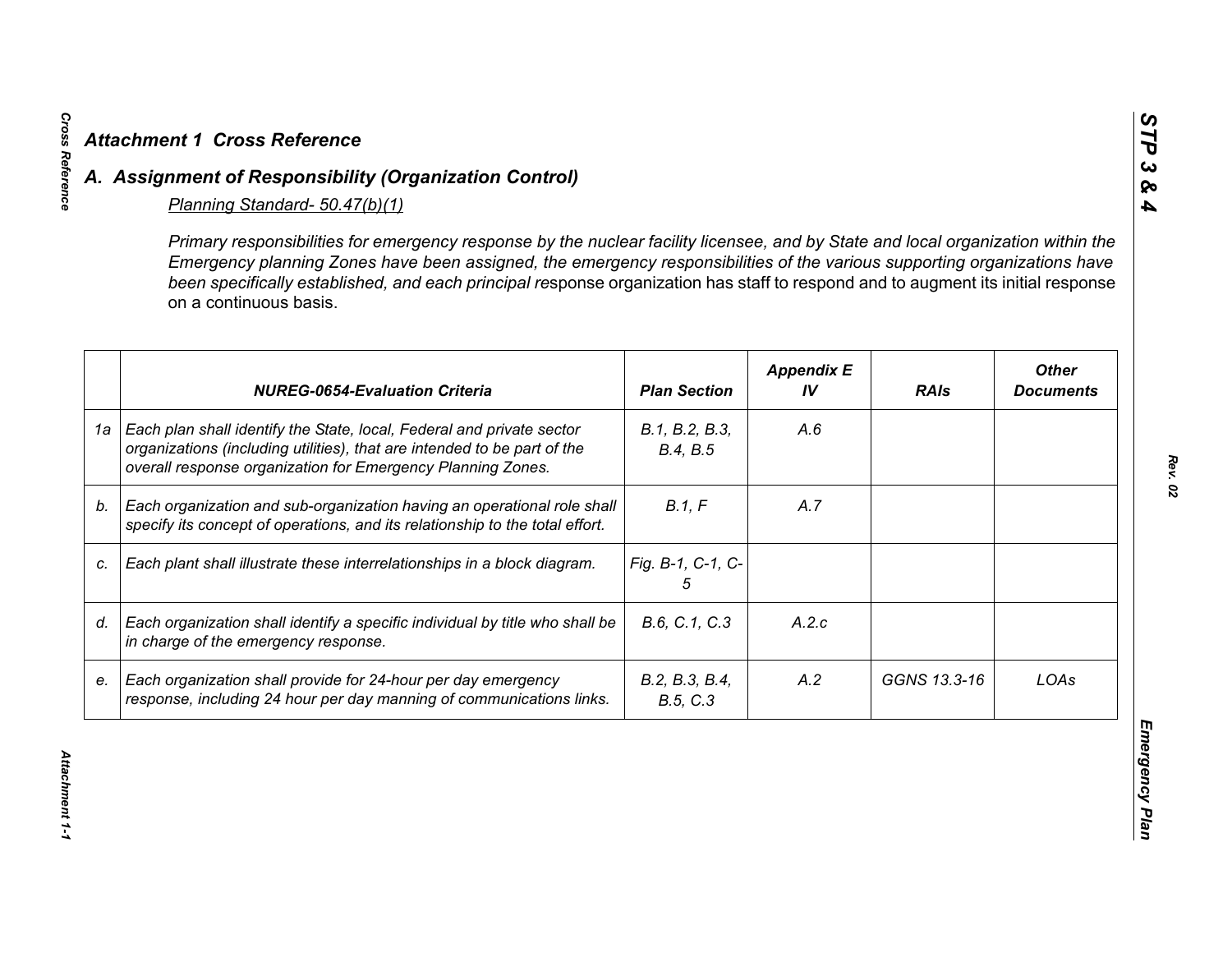|    | <b>NUREG-0654-Evaluation Criteria</b>                                                                                                                                                                                                                                                                                                                                                                                                                                                                                                                                                                                                                                                                                                                                                                                                                                   | <b>Plan Section</b>                                                  | <b>Appendix E</b><br>IV | <b>RAIs</b>                  | <b>Other</b><br><b>Documents</b> |
|----|-------------------------------------------------------------------------------------------------------------------------------------------------------------------------------------------------------------------------------------------------------------------------------------------------------------------------------------------------------------------------------------------------------------------------------------------------------------------------------------------------------------------------------------------------------------------------------------------------------------------------------------------------------------------------------------------------------------------------------------------------------------------------------------------------------------------------------------------------------------------------|----------------------------------------------------------------------|-------------------------|------------------------------|----------------------------------|
| 2а | Each organization shall specify the functions and responsibilities for<br>major elements and key individuals by title, of emergency response,<br>including the following: Command and Control, Alerting and Notification,<br>Communications, Public Information, Accident Assessment, Public<br>Health and Sanitation, Social Services, Fire and Rescue, Traffic Control,<br>Emergency Medical Services, Law Enforcement, Transportation,<br>Protective Response (including authority to request Federal assistance<br>and to initiate other protective actions), and Radiological Exposure<br>Control. The description of these functions shall include a clear and<br>concise summary such as a table of primary and support responsibilities<br>using the agency as one axis, and the function as the other. (See<br>Section B for licensee).                        | B.2, B.3, B.4,<br>C.2, C.3, E, G,<br>H, K<br>Table B-1<br>Figure B-1 | A.4                     | GGNS 13.3-13<br>GGNS 13.3-14 |                                  |
| b. | Each plan shall contain (by reference to specific acts, codes or statutes)<br>the legal basis for such authorities.                                                                                                                                                                                                                                                                                                                                                                                                                                                                                                                                                                                                                                                                                                                                                     | <b>State Plan</b>                                                    |                         |                              |                                  |
| 3. | Each plan shall include written agreements referring to the concept of<br>operations developed between Federal, State, and local agencies and<br>other support organizations having an emergency response role within<br>the Emergency Planning Zones. The agreements shall identify the<br>emergency measures to be provided and the mutually acceptable<br>criteria for their implementation, and specify the arrangements for<br>exchange of information. These agreements may be provided in an<br>appendix to the plan or the plan itself may contain descriptions of these<br>matters and a signature page in the plan may serve to verify the<br>agreements. The signature page format is appropriate for organizations<br>where response functions are covered by laws, regulations or executive<br>orders where separate written agreements are not necessary. | A, B                                                                 |                         | GGNS 13.3-7                  | LOAs                             |
| 4. | Each principal organization shall be capable of continuous (24-hour)<br>operations for a protracted period. The individual in the principal<br>organization who will be responsible for assuring continuity of resources<br>(technical, administrative, and material) shall be specified by title.                                                                                                                                                                                                                                                                                                                                                                                                                                                                                                                                                                      | B.4, C.1, C.3,<br>C.4                                                |                         |                              |                                  |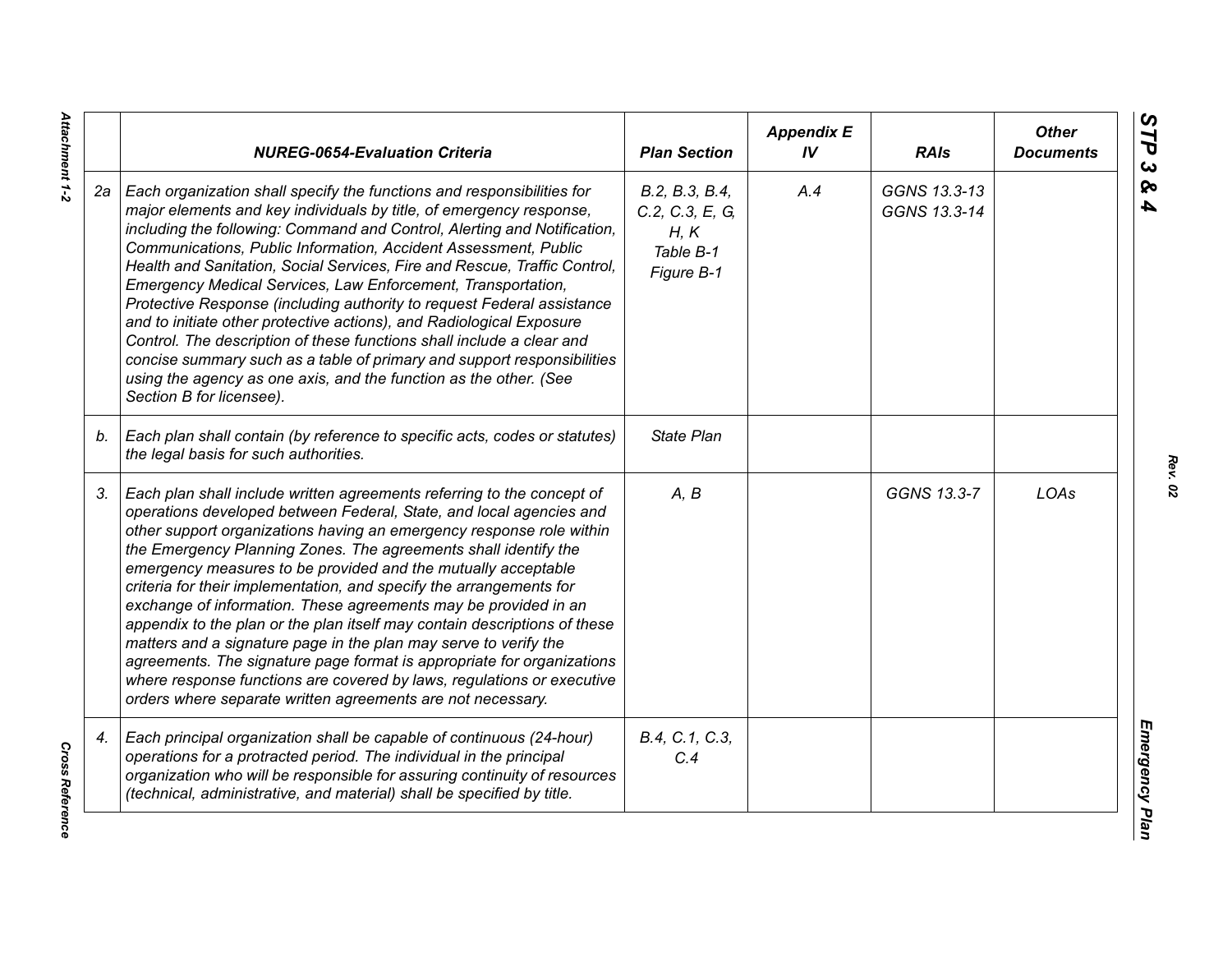| <b>NUREG-0654-Evaluation Criteria</b>                                                                                                                                                                                                                                                                                                                                                                                          | <b>Plan Section</b>            | <b>Appendix E</b><br>IV | <b>RAIs</b> | <b>Other</b><br><b>Documents</b> |
|--------------------------------------------------------------------------------------------------------------------------------------------------------------------------------------------------------------------------------------------------------------------------------------------------------------------------------------------------------------------------------------------------------------------------------|--------------------------------|-------------------------|-------------|----------------------------------|
| Each licensee shall specify the onsite emergency organization of plant<br>staff personnel for all shifts and its relation to the responsibilities and<br>duties of the normal staff complement.                                                                                                                                                                                                                                | C.3<br>1.1, 2.1                | A.2.a<br>A.2.b          | VEGP 13.3-8 | GL 82-33                         |
| Each licensee shall designate an individual as emergency coordinator<br>who shall be on shift at all times and who shall be the authority and<br>responsibility to immediately and unilaterally initiate any emergency<br>actions, including providing protective action recommendations to<br>authorities responsible for implementing offsite emergency measures.                                                            | C.1, C.2, C.3,<br>C.4.1, C.4.9 | A.2.c                   |             |                                  |
| Each licensee shall identify a line of succession for the emergency<br>coordinator position and identify the specific conditions for higher level<br>utility officials assuming this function.                                                                                                                                                                                                                                 | C.3, C.4.1,<br>C.4.9           |                         |             |                                  |
| Each licensee shall establish the functional responsibilities assigned to<br>the emergency coordinator and shall clearly specify which<br>responsibilities may not be delegated to other elements of the<br>emergency organization. Among the responsibilities which may not be<br>delegated shall be the decision to notify and to recommend protective<br>actions to authorities responsible for offsite emergency measures. | C.2                            |                         |             |                                  |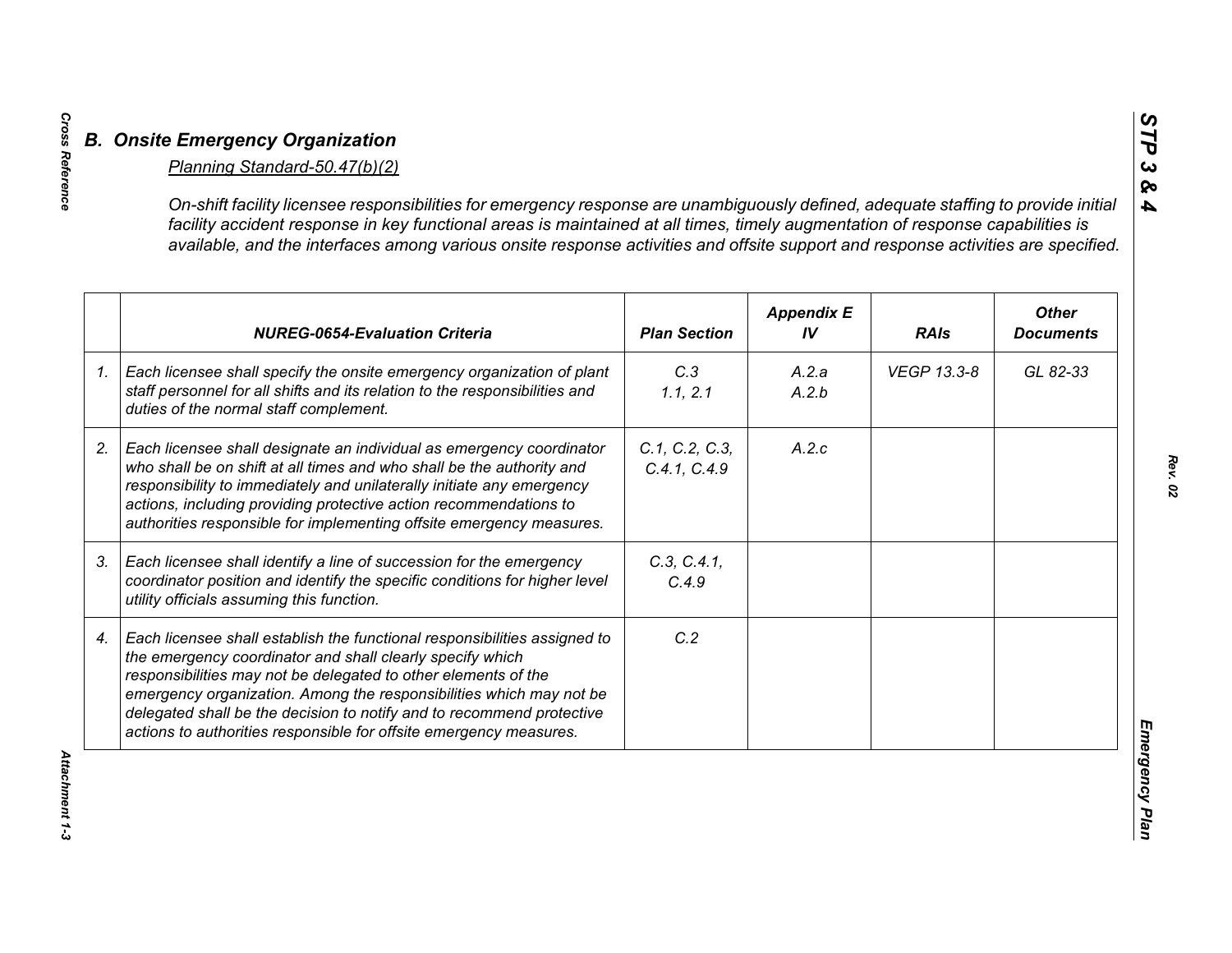|    | <b>NUREG-0654-Evaluation Criteria</b>                                                                                                                                                                                                                                                                                                                                                                                                                                                                                                                                                                                                                                                                                                    | <b>Plan Section</b>      | <b>Appendix E</b><br>IV | <b>RAIs</b> | <b>Other</b><br><b>Documents</b> |
|----|------------------------------------------------------------------------------------------------------------------------------------------------------------------------------------------------------------------------------------------------------------------------------------------------------------------------------------------------------------------------------------------------------------------------------------------------------------------------------------------------------------------------------------------------------------------------------------------------------------------------------------------------------------------------------------------------------------------------------------------|--------------------------|-------------------------|-------------|----------------------------------|
| 5. | Each licensee shall specify the positions or title and major tasks to be<br>performed by the persons to be assigned to the functional areas of<br>emergency activity. For emergency situations, specific assignments<br>shall be made for all shifts and for plant staff members, both onsite and<br>away from the site. These assignments shall cover the emergency<br>functions in Table B-1 entitled, Minimum Staffing Requirements for<br>Nuclear Power Plant Emergencies. The minimum on-shift staffing levels<br>shall be as indicated in Table B-1. The licensee must be able to augment<br>on-shift capabilities within a short period after declaration of an<br>emergency. This capability shall be as indicated in Table B-1. | C.3, C.4, Table<br>$C-1$ | A.2<br>A.3<br>B.4       |             | GL 82-33                         |
| 6. | Each licensee shall specify the interfaces between and among the<br>onsite functional areas of emergency activity, licensee headquarters<br>support, local services support, and State and local government<br>response organization. This shall be illustrated in a block diagram and<br>shall include the onsite technical support center and the operational<br>support (assembly) center and the licensee's near-site Emergency<br>Operations Facility (EOF).                                                                                                                                                                                                                                                                        | Figure F-1               | A.3                     |             |                                  |
| 7. | Each licensee shall specify the management, administrative, and<br>technical support personnel who will augment the plant staff as specified<br>in the table entitled Minimum Staffing Requirements for Nuclear Power<br>Plant Emergencies, (Table B-1) and in the following areas:                                                                                                                                                                                                                                                                                                                                                                                                                                                      | C.4<br>Table C-1         | A.5                     |             |                                  |
| a. | logistics support for emergency personnel, e.g., transportation,<br>communications, temporary quarters, food and water, sanitary<br>facilities in the field, and special equipment and supplies<br>procurement;                                                                                                                                                                                                                                                                                                                                                                                                                                                                                                                          | C.4.7, C.4.12            | A.5                     |             |                                  |
| b. | technical support for planning and reentry/recovery operations;                                                                                                                                                                                                                                                                                                                                                                                                                                                                                                                                                                                                                                                                          | L.6                      | H                       |             |                                  |
| c. | management level interface with governmental authorities, and                                                                                                                                                                                                                                                                                                                                                                                                                                                                                                                                                                                                                                                                            | C.4.9, C.4.13            | E.9                     |             |                                  |

**Cross Reference** *Cross Reference*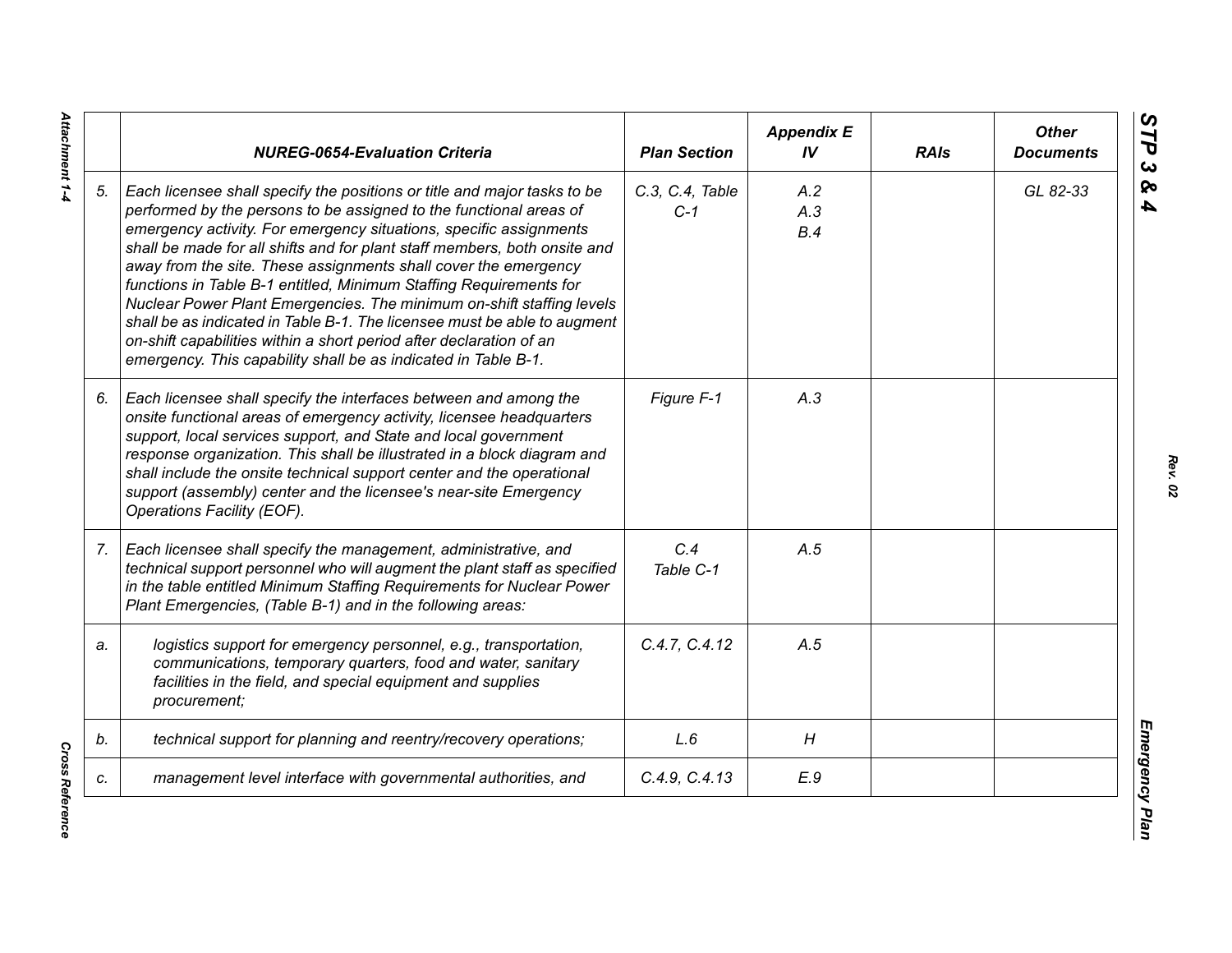| release of information to news media during an emergency<br>K.5, K.7, K.8<br>(coordinated with governmental authorities).<br>B.5<br>Each licensee shall specify the contractor and private organizations who<br>A.5<br>may be requested to provide technical assistance to and augmentation<br>of the emergency organization.<br>Each licensee shall identify the services to be provided by local<br>B.4, B.5, B.5.7,<br>A.6<br>agencies for handling emergencies, e.g., police, ambulance, medical,<br>J.5<br>hospital, and fire-fighting organizations shall be specified. The licensee<br>shall provide for transportation and treatment of injured personnel who<br>may also be contaminated. Copies of the arrangements and agreements<br>reached with contractor, private, and local support agencies shall be | appended to the plan. The agreements shall delineate the authorities,<br>responsibilities, and limits on the actions of the contractor, private<br>organization, and local services support groups. |    | <b>NUREG-0654-Evaluation Criteria</b> | <b>Plan Section</b> | <b>Appendix E</b><br>IV | <b>RAIs</b> | <b>Other</b><br><b>Documents</b> |
|-----------------------------------------------------------------------------------------------------------------------------------------------------------------------------------------------------------------------------------------------------------------------------------------------------------------------------------------------------------------------------------------------------------------------------------------------------------------------------------------------------------------------------------------------------------------------------------------------------------------------------------------------------------------------------------------------------------------------------------------------------------------------------------------------------------------------|-----------------------------------------------------------------------------------------------------------------------------------------------------------------------------------------------------|----|---------------------------------------|---------------------|-------------------------|-------------|----------------------------------|
|                                                                                                                                                                                                                                                                                                                                                                                                                                                                                                                                                                                                                                                                                                                                                                                                                       |                                                                                                                                                                                                     | d. |                                       |                     |                         |             |                                  |
|                                                                                                                                                                                                                                                                                                                                                                                                                                                                                                                                                                                                                                                                                                                                                                                                                       |                                                                                                                                                                                                     | 8. |                                       |                     |                         |             |                                  |
|                                                                                                                                                                                                                                                                                                                                                                                                                                                                                                                                                                                                                                                                                                                                                                                                                       |                                                                                                                                                                                                     | 9. |                                       |                     |                         |             |                                  |
|                                                                                                                                                                                                                                                                                                                                                                                                                                                                                                                                                                                                                                                                                                                                                                                                                       |                                                                                                                                                                                                     |    |                                       |                     |                         |             |                                  |
|                                                                                                                                                                                                                                                                                                                                                                                                                                                                                                                                                                                                                                                                                                                                                                                                                       |                                                                                                                                                                                                     |    |                                       |                     |                         |             |                                  |
|                                                                                                                                                                                                                                                                                                                                                                                                                                                                                                                                                                                                                                                                                                                                                                                                                       |                                                                                                                                                                                                     |    |                                       |                     |                         |             |                                  |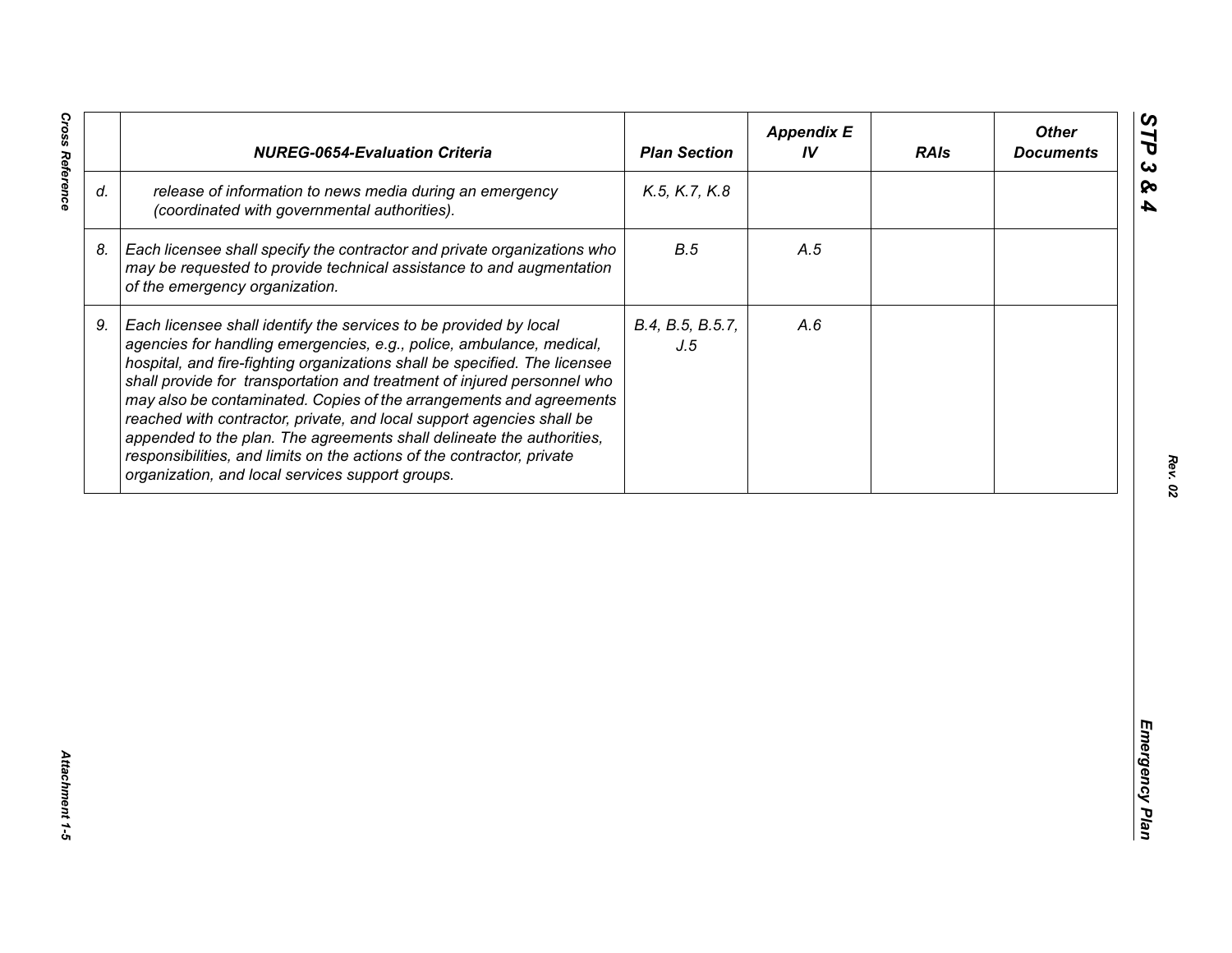|                | C. Emergency Response Support and Resources                                                                                                                                                                                                                                                                                                                                                                                                  |                                        |                         |              |                |
|----------------|----------------------------------------------------------------------------------------------------------------------------------------------------------------------------------------------------------------------------------------------------------------------------------------------------------------------------------------------------------------------------------------------------------------------------------------------|----------------------------------------|-------------------------|--------------|----------------|
|                | Planning Standard- 50.47(b)(3)                                                                                                                                                                                                                                                                                                                                                                                                               |                                        |                         |              |                |
|                | Arrangement for requesting and effectively using assistance resources have been made, arrangements to accommodate State<br>and local staff at the licensee's near-site Emergency Operations Facility have been made, and other organizations capable of<br>augmenting the planned response have been identified.                                                                                                                             |                                        |                         |              | Ջ<br>4         |
|                | <b>NUREG-0654-Evaluation Criteria</b>                                                                                                                                                                                                                                                                                                                                                                                                        | <b>Plan Section</b>                    | <b>Appendix E</b><br>IV | <b>RAIs</b>  | <b>Other</b>   |
| 1 <sub>1</sub> | The Federal government maintains in-depth capability to assist<br>licensees, States and local government through the Federal<br>Radiological Monitoring and Assessment Plan (formerly Radiological<br>Assistance Plan (RAP) and Interagency Radiological Assistance Plan<br>(IRAP)). Each State and licensee shall make provisions for incorporating<br>the Federal response capability into its operation plan, including the<br>following: |                                        |                         |              |                |
| a.             | specific persons by title authorized to request Federal assistance;<br>see A.1.d., A.2.a.                                                                                                                                                                                                                                                                                                                                                    | B.4                                    | A.8                     | VEGP 13.3-39 |                |
| b.             | specific Federal resources expected, including expected times of<br>arrival at specific nuclear facility sites; and                                                                                                                                                                                                                                                                                                                          | B.4.10, B.4.11,<br>B.4.12              |                         | GGNS 13.3-10 |                |
| c.             | specific licensee, State and local resources available to support the<br>Federal response, e.g., air fields, command posts, telephone lines,<br>radio frequencies and telecommunications centers.                                                                                                                                                                                                                                            | G.4, G.6, G.8,<br>G.13<br>Addendum E-1 |                         |              |                |
| 2a.            | Each principal offsite organization may dispatch representatives to the<br>licensee's near-site Emergency Operations Facility. (State technical<br>analysis representative at the near site EOF are preferred.)                                                                                                                                                                                                                              | B.2.1, G.8                             |                         |              |                |
| b.             | The licensee shall prepare for the dispatch of a representative to<br>principal offsite governmental emergency operations centers.                                                                                                                                                                                                                                                                                                           | G.7                                    |                         |              | Emergency Plan |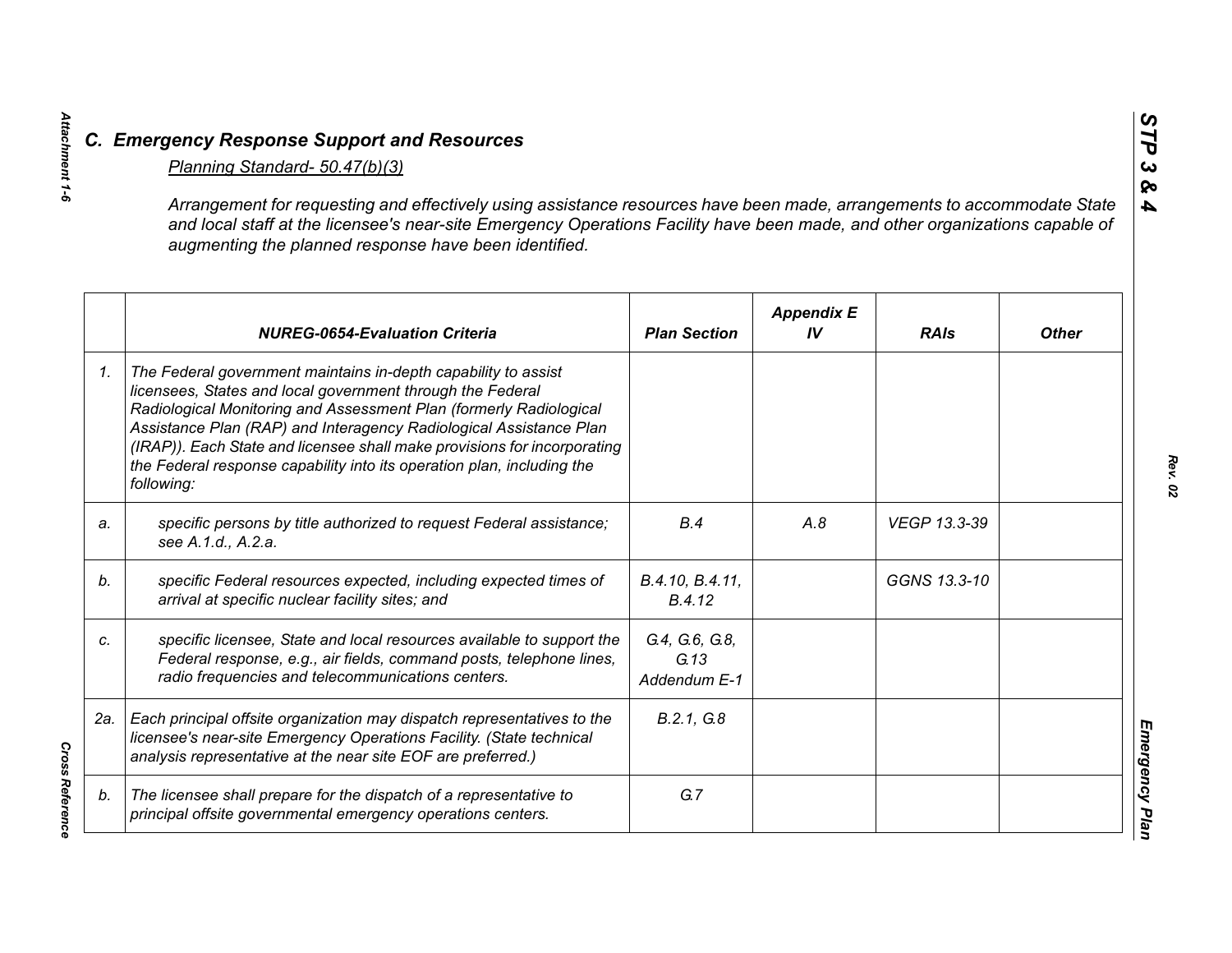|    | <b>NUREG-0654-Evaluation Criteria</b>                                                                                                                                                                                                                       | <b>Plan Section</b>             | <b>Appendix E</b><br>IV | <b>RAIs</b>                               | <b>Other</b> |
|----|-------------------------------------------------------------------------------------------------------------------------------------------------------------------------------------------------------------------------------------------------------------|---------------------------------|-------------------------|-------------------------------------------|--------------|
| 3. | Each organization shall identify radiological laboratories and their<br>general capabilities and expected availability to provide radiological<br>monitoring and analyses services which can be used in an emergency.                                       | G.9, J.12<br>Table H-1          |                         | GGNS 13.3-7                               |              |
| 4. | Each organization shall identify nuclear and other facilities,<br>organizations or individuals which can be relied upon in an emergency<br>to provide assistance. Such assistance shall be identified and supported<br>by appropriate letters of agreement. | B.2, B.3, B.4,<br>B.5, B.6, G.9 |                         | VEGP 13.3-1<br>VEGP 13.3-2<br>GGNS 13.3-9 |              |
|    |                                                                                                                                                                                                                                                             |                                 |                         |                                           |              |
|    |                                                                                                                                                                                                                                                             |                                 |                         |                                           |              |
|    |                                                                                                                                                                                                                                                             |                                 |                         |                                           |              |
|    |                                                                                                                                                                                                                                                             |                                 |                         |                                           |              |
|    |                                                                                                                                                                                                                                                             |                                 |                         |                                           |              |
|    |                                                                                                                                                                                                                                                             |                                 |                         |                                           |              |
|    |                                                                                                                                                                                                                                                             |                                 |                         |                                           |              |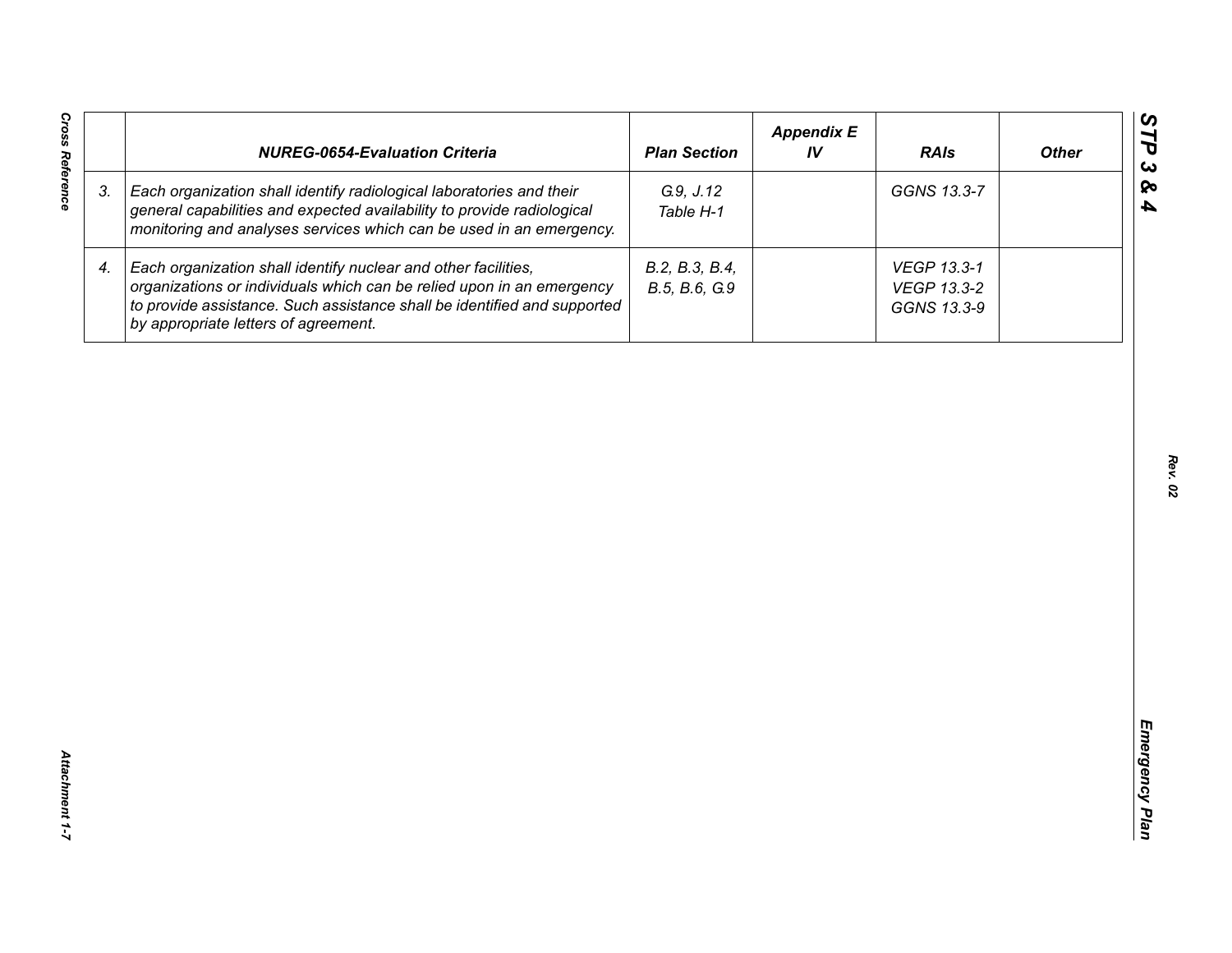| A standard emergency classification and action level scheme, the bases of which include facility system and effluent<br>parameters, is in use of the nuclear facility licensee, and State and local response plans call for reliance on information provided<br>by facility licensees for determinations of minimum initial offsite response measures.                                        |                                                        |                         |                                                             |              |
|-----------------------------------------------------------------------------------------------------------------------------------------------------------------------------------------------------------------------------------------------------------------------------------------------------------------------------------------------------------------------------------------------|--------------------------------------------------------|-------------------------|-------------------------------------------------------------|--------------|
| <b>NUREG-0654-Evaluation Criteria</b>                                                                                                                                                                                                                                                                                                                                                         | <b>Plan Section</b>                                    | <b>Appendix E</b><br>IV | <b>RAIs</b>                                                 | <b>Other</b> |
| An emergency classification and emergency action level scheme as set<br>forth in Appendix 1 must be established by the licensee. The specific<br>instruments, parameters or equipment status shall be shown for<br>establishing each emergency class, in the in-plant emergency<br>procedures. The plan shall identify the parameter values and equipment<br>status for each emergency class. | Table D-1<br>Table D-2<br>(Generalized<br>Description) | B.1                     | VEGP 13.3-3<br>GGNS 13.3-18<br>GGNS 13.3-19<br>GGNS 13.3-21 | BL 05-02     |
| The initiating conditions shall include the example conditions found in<br>Appendix 1 and all postulated accidents in the Final Safety Analysis<br>Report (FSARS) for the nuclear facility.                                                                                                                                                                                                   | Table D-1<br>Table D-2<br>(Generalized<br>Description) |                         | <b>VEGP 13.3-3</b>                                          | BL 05-02     |
| Each State and local organization shall establish an emergency<br>classification and emergency action level scheme consistent with that<br>established by the facility licensee.                                                                                                                                                                                                              | N/A                                                    | B                       |                                                             |              |
| Each State and local organization should have procedures in place that<br>provide for emergency actions to be taken which are consistent with the<br>emergency actions recommended by the nuclear facility licensee, taking<br>into account local offsite conditions that exist at the time of the<br>emergency.                                                                              | State Plan<br>County Plan                              |                         |                                                             |              |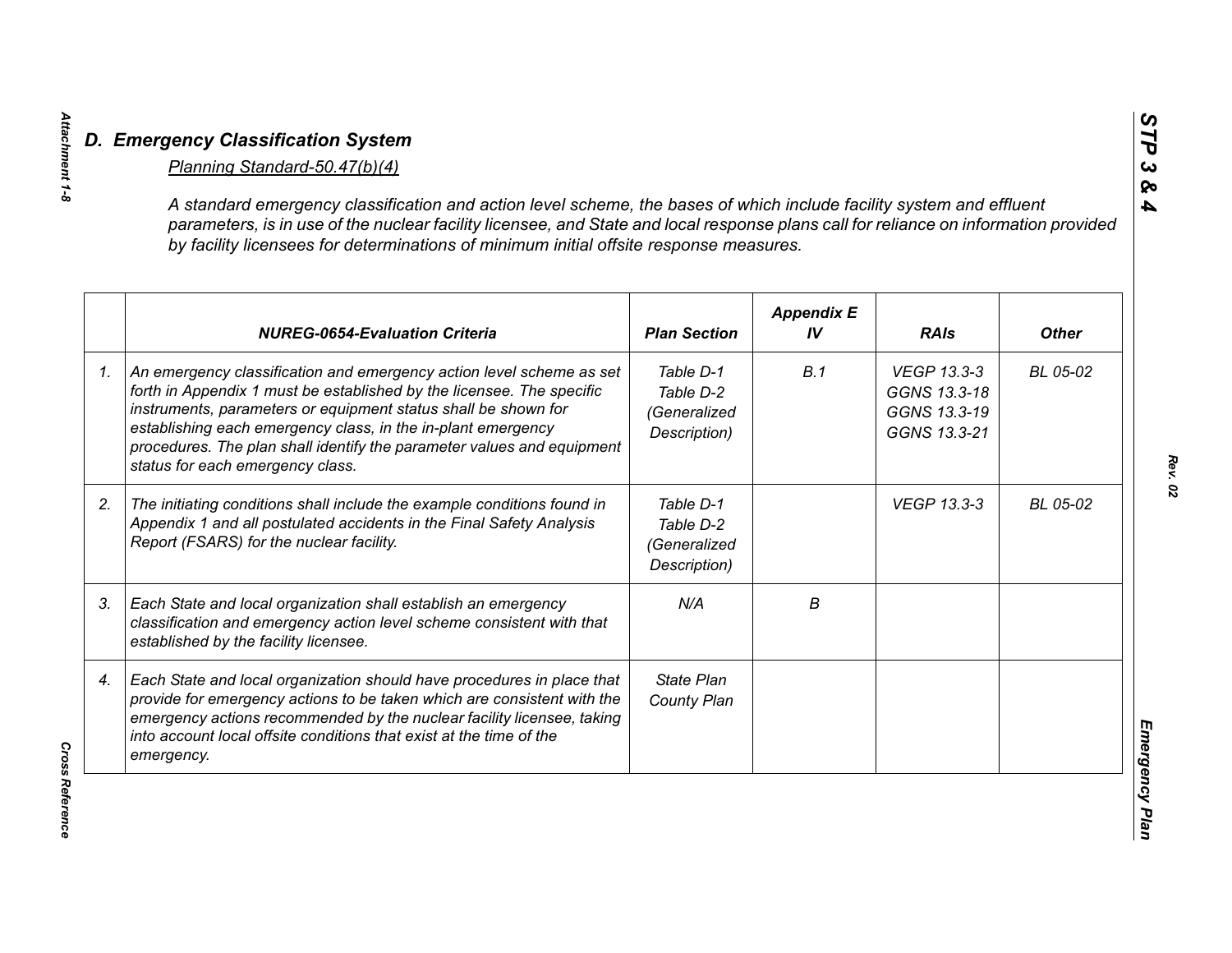|    | Procedures have been established for notification, by the licensee of State and local response organizations and for notification<br>of emergency personnel by all response organizations; the content of initial and follow-up message to response organizations<br>and the public has been established; and means to provide early notification and clear instruction to the populace within the<br>plume exposure pathway Emergency Planning Zone have been established. |                       |                         |              |                                  |
|----|-----------------------------------------------------------------------------------------------------------------------------------------------------------------------------------------------------------------------------------------------------------------------------------------------------------------------------------------------------------------------------------------------------------------------------------------------------------------------------|-----------------------|-------------------------|--------------|----------------------------------|
|    | <b>NUREG-0654-Evaluation Criteria</b>                                                                                                                                                                                                                                                                                                                                                                                                                                       | <b>Plan Section</b>   | <b>Appendix E</b><br>IV | <b>RAIs</b>  | <b>Other</b><br><b>Documents</b> |
| 1. | Each organization shall establish procedures which describe mutually<br>agreeable bases for notification of response organizations consistent<br>with the emergency classification and action level scheme set forth in<br>Appendix 1. These procedures shall include means for verification of<br>messages. The specific details of verification need not be included in the<br>plan.                                                                                      | E.1                   |                         | VEGP 13.3-44 |                                  |
| 2. | Each organization shall establish procedures for alerting, notifying, and<br>mobilizing emergency response personnel.                                                                                                                                                                                                                                                                                                                                                       | E.1, E.2, E.3,<br>E.4 | C                       |              |                                  |
| 3. | The licensee in conjunction with State and local organizations shall<br>establish the contents of the initial emergency messages to be sent from<br>the plant. These measures shall contain information about the class of<br>emergency, whether a release is taking place, potentially affected<br>population and areas, and whether protective measures may be<br>necessary.                                                                                              | E.1                   | D                       |              |                                  |
| 4. | Each licensee shall make provisions for follow-up messages from the<br>facility to offsite authorities which shall contain the following information<br>if it is known and appropriate:                                                                                                                                                                                                                                                                                     | E.1, E.2              | D                       |              |                                  |
| a. | location of incident and name and telephone number (or<br>communications channel identification) of caller;                                                                                                                                                                                                                                                                                                                                                                 | E.1                   |                         |              |                                  |

*Cross Reference Attachment 1-9* Attachment 1-9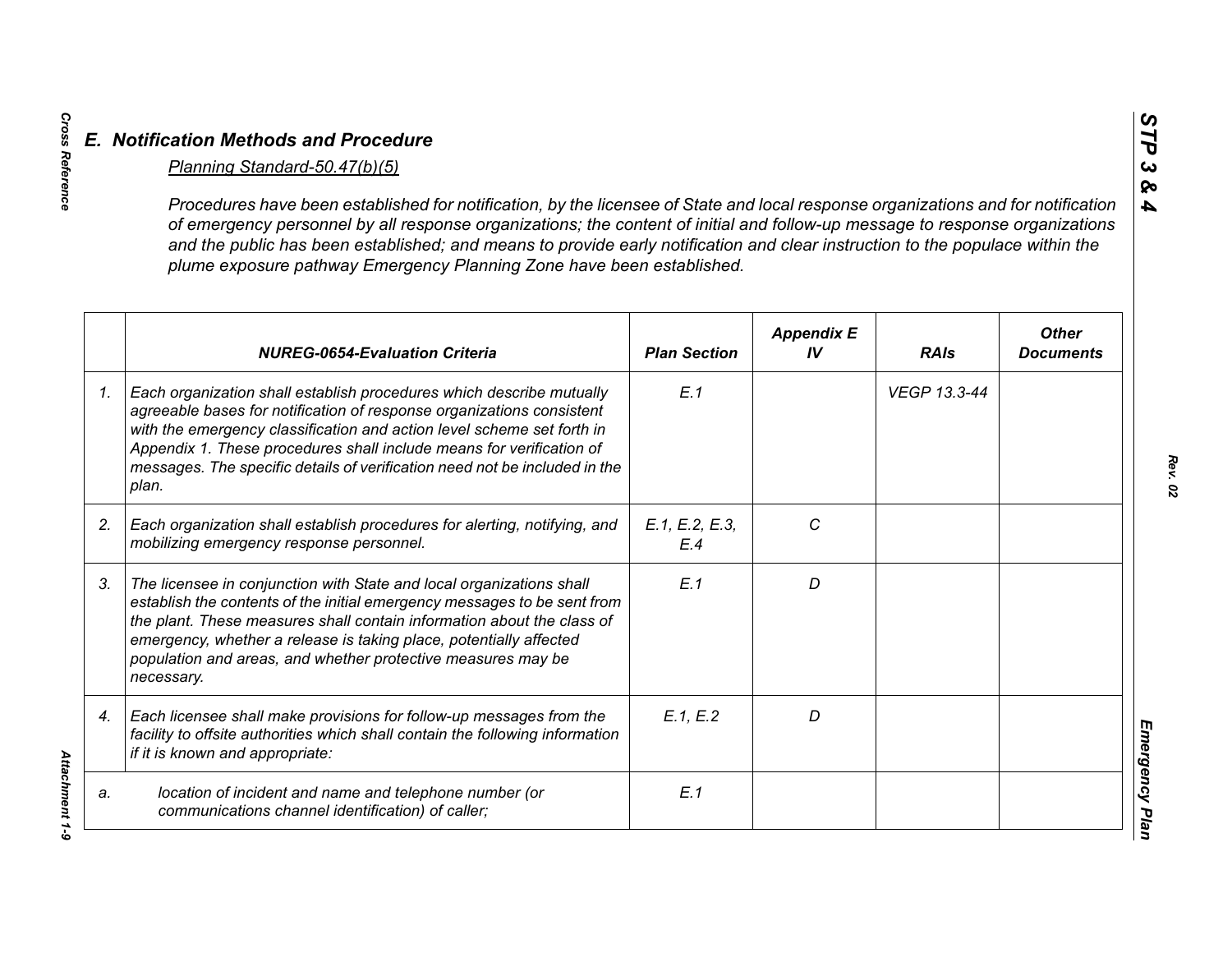|    | <b>NUREG-0654-Evaluation Criteria</b>                                                                                                                             | <b>Plan Section</b> | <b>Appendix E</b><br>IV | <b>RAIs</b> | <b>Other</b><br><b>Documents</b> |
|----|-------------------------------------------------------------------------------------------------------------------------------------------------------------------|---------------------|-------------------------|-------------|----------------------------------|
| b. | date/time of incident;                                                                                                                                            | E.1                 |                         |             |                                  |
| c. | class of emergency;                                                                                                                                               | E.1                 |                         |             |                                  |
| d  | type of actual or projected release (airborne, waterborne, surface<br>spill), and estimated duration/impact times;                                                | E.1                 |                         |             |                                  |
| e. | estimate of quantity of radioactive material released or being<br>released and the points and heights of releases;                                                | E.1                 |                         |             |                                  |
| f. | chemical and physical form of released material, including estimates<br>of the relative quantities and concentration of noble gases, iodines<br>and particulates; | E.1                 |                         |             |                                  |
| g. | meteorological conditions at appropriate levels (wind speed,<br>direction (to and from), indicator of stability, precipitation, if any);                          | E.1                 |                         |             |                                  |
| h. | actual or projected dose rates at site boundary; projected integrated<br>dose at site boundary;                                                                   | E.1                 |                         |             |                                  |
| İ. | projected dose rates and integrated dose at the projected peak and<br>at 2, 5 and 10 miles, including section(s) affected;                                        | E.1                 |                         |             |                                  |
| j. | estimate of any surface radioactive contamination inplant, onsite or<br>offsite;                                                                                  | E.1, E.2            |                         |             |                                  |
| k. | licensee emergency response actions underway;                                                                                                                     | E.1                 |                         |             |                                  |
| I. | recommended emergency actions, including protective measures;                                                                                                     | E.1                 |                         |             |                                  |
| m. | request for any needed onsite support by offsite organizations; and                                                                                               | E.1                 |                         |             |                                  |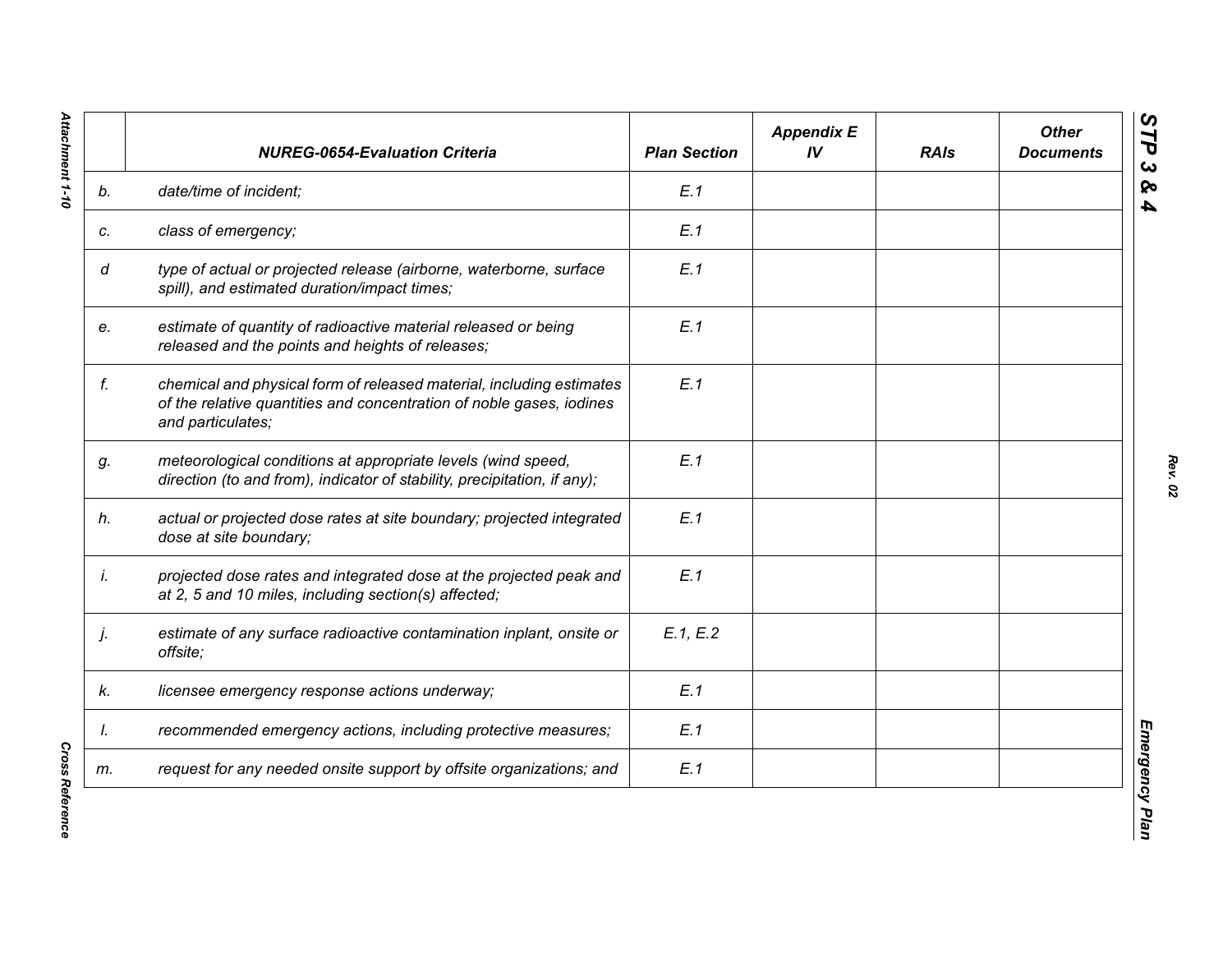|    | <b>NUREG-0654-Evaluation Criteria</b>                                                                                                                                                                                                                                                                                                                                                                                                                                                                                                                                                                  | <b>Plan Section</b>   | <b>Appendix E</b><br>IV | <b>RAIs</b> | <b>Other</b><br><b>Documents</b> |
|----|--------------------------------------------------------------------------------------------------------------------------------------------------------------------------------------------------------------------------------------------------------------------------------------------------------------------------------------------------------------------------------------------------------------------------------------------------------------------------------------------------------------------------------------------------------------------------------------------------------|-----------------------|-------------------------|-------------|----------------------------------|
| n. | prognosis for worsening or termination of event based on plant<br>information.                                                                                                                                                                                                                                                                                                                                                                                                                                                                                                                         | E.1                   |                         |             |                                  |
| 5. | State and local government organizations shall establish a system for<br>disseminating to the public appropriate information contained in initial<br>and follow-up messages received from the licensee including the<br>appropriate notification to appropriate broadcast media, e.g., the<br>Emergency Alert System (EAS).                                                                                                                                                                                                                                                                            | E.3, E.4              | D.1                     |             |                                  |
| 6. | Each organization shall establish administrative and physical means,<br>and the time required for notifying and providing prompt instructions to<br>the public within the plume exposure pathway Emergency Planning<br>Zone. (See Appendix 3). It shall be the licensee's responsibility to<br>demonstrate that such means exist, regardless of who implements this<br>requirement. It shall be the responsibility of the State and local<br>governments to activate such a system.                                                                                                                    | E.1, E.2, E.3,<br>E.4 | D.1                     |             |                                  |
| 7. | Each organization shall provide written messages intended for the<br>public, consistent with the licensee's classification scheme. In particular,<br>draft messages to the public giving instructions with regard to specific<br>protective actions to be taken by occupants of affected areas shall be<br>prepared and included as part of the State and local plans. The role of<br>the licensee is to provide supporting information for the messages. For<br>ad hoc respiratory protection see Respiratory Protective Devices<br>Manual American Industrial Hygiene Association, 1963 pp. 123-126. | E.1, E.4              | D.1                     |             |                                  |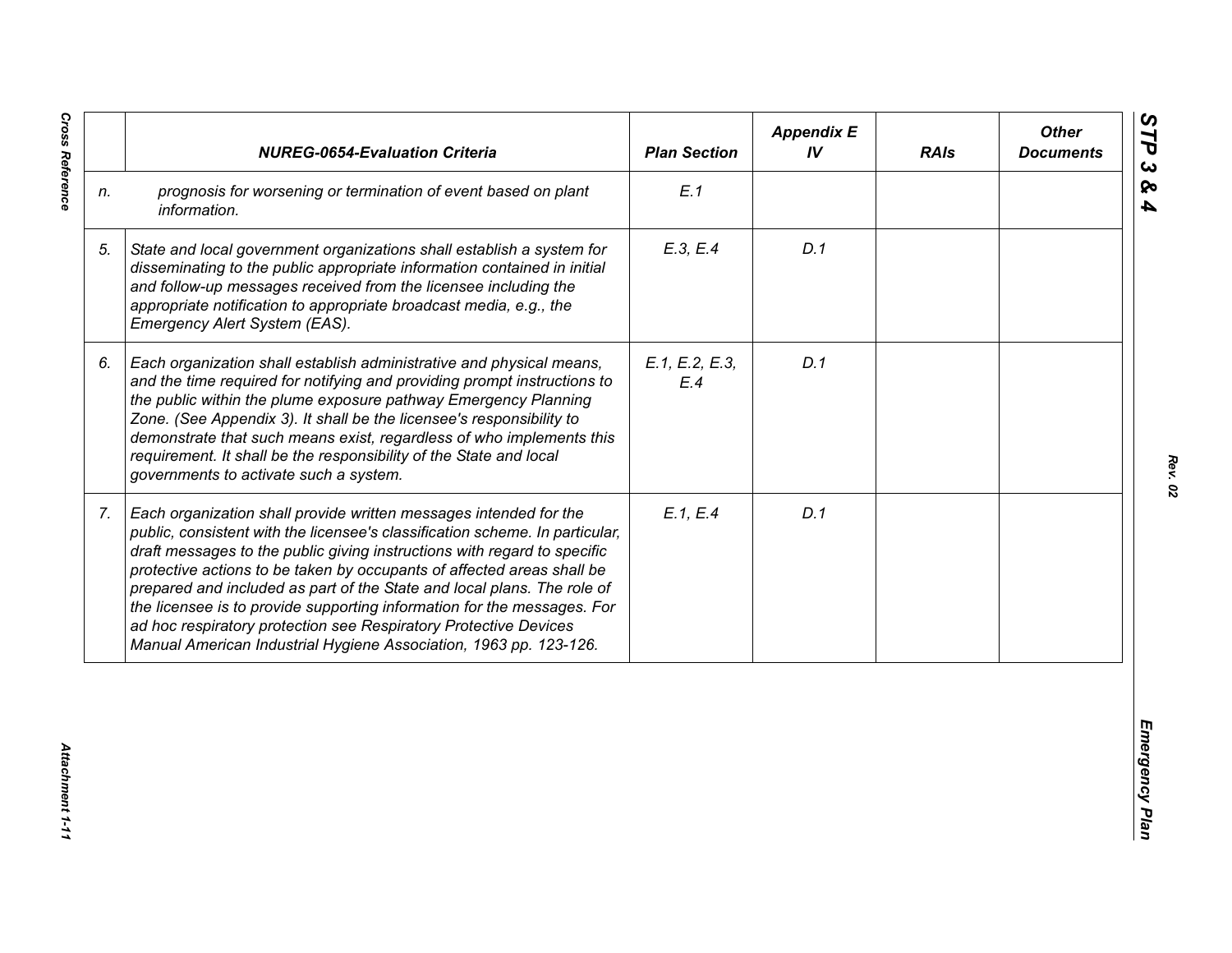|    | Provisions exist for prompt communications among principal response organizations to emergency personnel and to the public.                                                                                                                                                                                                                                                                  |                     |                         |             |                                  |
|----|----------------------------------------------------------------------------------------------------------------------------------------------------------------------------------------------------------------------------------------------------------------------------------------------------------------------------------------------------------------------------------------------|---------------------|-------------------------|-------------|----------------------------------|
|    | <b>NUREG-0654-Evaluation Criteria</b>                                                                                                                                                                                                                                                                                                                                                        | <b>Plan Section</b> | <b>Appendix E</b><br>IV | <b>RAIs</b> | <b>Other</b><br><b>Documents</b> |
| 1. | The communication plans for emergencies shall include organizational<br>titles and alternates for both ends of the communication links. Each<br>organization shall establish reliable primary and backup means of<br>communication for licensees, local, and State response organizations.<br>Such systems should be selected to be compatible with one another.<br>Each plan shall include: |                     |                         |             |                                  |
| a. | provision for 24-hour per day notification to and activation of the<br>State/local emergency response network; and at a minimum, a<br>telephone link and alternate, including 24-hour per day manning of<br>communications links that initiate emergency response actions.                                                                                                                   | E.1, E.3            | D.3                     |             |                                  |
|    | provision for communication with contiguous State/local<br>governments within the Emergency Planning Zones;                                                                                                                                                                                                                                                                                  | E.1                 |                         |             |                                  |
|    | provision for communications as needed with Federal emergency<br>response organizations;                                                                                                                                                                                                                                                                                                     | E.1, E.2, E.3       |                         |             | 10 CFR 73.71                     |
|    | provision for communications between the nuclear facility and the<br>licensee's near-site Emergency Operations Facility, State and local<br>emergency operations centers, and radiological monitoring teams;                                                                                                                                                                                 | Addendum E-1        |                         |             | BL 80-15                         |
|    | provision for alerting or activating emergency personnel in each<br>response organization; and                                                                                                                                                                                                                                                                                               | E.2<br>Addendum E-1 | C                       |             | BL 05-02                         |

**Cross Reference** *Cross Reference* 

*Attachment 1-12*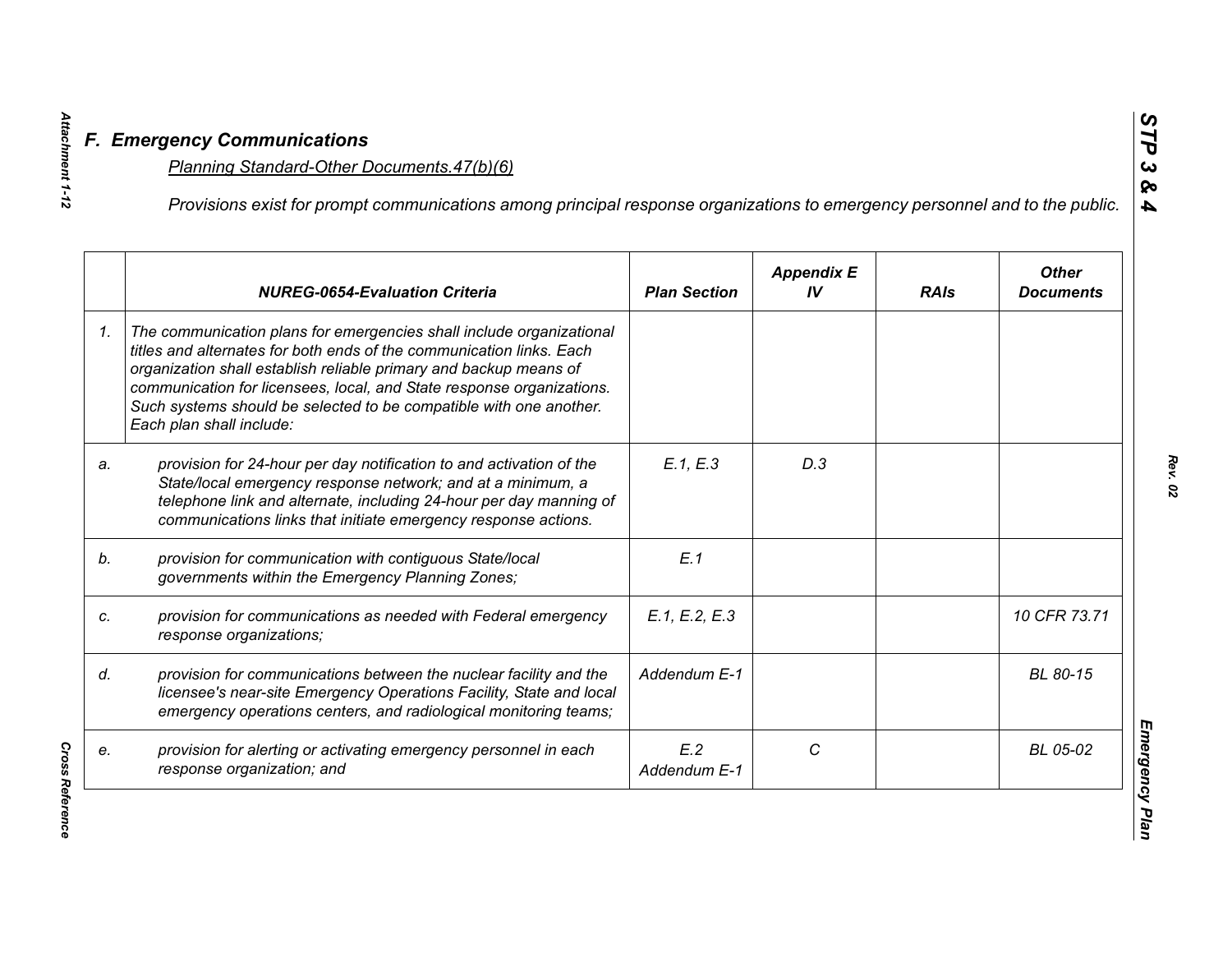| GGNS 13.3-28<br>f.<br>provision for communication by the licensee with NRC headquarters<br>Addendum E-1<br>BL 80-15<br>and NRC Regional Office Emergency Operations Centers and the<br>GL 91-14<br>licensee's near-site Emergency Operations Facility and radiological<br>50.72(a)(3)<br>monitoring team assembly area.<br>50.72(a)(4)<br>50.72(c)(3)<br>E.2<br>Each organization shall ensure that a coordinated communication link<br>E.7<br>2.<br>for fixed and mobile medical support facilities exists.<br>3.<br>Each organization shall conduct periodic testing of the entire emergency<br>Addendum E-1,<br>VEGP 13.3-41<br>IN 85-44<br>communications system (see evaluation criteria H.10, N.2.a and<br>$N-1, E.3$<br>Appendix 3).<br>E.3 | <b>NUREG-0654-Evaluation Criteria</b> | <b>Plan Section</b> | <b>Appendix E</b><br>IV | <b>RAIs</b> | <b>Other</b><br><b>Documents</b> |
|----------------------------------------------------------------------------------------------------------------------------------------------------------------------------------------------------------------------------------------------------------------------------------------------------------------------------------------------------------------------------------------------------------------------------------------------------------------------------------------------------------------------------------------------------------------------------------------------------------------------------------------------------------------------------------------------------------------------------------------------------|---------------------------------------|---------------------|-------------------------|-------------|----------------------------------|
|                                                                                                                                                                                                                                                                                                                                                                                                                                                                                                                                                                                                                                                                                                                                                    |                                       |                     |                         |             |                                  |
|                                                                                                                                                                                                                                                                                                                                                                                                                                                                                                                                                                                                                                                                                                                                                    |                                       |                     |                         |             |                                  |
|                                                                                                                                                                                                                                                                                                                                                                                                                                                                                                                                                                                                                                                                                                                                                    |                                       |                     |                         |             |                                  |
|                                                                                                                                                                                                                                                                                                                                                                                                                                                                                                                                                                                                                                                                                                                                                    |                                       |                     |                         |             |                                  |
|                                                                                                                                                                                                                                                                                                                                                                                                                                                                                                                                                                                                                                                                                                                                                    |                                       |                     |                         |             |                                  |
|                                                                                                                                                                                                                                                                                                                                                                                                                                                                                                                                                                                                                                                                                                                                                    |                                       |                     |                         |             |                                  |
|                                                                                                                                                                                                                                                                                                                                                                                                                                                                                                                                                                                                                                                                                                                                                    |                                       |                     |                         |             |                                  |
|                                                                                                                                                                                                                                                                                                                                                                                                                                                                                                                                                                                                                                                                                                                                                    |                                       |                     |                         |             |                                  |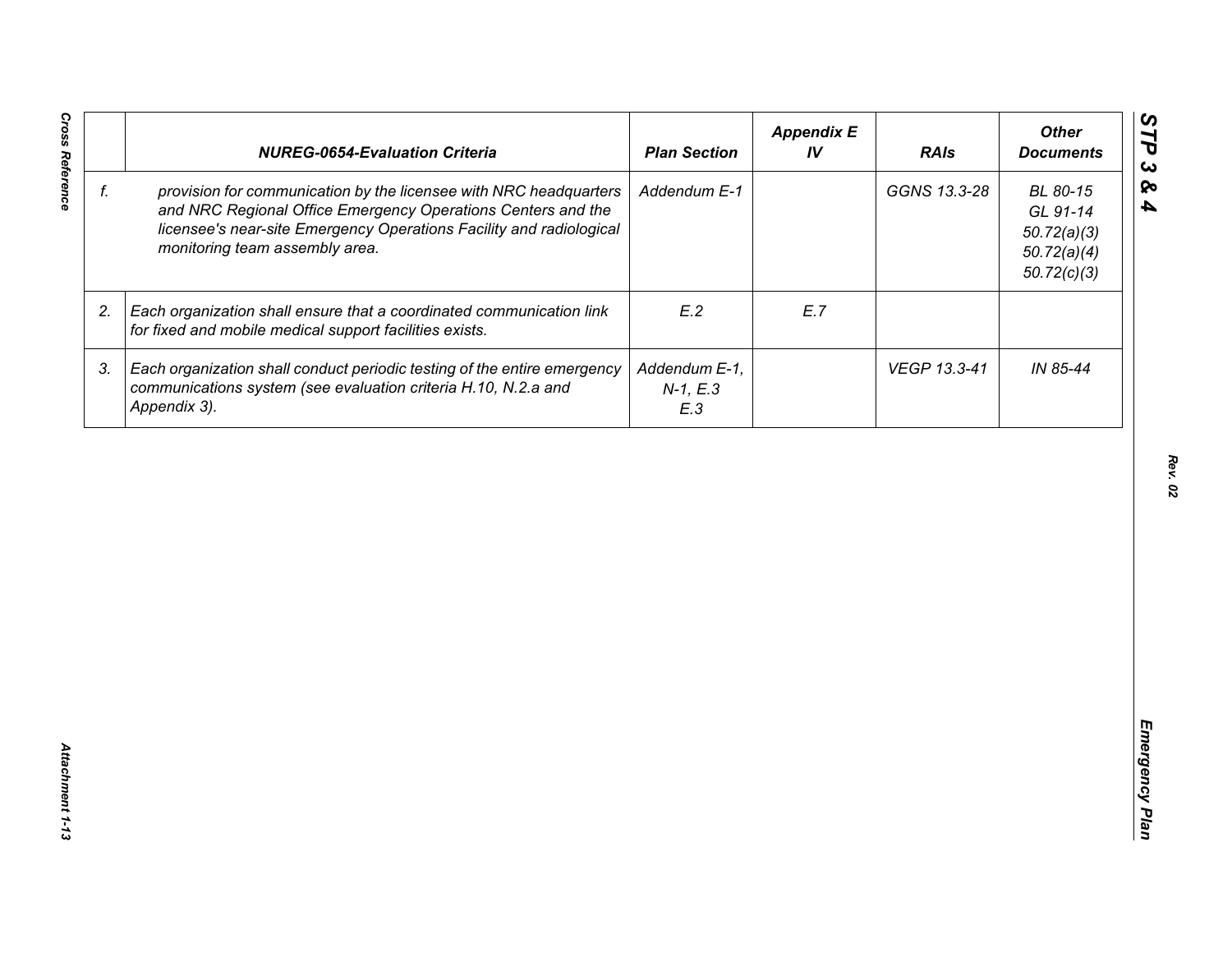|    | <b>NUREG-0654-Evaluation Criteria</b>                                                                                                                                                                                                                                                   | <b>Plan Section</b> | <b>Appendix E</b><br>IV | <b>RAIs</b> | <b>Other</b> |
|----|-----------------------------------------------------------------------------------------------------------------------------------------------------------------------------------------------------------------------------------------------------------------------------------------|---------------------|-------------------------|-------------|--------------|
| 1. | Each organization shall provide a coordinated periodic (at least<br>annually) dissemination of information to the public regarding how they<br>will be notified and what their actions should be in an emergency. This<br>information shall include, but not necessarily be limited to: |                     |                         |             |              |
| a. | educational information on radiation;                                                                                                                                                                                                                                                   | K.1                 | D.2                     |             |              |
| b. | contact for additional information;                                                                                                                                                                                                                                                     | K.1                 | D.2                     |             |              |
| c. | protective measures, e.g, evacuation routes and relocation<br>centers, sheltering, respiratory protection, radioprotective drugs;<br>and                                                                                                                                                | K.1                 | D.2                     |             |              |
| d. | special needs of the handicapped.                                                                                                                                                                                                                                                       | K.1                 |                         |             |              |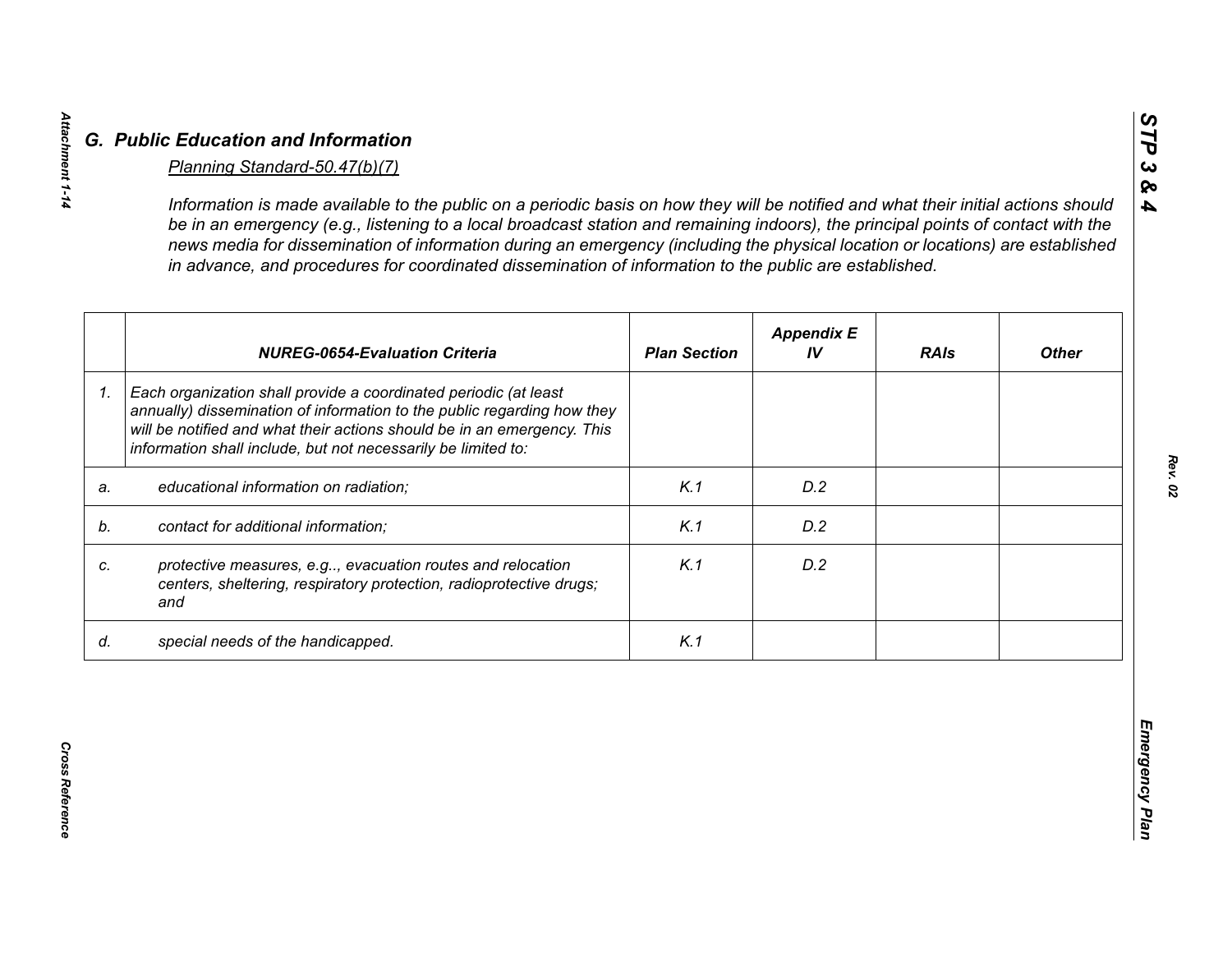|     | <b>NUREG-0654-Evaluation Criteria</b>                                                                                                                                                                                                                                                                                                                                                                                                                                                                                                                                                                                                                                                                                                                                                                                                                                                                                                          | <b>Plan Section</b>          | <b>Appendix E</b><br>IV | <b>RAIs</b>                                        | <b>Other</b>                                    |
|-----|------------------------------------------------------------------------------------------------------------------------------------------------------------------------------------------------------------------------------------------------------------------------------------------------------------------------------------------------------------------------------------------------------------------------------------------------------------------------------------------------------------------------------------------------------------------------------------------------------------------------------------------------------------------------------------------------------------------------------------------------------------------------------------------------------------------------------------------------------------------------------------------------------------------------------------------------|------------------------------|-------------------------|----------------------------------------------------|-------------------------------------------------|
| 2.  | The public information program shall provide the permanent and<br>transient adult population within the plume exposure EPZ an adequate<br>opportunity to become aware of the information annually. The programs<br>should include provision for written material that is likely to be available<br>in a residence during an emergency. Updated information shall be<br>disseminated at least annually. Signs or other measures (e.g., decals,<br>posted notices or other means, placed in hotels, motels, gasoline<br>stations and phone booths) shall also be used to disseminate to any<br>transient population within the plume exposure pathway EPZ<br>appropriate information that would be helpful if an emergency or<br>accident occurs. Such notices should refer the transient to the telephone<br>directory or other source of local emergency information and guide the<br>visitor to appropriate radio and television frequencies. | K.1, K.1.3, K.2,<br>K.3, K.4 | D.2                     | <b>VEGP 13.3-4</b><br>GGNS 13.3-31<br>GGNS 13.3-32 | <b>Public</b><br>Information<br><b>Brochure</b> |
| 3а. | Each principal organization shall designate the points of contact and<br>physical location for use by news media during an emergency.                                                                                                                                                                                                                                                                                                                                                                                                                                                                                                                                                                                                                                                                                                                                                                                                          | K.5, K.9, G.6                |                         |                                                    |                                                 |
| b.  | Each licensee shall provide space which may be used for a limited<br>number of the news media at the near site Emergency Operations<br>Facility.                                                                                                                                                                                                                                                                                                                                                                                                                                                                                                                                                                                                                                                                                                                                                                                               | G.6                          |                         |                                                    |                                                 |
| 4a. | Each principal organization shall designate a spokesperson who should<br>have access to all necessary information.                                                                                                                                                                                                                                                                                                                                                                                                                                                                                                                                                                                                                                                                                                                                                                                                                             | K.5.5                        |                         |                                                    |                                                 |
| b.  | Each organization shall establish arrangements for timely exchange of<br>information among designated spokesperson.                                                                                                                                                                                                                                                                                                                                                                                                                                                                                                                                                                                                                                                                                                                                                                                                                            | K.8                          |                         |                                                    |                                                 |
| C.  | Each organization shall establish coordinated arrangements for dealing<br>with rumors.                                                                                                                                                                                                                                                                                                                                                                                                                                                                                                                                                                                                                                                                                                                                                                                                                                                         | K.10                         |                         |                                                    |                                                 |
| 5.  | Each organization shall conduct coordinated programs at least annually<br>to acquaint news media with the emergency plans, information<br>concerning radiation, and points of contact for release of public<br>information in an emergency.                                                                                                                                                                                                                                                                                                                                                                                                                                                                                                                                                                                                                                                                                                    | K.4.1                        |                         | GGNS 13.3-33                                       |                                                 |

*Rev. 02*

**Cross Reference** *Cross Reference Attachment 1-15*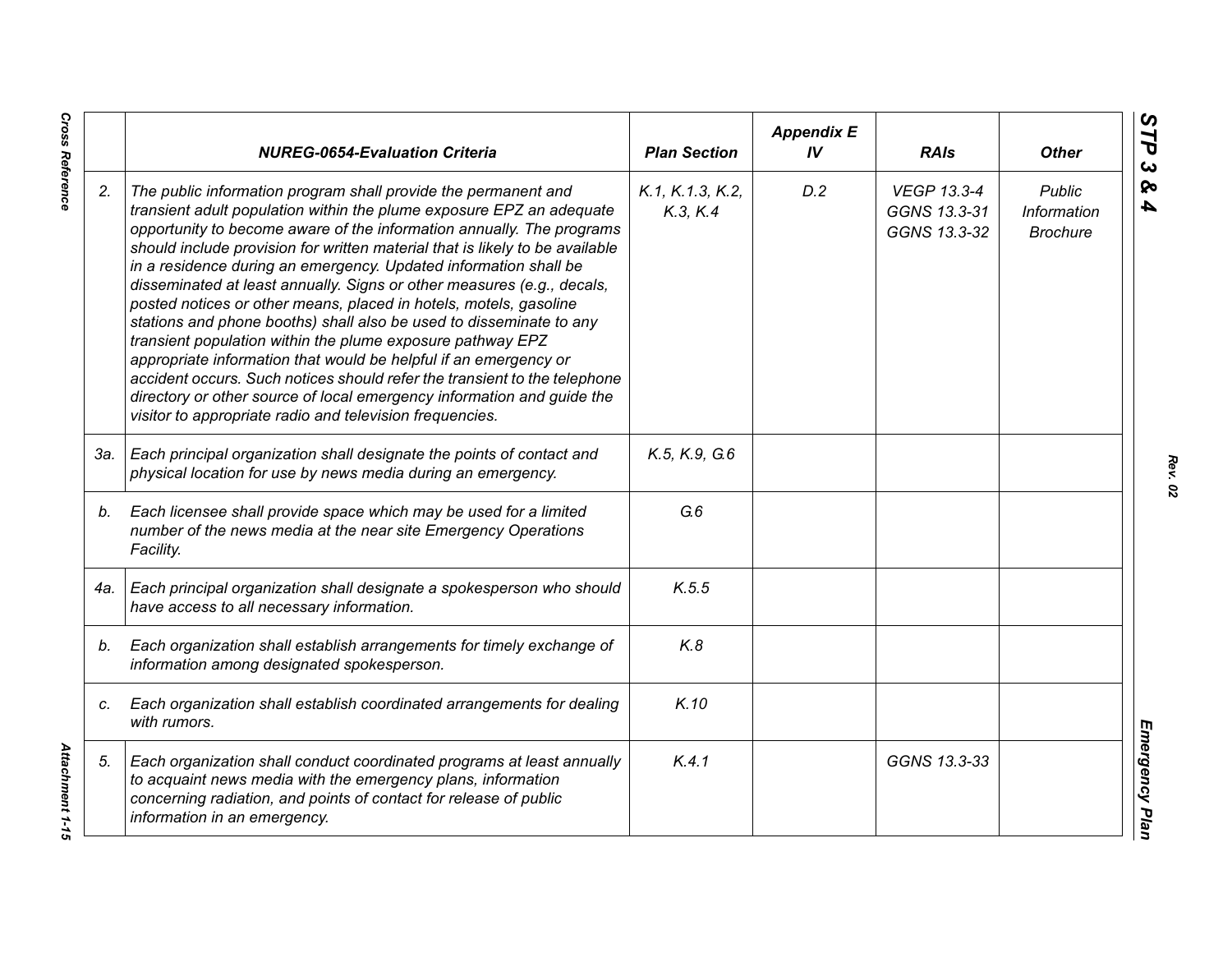|                 | Adequate emergency facilities and equipment to support the emergency response are provided and maintained.                                                                                                                                                                                                                                                                |                                  |                         |              |                                  |
|-----------------|---------------------------------------------------------------------------------------------------------------------------------------------------------------------------------------------------------------------------------------------------------------------------------------------------------------------------------------------------------------------------|----------------------------------|-------------------------|--------------|----------------------------------|
|                 | <b>NUREG-0654-Evaluation Criteria</b>                                                                                                                                                                                                                                                                                                                                     | <b>Plan Section</b>              | <b>Appendix E</b><br>IV | <b>RAIs</b>  | <b>Other</b><br><b>Documents</b> |
| $\mathcal{I}$ . | Each licensee shall establish a Technical Support Center and an onsite<br>operations support center (assembly area) in accordance with NUREG-<br>0696, Revision 1.                                                                                                                                                                                                        | G.2, G.3                         | E.8                     |              | GL 82-33                         |
| 2.              | Each licensee shall establish an Emergency Operations Facility from<br>which evaluation and coordination of all licensee activities related to an<br>emergency is to be carried out and from which the licensee shall provide<br>information to Federal, State and local authorities responding to<br>radiological emergencies in accordance with NUREG-0696, Revision 1. | G.4                              | E.8                     |              | GL 82-33                         |
| 3.              | Each organization shall establish an emergency operations center for<br>use in directing and controlling response functions.                                                                                                                                                                                                                                              | <b>State Plan</b><br>County Plan |                         |              |                                  |
| 4.              | Each organization shall provide for timely activation and staffing of the<br>facilities and centers described in the plan.                                                                                                                                                                                                                                                | C.4, E.2                         |                         |              |                                  |
| 5.              | Each licensee shall identify and establish onsite monitoring systems that<br>are to be used to initiate emergency measures in accordance with<br>Appendix 1, as well as those to be used for conducting assessment. The<br>equipment shall include:                                                                                                                       |                                  |                         | VEGP 13.3-45 |                                  |
| a.              | geophysical phenomena monitors, (e.g., meteorological, hydrologic,<br>seismic);                                                                                                                                                                                                                                                                                           | H.1.2, H.1.6,<br>Table H-1       |                         |              |                                  |
| b.              | radiological monitors, (e.g., process, area, emergency, effluent,<br>wound and portable monitors and sampling equipment);                                                                                                                                                                                                                                                 | H.1.4, H.1.5,<br>Table H-1       | E.2                     |              |                                  |

*Attachment 1-16*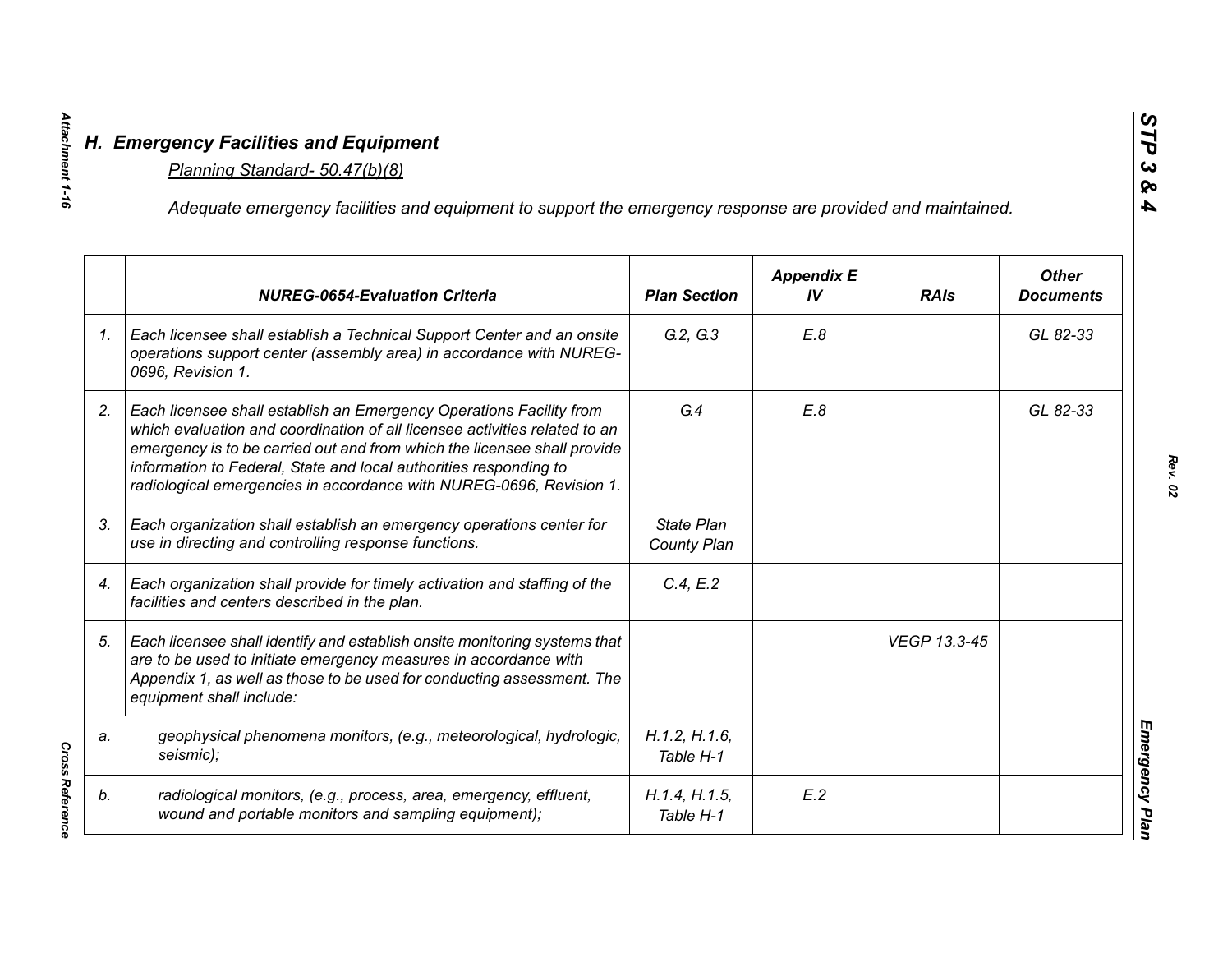|    | <b>NUREG-0654-Evaluation Criteria</b>                                                                                                                                                                                                                                                                                                                               | <b>Plan Section</b>                                           | <b>Appendix E</b><br>IV <sub></sub> | <b>RAIs</b> | <b>Other</b><br><b>Documents</b> |
|----|---------------------------------------------------------------------------------------------------------------------------------------------------------------------------------------------------------------------------------------------------------------------------------------------------------------------------------------------------------------------|---------------------------------------------------------------|-------------------------------------|-------------|----------------------------------|
| C. | process monitors, (e.g., reactor coolant system pressure and<br>temperature, containment pressure and temperature, liquid levels,<br>flow rates, status or lineup of equipment components), and                                                                                                                                                                     | H.1.3, Table G-3                                              |                                     |             |                                  |
| d. | fire and combustion products detectors.                                                                                                                                                                                                                                                                                                                             | H.1.1, Table H-1                                              |                                     |             |                                  |
| 6. | Each licensee shall make provision to acquire data from or for<br>emergency access to offsite monitoring and analysis equipment<br>including:                                                                                                                                                                                                                       |                                                               |                                     |             |                                  |
| a. | geophysical phenomena monitors, (e.g., meteorological, hydrologic,<br>seismic);                                                                                                                                                                                                                                                                                     | Table H-1                                                     |                                     |             |                                  |
| b. | radiological monitors including ratemeters and sampling devices.<br>Dosimetry shall be provided and shall meet, as a minimum, the NRC<br>Radiological Assessment Branch Technical Position for the<br>Environment Radiological Monitoring Program; and                                                                                                              | H.1.4, H.1.5,<br>H.1.7, H.1.8,<br>H. 1.9, J. 10,<br>Table G-3 | E.2                                 |             |                                  |
| C. | laboratory facilities, fixed or mobile.                                                                                                                                                                                                                                                                                                                             | G.9                                                           |                                     |             |                                  |
| 7. | Each organization, where appropriate, shall provide for offsite<br>radiological monitoring equipment in the vicinity of the nuclear facility.                                                                                                                                                                                                                       | G.9, Table H-1                                                | E.2                                 |             |                                  |
| 8. | Each licensee shall provide meteorological instrumentation and<br>procedures which satisfy the criteria in Appendix 2, and provisions to<br>obtain representative current meteorological information from other<br>sources.                                                                                                                                         | H.1.6                                                         |                                     |             |                                  |
| 9. | Each licensee shall provide for an onsite operations support center<br>(assembly area) which shall have adequate capacity, and supplies,<br>including, for example, respiratory protection, protective clothing,<br>portable lighting, portable radiation monitoring equipment, cameras and<br>communications equipment for personnel present in the assembly area. | G.2                                                           | E.1                                 |             | GL 82-33                         |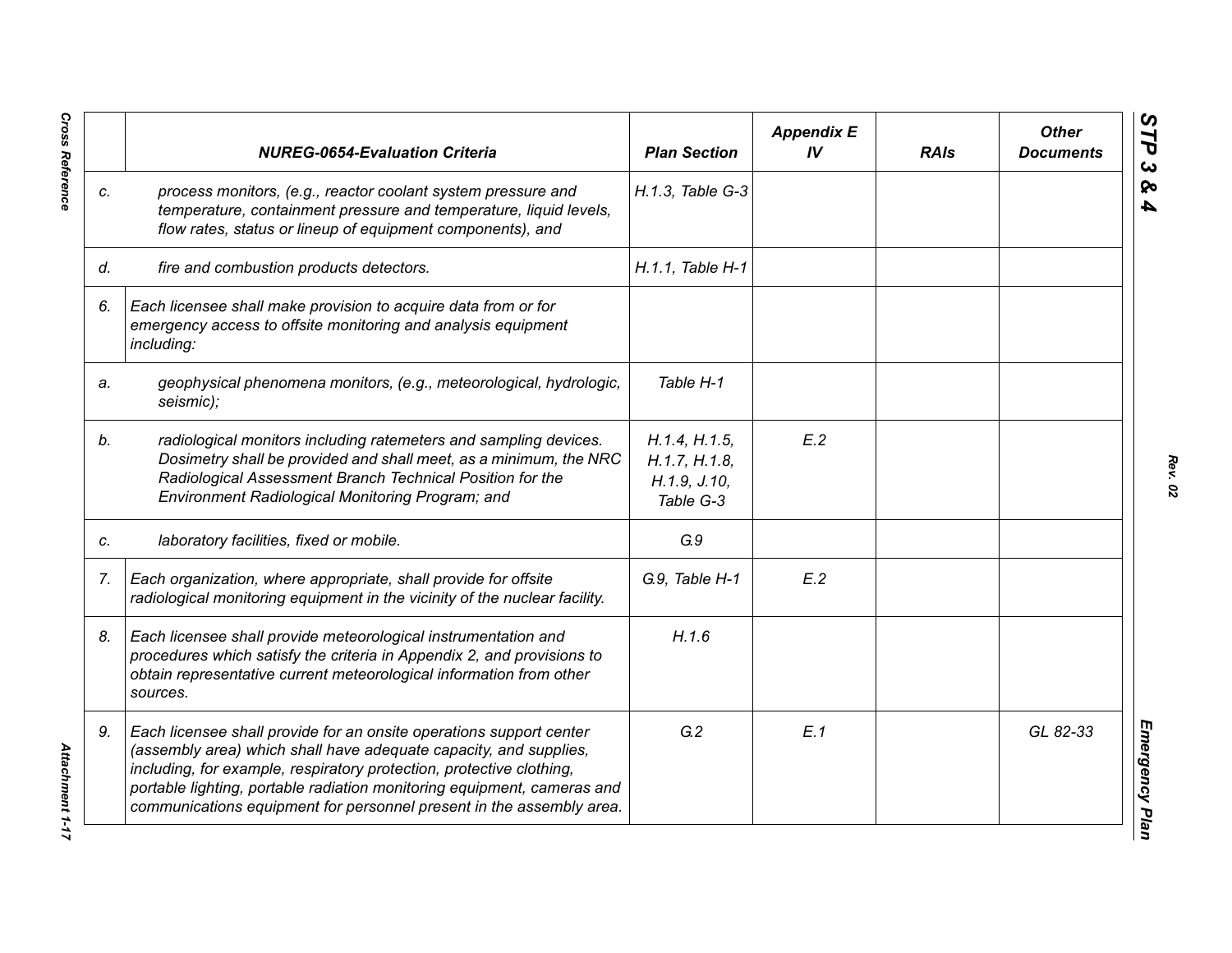|     | <b>NUREG-0654-Evaluation Criteria</b>                                                                                                                                                                                                                                                                                                                                                                                                   | <b>Plan Section</b> | <b>Appendix E</b><br>IV | <b>RAIs</b> | <b>Other</b><br><b>Documents</b> |
|-----|-----------------------------------------------------------------------------------------------------------------------------------------------------------------------------------------------------------------------------------------------------------------------------------------------------------------------------------------------------------------------------------------------------------------------------------------|---------------------|-------------------------|-------------|----------------------------------|
| 10. | Each organization shall make provisions to inspect, inventory and<br>operationally check emergency equipment/instruments at least once<br>each calendar quarter and after each use. There shall be sufficient<br>reserves of instruments/equipment to replace those which are removed<br>from emergency kits for calibration or repair. Calibration of equipment<br>shall be at intervals recommended by the supplier of the equipment. | Table G-1           |                         |             |                                  |
| 11. | Each plan shall, in an appendix include identification of emergency kits<br>by general category (protective equipment, communications equipment,<br>radiological monitoring equipment and emergency supplies).                                                                                                                                                                                                                          | Table G-1           | E.1                     |             |                                  |
| 12. | Each organization shall establish a central point (preferably associated<br>with the licensee's near-site Emergency Operations Facility), for the<br>receipt and analysis of all field monitoring data and coordination of<br>sample media.                                                                                                                                                                                             | H.2                 | E.2                     |             |                                  |
|     |                                                                                                                                                                                                                                                                                                                                                                                                                                         |                     |                         |             |                                  |
|     |                                                                                                                                                                                                                                                                                                                                                                                                                                         |                     |                         |             |                                  |
|     |                                                                                                                                                                                                                                                                                                                                                                                                                                         |                     |                         |             |                                  |
|     |                                                                                                                                                                                                                                                                                                                                                                                                                                         |                     |                         |             |                                  |
|     |                                                                                                                                                                                                                                                                                                                                                                                                                                         |                     |                         |             |                                  |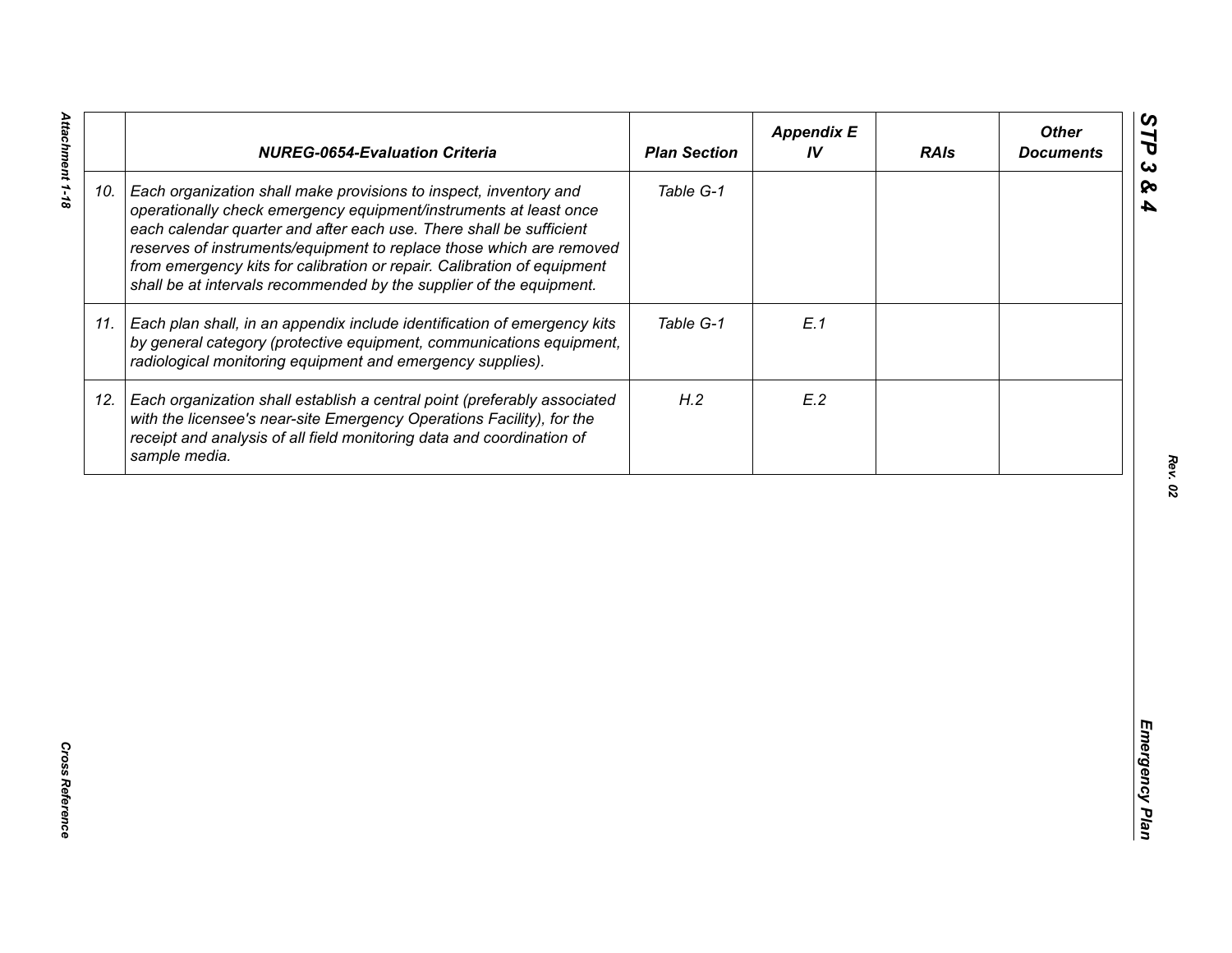|    |                                                                                                                                                                                                                                                                                                                                                                                                                                                                                                                                                   |                                           | <b>Appendix E</b> |             | <b>Other</b>     |
|----|---------------------------------------------------------------------------------------------------------------------------------------------------------------------------------------------------------------------------------------------------------------------------------------------------------------------------------------------------------------------------------------------------------------------------------------------------------------------------------------------------------------------------------------------------|-------------------------------------------|-------------------|-------------|------------------|
|    | <b>NUREG-0654-Evaluation Criteria</b>                                                                                                                                                                                                                                                                                                                                                                                                                                                                                                             | <b>Plan Section</b>                       | IV                | <b>RAIs</b> | <b>Documents</b> |
| 1. | Each licensee shall identify plant system and effluent parameter values<br>characteristic of a spectrum of off-normal conditions and accidents, and<br>shall identify the plant parameter values or other information which<br>correspond to the example initiating conditions of Appendix 1. Such<br>parameter values and the corresponding emergency class shall be<br>included in the appropriate facility emergency procedures. Facility<br>emergency procedures shall specify the kinds of instruments being used<br>and their capabilities. | Table D-1<br>(Generalized<br>Description) |                   |             |                  |
| 2. | Onsite capability and resources to provide initial values and continuing<br>assessment throughout the course of an accident shall include post-<br>accident sampling capability, radiation and effluent monitors, in-plant<br>iodine instrumentation, and containment radiation monitoring in<br>accordance with NUREG-0578, as elaborated in the NRC letter to all<br>power reactor licensees dated October 30, 1979.                                                                                                                            | H.1, J.10,<br>Table H-1                   | E.2               |             |                  |
| 3. | Each licensee shall establish methods and techniques to be used for<br>determining:                                                                                                                                                                                                                                                                                                                                                                                                                                                               |                                           |                   |             |                  |
| a. | the source term of releases of radioactive material within plant<br>systems. An example is the relationship between the containment<br>radiation monitor(s) reading(s) and radioactive material available for<br>release from containment.                                                                                                                                                                                                                                                                                                        | J.11                                      | E.2               |             |                  |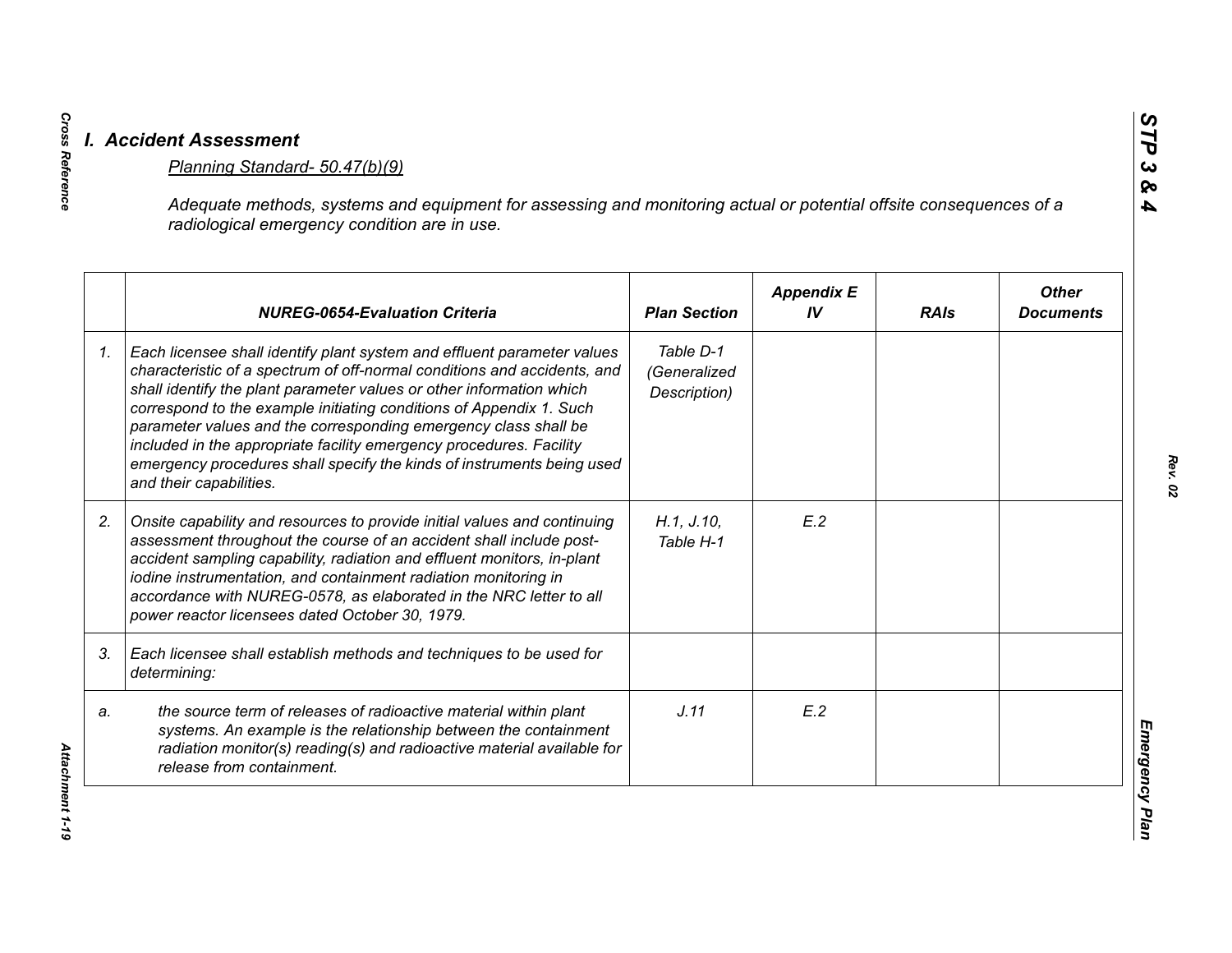|    | <b>NUREG-0654-Evaluation Criteria</b>                                                                                                                                                                                                                                                                                                                                                                                                                                                                                                                                                                                                       | <b>Plan Section</b> | <b>Appendix E</b><br>IV | <b>RAIs</b>  | <b>Other</b><br><b>Documents</b> |
|----|---------------------------------------------------------------------------------------------------------------------------------------------------------------------------------------------------------------------------------------------------------------------------------------------------------------------------------------------------------------------------------------------------------------------------------------------------------------------------------------------------------------------------------------------------------------------------------------------------------------------------------------------|---------------------|-------------------------|--------------|----------------------------------|
| b. | the magnitude of the release of radioactive materials based on<br>plant system parameters and effluent monitors.                                                                                                                                                                                                                                                                                                                                                                                                                                                                                                                            | J.11                |                         |              |                                  |
| 4. | Each licensee shall establish the relationship between effluent monitor<br>readings and onsite and offsite exposures and contamination for various<br>meteorological conditions.                                                                                                                                                                                                                                                                                                                                                                                                                                                            | J.11                |                         |              |                                  |
| 5. | Each licensee shall have the capability of acquiring and evaluating<br>meteorological information sufficient to meet the criteria of Appendix 2.<br>There shall be provisions for access to meteorological information by at<br>least the near site Emergency Operations Facility, the Technical Support<br>Center, the Control Room and an offsite NRC center. The licensee shall<br>make available to the State suitable meteorological data processing<br>interconnections which will permit independent analysis by the State, of<br>facility generated data in those States with the resources to effectively<br>use this information. | H.1.6               | E.1                     | VEGP 13.3-12 |                                  |
| 6. | Each licensee shall establish the methodology for determining the<br>release rate/projected doses if the instrumentation used for assessment<br>are offscale or inoperable.                                                                                                                                                                                                                                                                                                                                                                                                                                                                 | 1.4                 |                         |              |                                  |
| 7. | Each organization shall describe the capability and resources for field<br>monitoring within the plume exposure Emergency Planning Zone which<br>are an intrinsic part of the concept of operations for the facility.                                                                                                                                                                                                                                                                                                                                                                                                                       | H.2, H.3            |                         |              |                                  |
| 8. | Each organization, where appropriate, shall provide methods,<br>equipment and expertise to make rapid assessments of the actual or<br>potential magnitude and locations of any radiological hazards through<br>liquid or gaseous release pathways. This shall include activation,<br>notification means, field team composition, transportation,<br>communication, monitoring equipment and estimated deployment times.                                                                                                                                                                                                                     | H.3                 |                         |              |                                  |

Attachment 1-20 *Attachment 1-20*

**Cross Reference** *Cross Reference*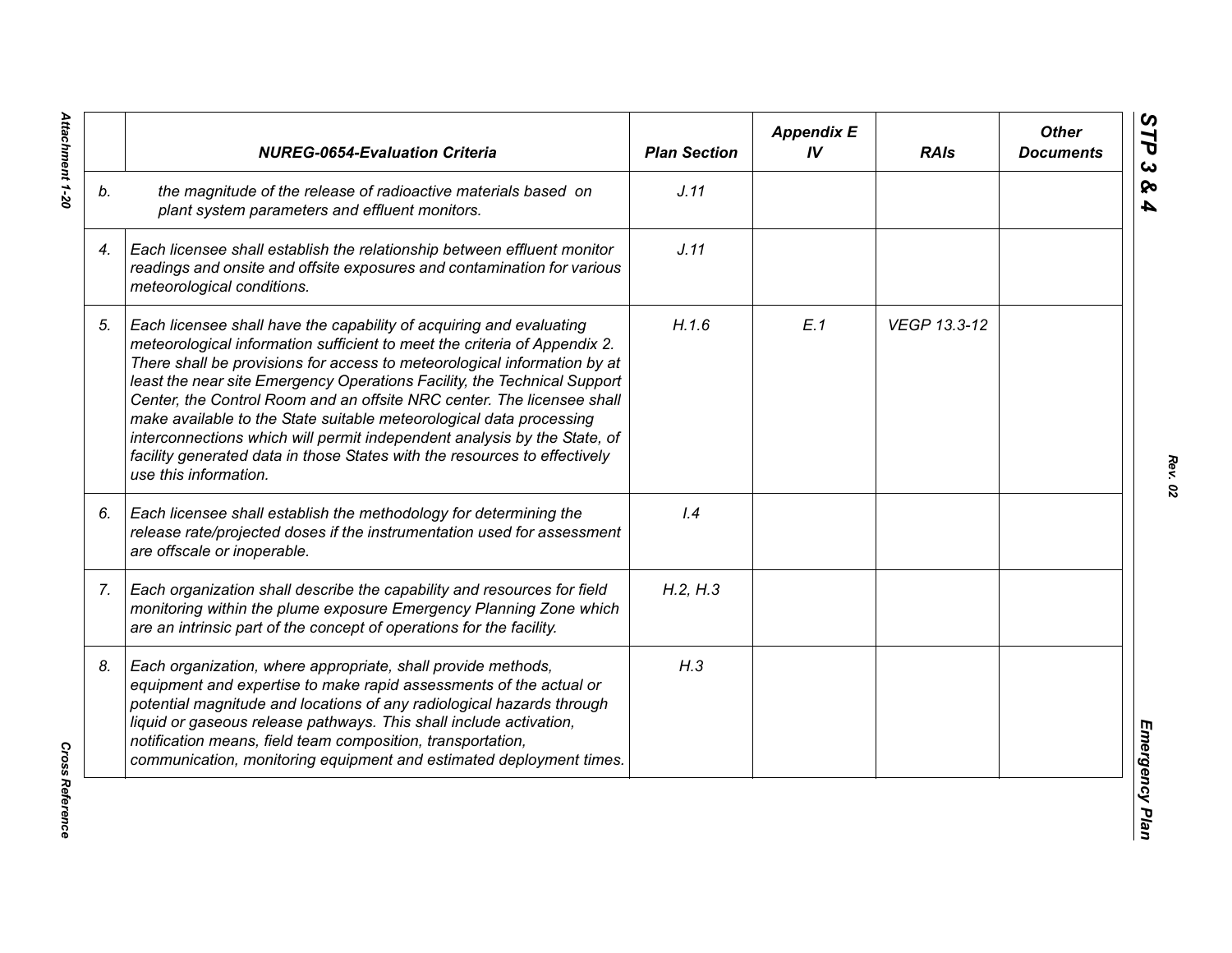| J.11<br>9.<br>Each organization shall have a capability to detect and measure<br>radioiodine concentrations in air in the plume exposure EPZ as low as<br>10-7 uCi/cc (microcuries per cubic centimeter) under field conditions.<br>Interference from the presence of noble gas and background radiation<br>shall not decrease the stated minimum detectable activity.<br>H.3<br>Each organization shall establish means for relating the various<br>10.<br>measured parameters (e.g., contamination levels, water and air activity<br>levels) to dose rates for key isotopes (i.e., those given in Table 3, page<br>18) and gross radioactivity measurements. Provision shall be made for<br>estimating integrated dose from the projected and actual dose rates and<br>for comparing these estimates with the protective action guides. The<br>detailed provisions shall be described in separate procedures. | 11. Arrangements to locate and track the airborne radioactive plume shall<br>H.3<br>be made, using either or both Federal and State resources. | <b>NUREG-0654-Evaluation Criteria</b> | <b>Plan Section</b> | <b>Appendix E</b><br>IV | <b>RAIs</b> | <b>Other</b><br><b>Documents</b> |
|-----------------------------------------------------------------------------------------------------------------------------------------------------------------------------------------------------------------------------------------------------------------------------------------------------------------------------------------------------------------------------------------------------------------------------------------------------------------------------------------------------------------------------------------------------------------------------------------------------------------------------------------------------------------------------------------------------------------------------------------------------------------------------------------------------------------------------------------------------------------------------------------------------------------|------------------------------------------------------------------------------------------------------------------------------------------------|---------------------------------------|---------------------|-------------------------|-------------|----------------------------------|
|                                                                                                                                                                                                                                                                                                                                                                                                                                                                                                                                                                                                                                                                                                                                                                                                                                                                                                                 |                                                                                                                                                |                                       |                     |                         |             |                                  |
|                                                                                                                                                                                                                                                                                                                                                                                                                                                                                                                                                                                                                                                                                                                                                                                                                                                                                                                 |                                                                                                                                                |                                       |                     |                         |             |                                  |
|                                                                                                                                                                                                                                                                                                                                                                                                                                                                                                                                                                                                                                                                                                                                                                                                                                                                                                                 |                                                                                                                                                |                                       |                     |                         |             |                                  |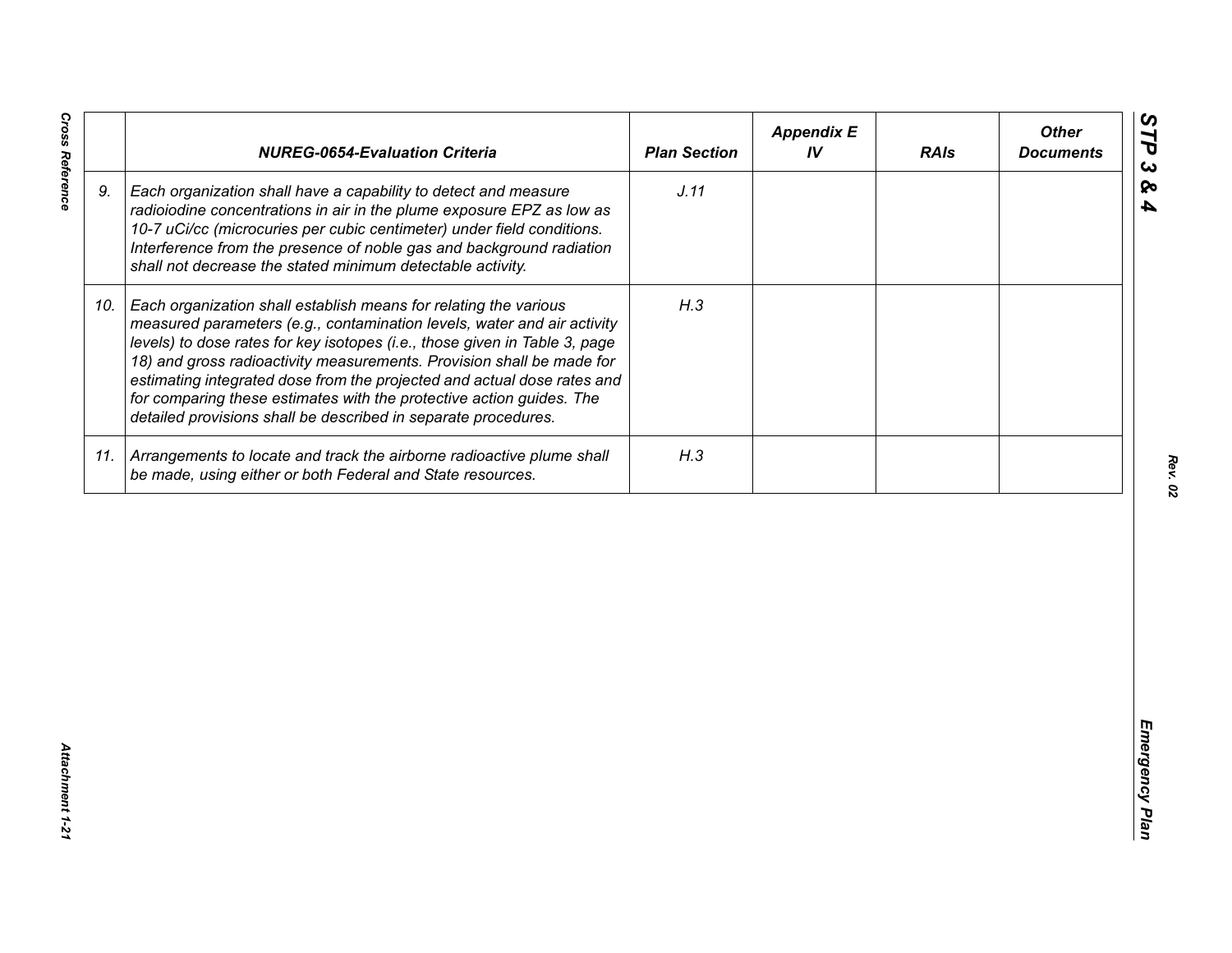| Guidelines for the choice of protective actions during an emergency, consistent with Federal guidance, are developed and in<br>place, and protective actions for the ingestion exposure pathway EPZ appropriate to the locale have been developed.       |                     |                         |                              |                                  |
|----------------------------------------------------------------------------------------------------------------------------------------------------------------------------------------------------------------------------------------------------------|---------------------|-------------------------|------------------------------|----------------------------------|
| <b>NUREG-0654-Evaluation Criteria</b>                                                                                                                                                                                                                    | <b>Plan Section</b> | <b>Appendix E</b><br>IV | <b>RAIs</b>                  | <b>Other</b><br><b>Documents</b> |
| Each licensee shall establish the means and time required to warn or<br>advise onsite individuals and individuals who may be in areas controlled<br>by the operator, including:                                                                          |                     |                         |                              |                                  |
| Employees not having emergency assignments;                                                                                                                                                                                                              | F.3, I.1, I.2, I.3  |                         |                              |                                  |
| Visitors;                                                                                                                                                                                                                                                | F.3, 1.1, 1.2, 1.3  |                         |                              |                                  |
| Contractor and construction personnel; and                                                                                                                                                                                                               | F.3, I.1, I.2, I.3  |                         |                              |                                  |
| Other persons who may be in the public access areas on or passing<br>through the site or within the owner controlled area.                                                                                                                               | 1.1, 1.2, 1.3       |                         |                              |                                  |
| Each licensee shall make provisions for evacuation routes and<br>transportation for onsite individuals to some suitable offsite location,<br>including alternatives for inclement weather, high traffic density and<br>specific radiological conditions. | F.5, 1.3            |                         | GGNS 13.3-37<br>GGNS 13.3-38 |                                  |
| Each licensee shall provide for radiological monitoring of people<br>evacuated from the site.                                                                                                                                                            | F.5, 1.3, J.6       |                         |                              |                                  |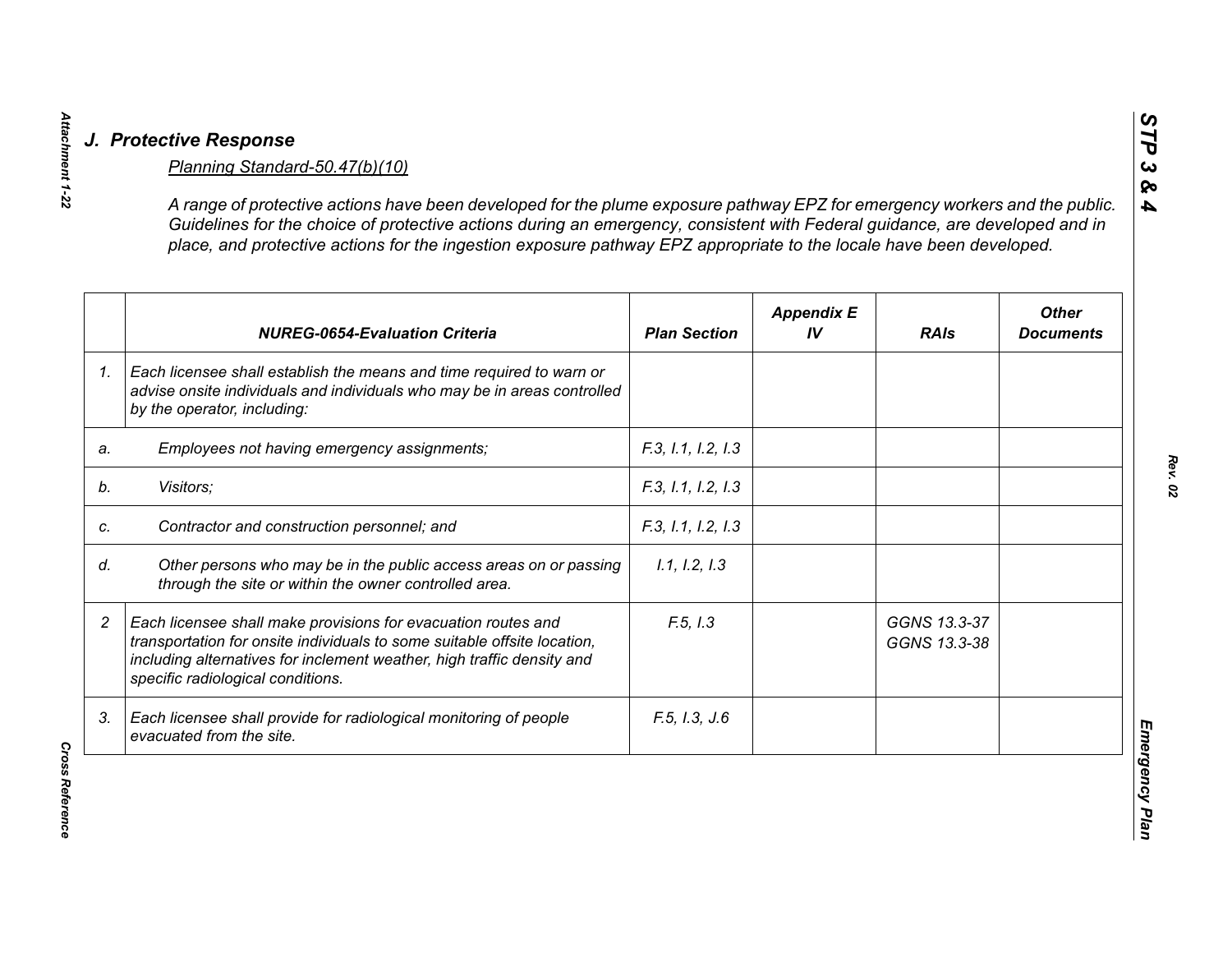|    | <b>NUREG-0654-Evaluation Criteria</b>                                                                                                                                                                                                                                                                                                                                                                                                                                                                                                                                                                                                                                                      | <b>Plan Section</b> | <b>Appendix E</b><br>IV | <b>RAIs</b>  | <b>Other</b><br><b>Documents</b> |
|----|--------------------------------------------------------------------------------------------------------------------------------------------------------------------------------------------------------------------------------------------------------------------------------------------------------------------------------------------------------------------------------------------------------------------------------------------------------------------------------------------------------------------------------------------------------------------------------------------------------------------------------------------------------------------------------------------|---------------------|-------------------------|--------------|----------------------------------|
| 4. | Each licensee shall provide for the evacuation of onsite non-essential<br>personnel in the event of a Site or General Emergency and shall provide<br>a decontamination capability at or near the monitoring point specified in<br>J.3.                                                                                                                                                                                                                                                                                                                                                                                                                                                     | F.5, I.3, J.6       |                         |              | BL 05-02                         |
| 5. | Each licensee shall provide for a capability to account for all individuals<br>onsite at the time of the emergency and ascertain the names of missing<br>individuals within 30 minutes of the start of an emergency and account<br>for all onsite individuals continuously thereafter.                                                                                                                                                                                                                                                                                                                                                                                                     | F.3, I.2, I.3       |                         |              |                                  |
| 6. | Each licensee shall, for individuals remaining or arriving onsite during<br>the emergency, make provisions for:                                                                                                                                                                                                                                                                                                                                                                                                                                                                                                                                                                            |                     |                         |              |                                  |
| a. | Individual respiratory protection;                                                                                                                                                                                                                                                                                                                                                                                                                                                                                                                                                                                                                                                         | J.9                 |                         |              |                                  |
| b. | Use of protective clothing; and                                                                                                                                                                                                                                                                                                                                                                                                                                                                                                                                                                                                                                                            | J.3                 |                         |              |                                  |
| C. | Use of radioprotective drugs, (e.g. individual thyroid protection).                                                                                                                                                                                                                                                                                                                                                                                                                                                                                                                                                                                                                        | J.9                 |                         |              |                                  |
| 7. | Each licensee shall establish a mechanism for recommending protective<br>actions to the appropriate State and local authorities. These shall<br>include Emergency Action Levels corresponding to projected dose to<br>the population-at-risk, in accordance with Appendix 1 and with the<br>recommendations set forth in Tables 2.1 and 2.2 of the Manual of<br>Protective Action Guides and Protective Actions for Nuclear Incidents<br>(EPA-400-R-92-001). As specified in Appendix 1, prompt notification<br>shall be made directly to the offsite authorities responsible for<br>implementing protective measures within the plume exposure pathway<br><b>Emergency Planning Zone.</b> | 1.4, 1.5            | В                       | GGNS 13.3-40 | BL 05-02<br>RIS 2004-13          |
| 8. | Each licensee's plan shall contain time estimates for evacuation within<br>the plume exposure EPZ. These shall be in accordance with Appendix<br>4.                                                                                                                                                                                                                                                                                                                                                                                                                                                                                                                                        | 1.6.1               |                         |              |                                  |

*Rev. 02*

*Cross Reference Attachment 1-23* **Attachment 1-23**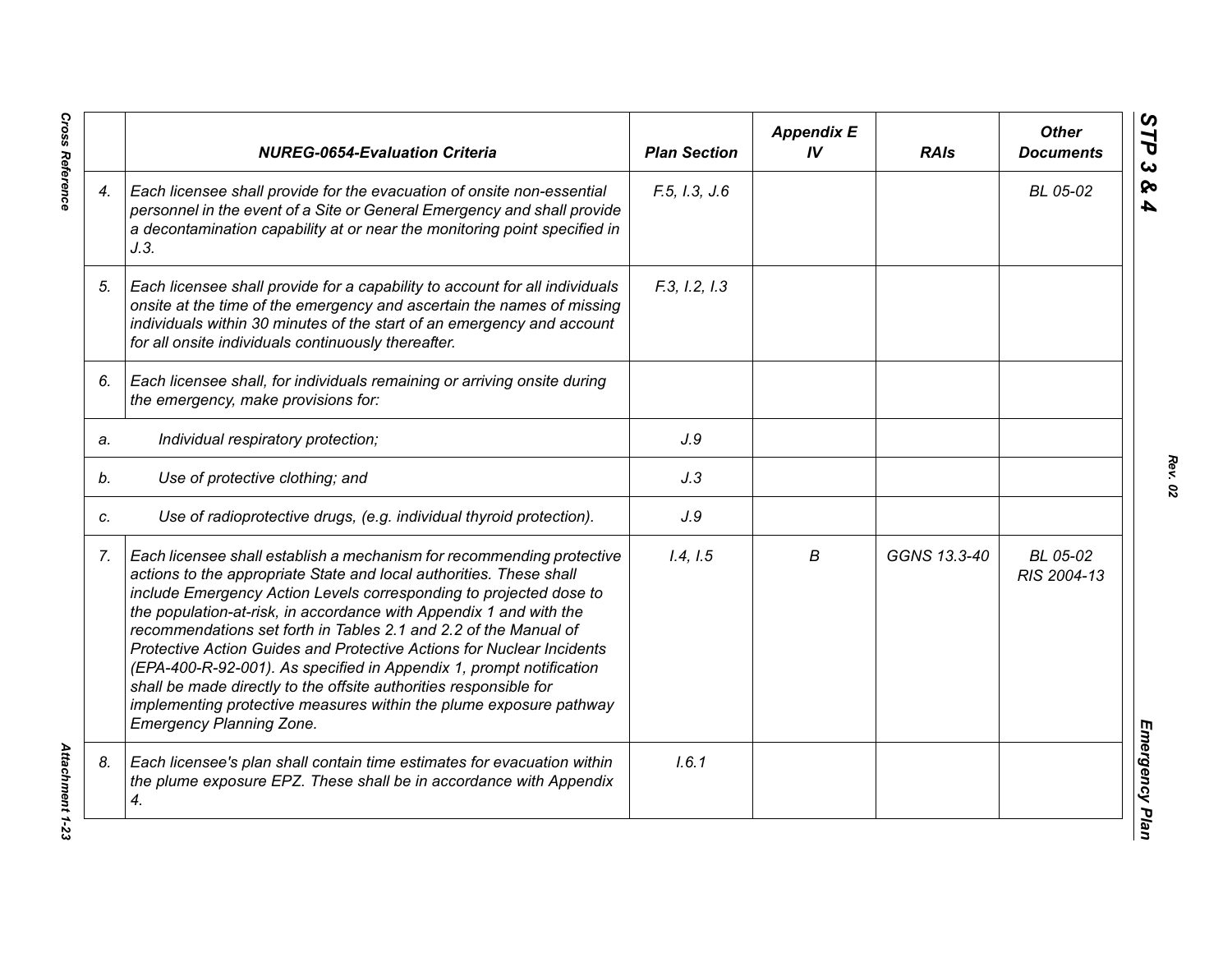|     | <b>NUREG-0654-Evaluation Criteria</b>                                                                                                                                                                                                                                                                                                                                                                                                                                                                              | <b>Plan Section</b>              | <b>Appendix E</b><br>IV | <b>RAIs</b>  | <b>Other</b><br><b>Documents</b> |
|-----|--------------------------------------------------------------------------------------------------------------------------------------------------------------------------------------------------------------------------------------------------------------------------------------------------------------------------------------------------------------------------------------------------------------------------------------------------------------------------------------------------------------------|----------------------------------|-------------------------|--------------|----------------------------------|
| 9.  | Each State and local organization shall establish a capability for<br>implementing protective measures based upon protective action guides<br>and other criteria. This shall be consistent with the recommendations for<br>EPA regarding exposure resulting from passage of radioactive airborne<br>plumes, (EPA-400-R-92-001) and with those of DHEW (DHHS)/FDA<br>regarding radioactive contamination of human food and animal feeds as<br>published in the Federal Register of December 15, 1978 (43 FR 58790). | <b>State Plan</b>                |                         |              |                                  |
| 10. | The organization's plans to implement protective measures for the<br>plume exposure pathway shall include:                                                                                                                                                                                                                                                                                                                                                                                                         |                                  |                         |              |                                  |
| a.  | Maps showing evacuation routes, evacuation areas, preselected<br>radiological sampling and monitoring points, relocation centers in<br>host areas, and shelter areas; (identification of radiological sampling<br>and monitoring points shall include the designators in Table J-1 or<br>an equivalent uniform system described in the plan);                                                                                                                                                                      | Figures I-1, I-2                 |                         |              |                                  |
| b.  | Maps showing population distribution around the nuclear facility.<br>This shall be by evacuation areas (licensees shall also present the<br>information in a sector format):                                                                                                                                                                                                                                                                                                                                       | Figure I-1                       |                         |              |                                  |
| c.  | Means for notifying all segments of the transient and resident<br>population;                                                                                                                                                                                                                                                                                                                                                                                                                                      | E.3<br>Figure E-1                |                         | VEGP 13.3-13 |                                  |
| d.  | Means for protecting those persons whose mobility may be impaired<br>due to such factors as institutional or other confinement;                                                                                                                                                                                                                                                                                                                                                                                    | <b>State Plan</b><br>County Plan |                         |              |                                  |
| e.  | Provisions for the use of radioprotective drugs, particularly for<br>emergency workers and institutionalized persons within the plume<br>exposure EPZ whose immediate evaluation may be infeasible or<br>very difficult, including quantities, storage, and means of distribution.                                                                                                                                                                                                                                 | <b>State Plan</b><br>County Plan |                         |              |                                  |

Attachment 1-24 *Attachment 1-24*

**Cross Reference** *Cross Reference*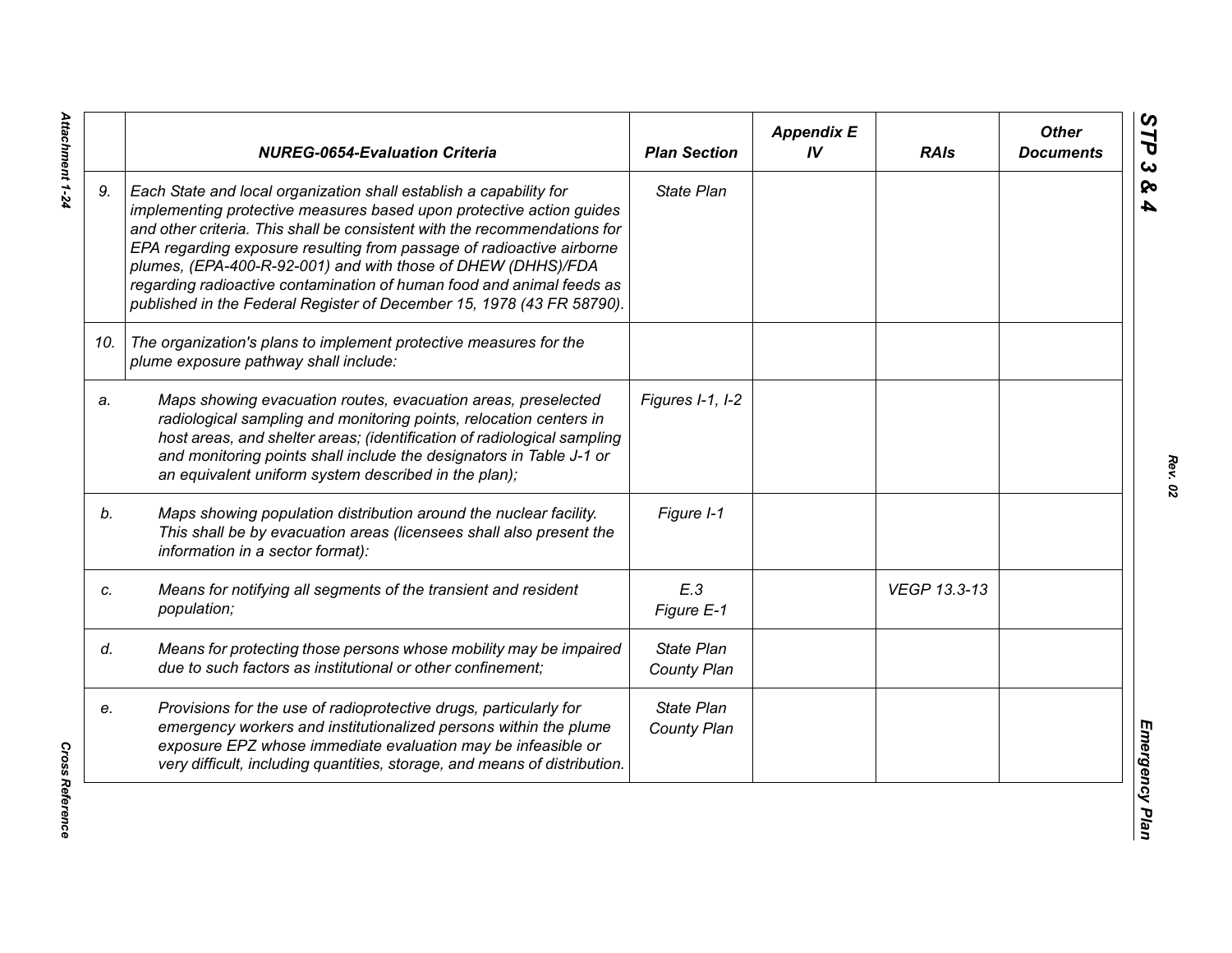|    | <b>NUREG-0654-Evaluation Criteria</b>                                                                                                                                                                                                                                                                                          | <b>Plan Section</b>              | <b>Appendix E</b><br>IV | <b>RAIs</b> | <b>Other</b><br><b>Documents</b> |
|----|--------------------------------------------------------------------------------------------------------------------------------------------------------------------------------------------------------------------------------------------------------------------------------------------------------------------------------|----------------------------------|-------------------------|-------------|----------------------------------|
| f. | State and local organizations' plans should include the method by<br>which decisions by the State Health Department for administering<br>radioprotective drugs to the general population are made during an<br>emergency and the pre-determined conditions under which such<br>drugs may be used by offsite emergency workers; | <b>State Plan</b><br>County Plan |                         |             |                                  |
| g. | Means of relocation;                                                                                                                                                                                                                                                                                                           | State Plan<br>County Plan        |                         |             |                                  |
| h. | Relocation centers in host areas which are at least 5 miles, and<br>preferably 10 miles, beyond the boundaries of the plume exposure<br>emergency planning zone; (See J.12).                                                                                                                                                   | State Plan<br>County Plan        |                         |             |                                  |
| İ. | Projected traffic capacities of evacuation routes under emergency<br>conditions;                                                                                                                                                                                                                                               | State Plan<br>County Plan        |                         |             |                                  |
| j. | Control of access to evacuated areas and organization<br>responsibilities for such control;                                                                                                                                                                                                                                    | State Plan<br>County Plan        |                         |             |                                  |
| k. | Identification of and means for dealing with potential impediments<br>(e.g., seasonal impassability of roads) to use of evacuation routes,<br>and contingency measures;                                                                                                                                                        | State Plan<br>County Plan        |                         |             |                                  |
| Ι. | Time estimates for evacuation of various sectors and distances<br>based on a dynamic analysis (time-motion study under various<br>conditions) for the plume exposure pathway emergency planning<br>zone (See Appendix 4); and                                                                                                  | County Plan                      |                         |             |                                  |
| m. | The bases for the choice of recommended protective actions from<br>the plume exposure pathway during emergency conditions. This<br>shall include expected local protection afforded in residential units or<br>other shelter for direct and inhalation exposure, as well as<br>evacuation time estimates.                      | Addendum I-1                     | В                       |             |                                  |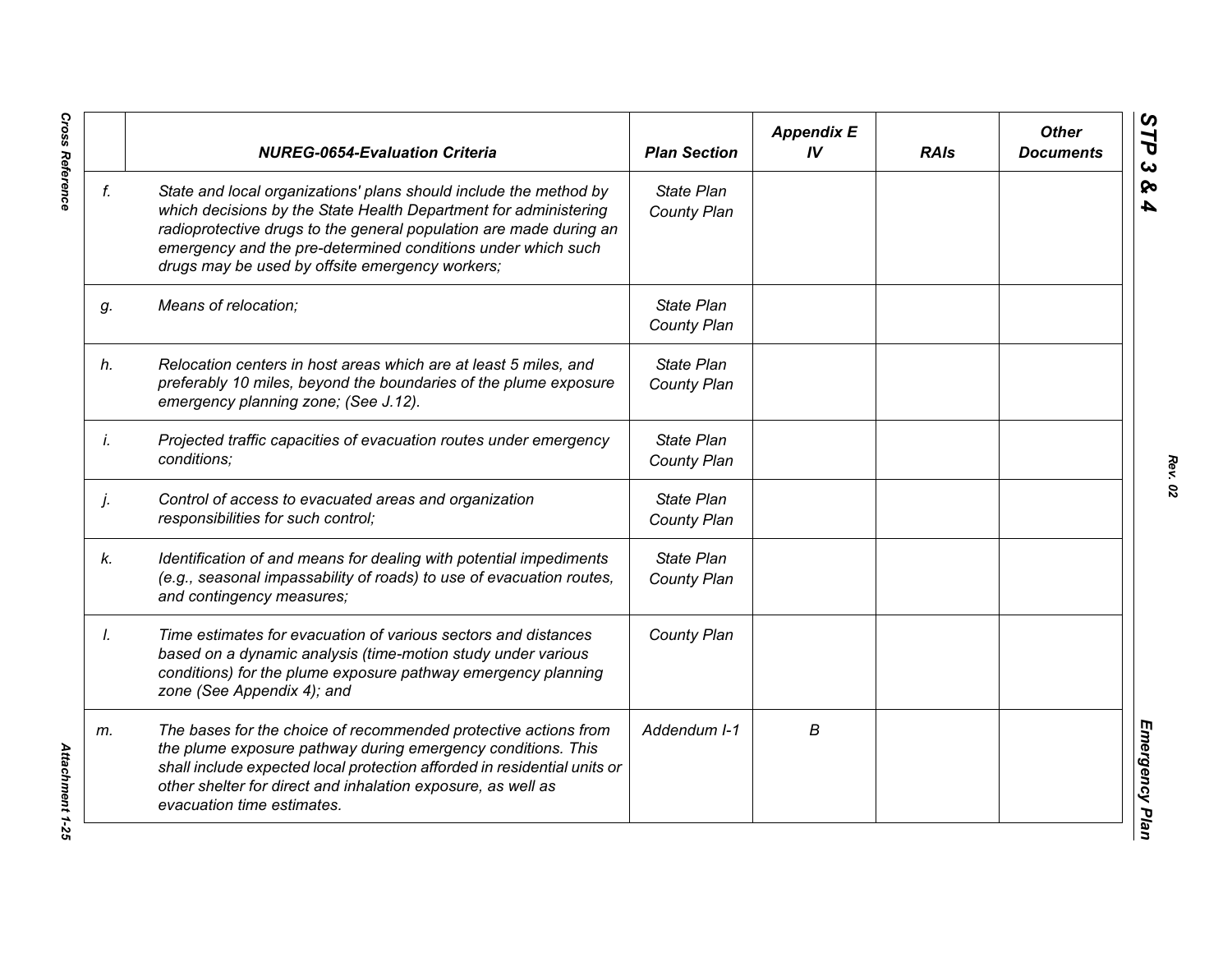| State Plan<br>Each State shall specify the protective measures to be used for the<br>ingestion pathway, including the methods for protecting the public from<br>consumption of contaminated food-stuffs. This shall include criteria for<br>deciding whether dairy animals should be put on stored feed. The plan<br>shall identify procedures for detecting contamination, for estimating the<br>dose commitment consequences of uncontrolled ingestion, and for<br>imposing protection procedures such as impoundment,<br>decontamination, processing, decay, product diversion, and<br>preservation. Maps for recording survey and monitoring data, key land<br>use data (e.g., farming), dairies, food processing plants, water sheds,<br>water supply intake and treatment plants and reservoirs shall be<br>maintained. Provisions for maps showing detailed crop information may<br>be by including reference to their availability and location and a plan for<br>their use. The maps shall start at the facility and include all of the 50-<br>mile ingestion pathway EPZ. Up-to-date lists of the name and location of<br>all facilities which regularly process milk products and other large<br>amounts of food or agricultural products originating in the ingestion<br>pathway Emergency Planning Zone, but located elsewhere, shall be<br>maintained.<br>State Plan<br>Each organization shall describe the means for registering and<br>monitoring of evacuees at relocation centers in host areas. The<br>County Plan<br>personnel and equipment available should be capable of monitoring<br>within about a 12 hour period all residents and transients in the plume<br>exposure EPZ arriving at relocation centers. |     | <b>NUREG-0654-Evaluation Criteria</b> | <b>Plan Section</b> | <b>Appendix E</b><br>IV | <b>RAIs</b> | <b>Other</b><br><b>Documents</b> |
|----------------------------------------------------------------------------------------------------------------------------------------------------------------------------------------------------------------------------------------------------------------------------------------------------------------------------------------------------------------------------------------------------------------------------------------------------------------------------------------------------------------------------------------------------------------------------------------------------------------------------------------------------------------------------------------------------------------------------------------------------------------------------------------------------------------------------------------------------------------------------------------------------------------------------------------------------------------------------------------------------------------------------------------------------------------------------------------------------------------------------------------------------------------------------------------------------------------------------------------------------------------------------------------------------------------------------------------------------------------------------------------------------------------------------------------------------------------------------------------------------------------------------------------------------------------------------------------------------------------------------------------------------------------------------------------------------------------------------------------|-----|---------------------------------------|---------------------|-------------------------|-------------|----------------------------------|
|                                                                                                                                                                                                                                                                                                                                                                                                                                                                                                                                                                                                                                                                                                                                                                                                                                                                                                                                                                                                                                                                                                                                                                                                                                                                                                                                                                                                                                                                                                                                                                                                                                                                                                                                        | 11. |                                       |                     |                         |             |                                  |
|                                                                                                                                                                                                                                                                                                                                                                                                                                                                                                                                                                                                                                                                                                                                                                                                                                                                                                                                                                                                                                                                                                                                                                                                                                                                                                                                                                                                                                                                                                                                                                                                                                                                                                                                        | 12. |                                       |                     |                         |             |                                  |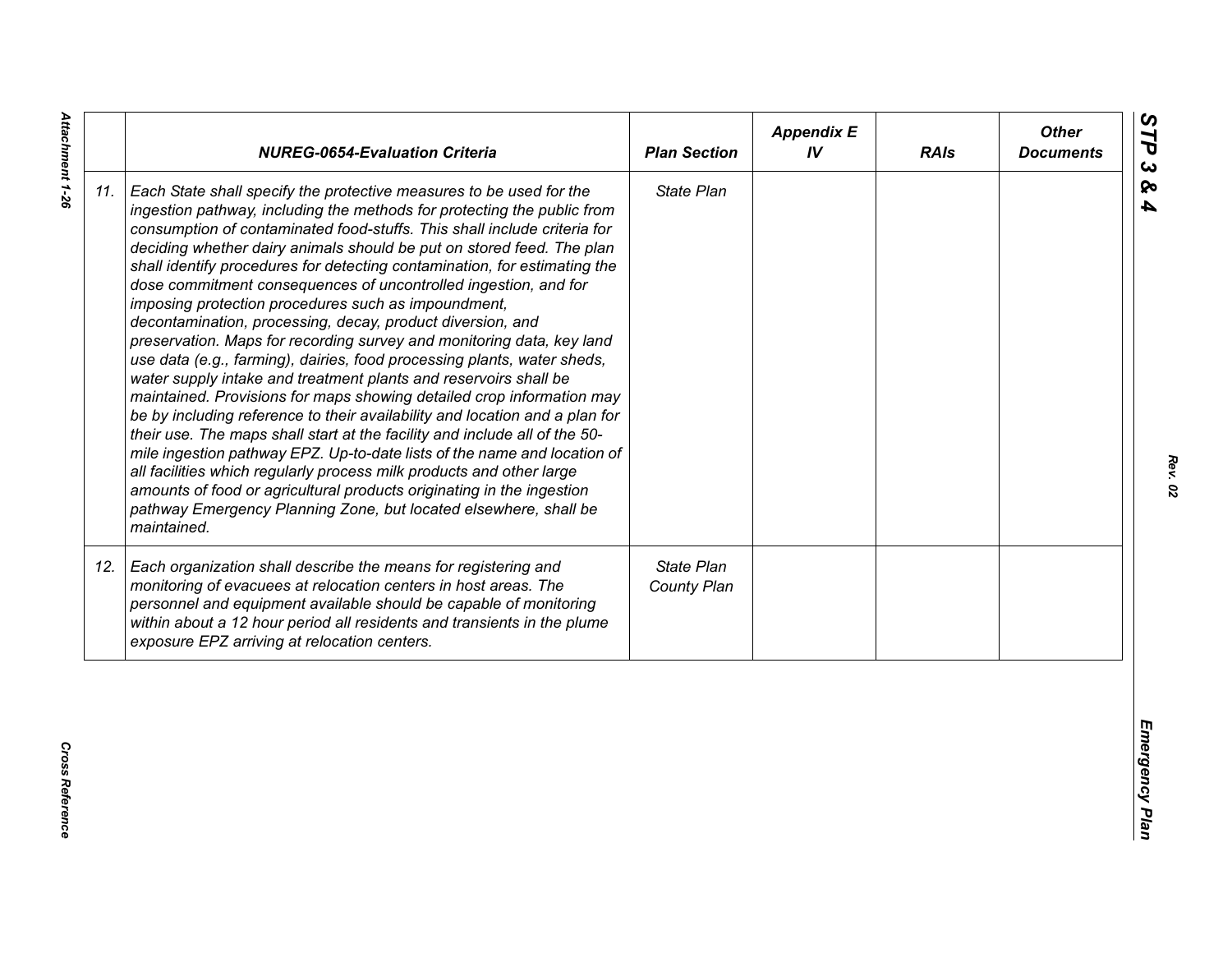|                | <b>NUREG-0654-Evaluation Criteria</b>                                                                                                                                         | <b>Plan Section</b> | <b>Appendix E</b><br>IV | <b>RAIs</b>  | <b>Other</b><br><b>Documents</b> |
|----------------|-------------------------------------------------------------------------------------------------------------------------------------------------------------------------------|---------------------|-------------------------|--------------|----------------------------------|
| 1 <sub>1</sub> | Each licensee shall establish onsite exposure guidelines consistent with<br>EPA Emergency Worker and Lifesaving Activity Protective Actions<br>Guides (EPA-400-R-92-001) for; |                     |                         |              |                                  |
| a.             | removal of injured persons;                                                                                                                                                   | J.1.1               |                         | GGNS 13.3-30 |                                  |
| b.             | undertaking corrective actions;                                                                                                                                               | J.1.1               |                         | GGNS 13.3-39 |                                  |
| c.             | performing assessment actions;                                                                                                                                                | J.1                 |                         |              |                                  |
| d.             | providing first aid;                                                                                                                                                          | J.1                 |                         |              |                                  |
| e.             | performing personnel decontamination;                                                                                                                                         | J.1                 | E.3                     |              |                                  |
| f.             | providing ambulance service; and                                                                                                                                              | J.1                 | E.6                     |              |                                  |
| g.             | providing medical treatment services.                                                                                                                                         | J.1                 | E.7                     |              |                                  |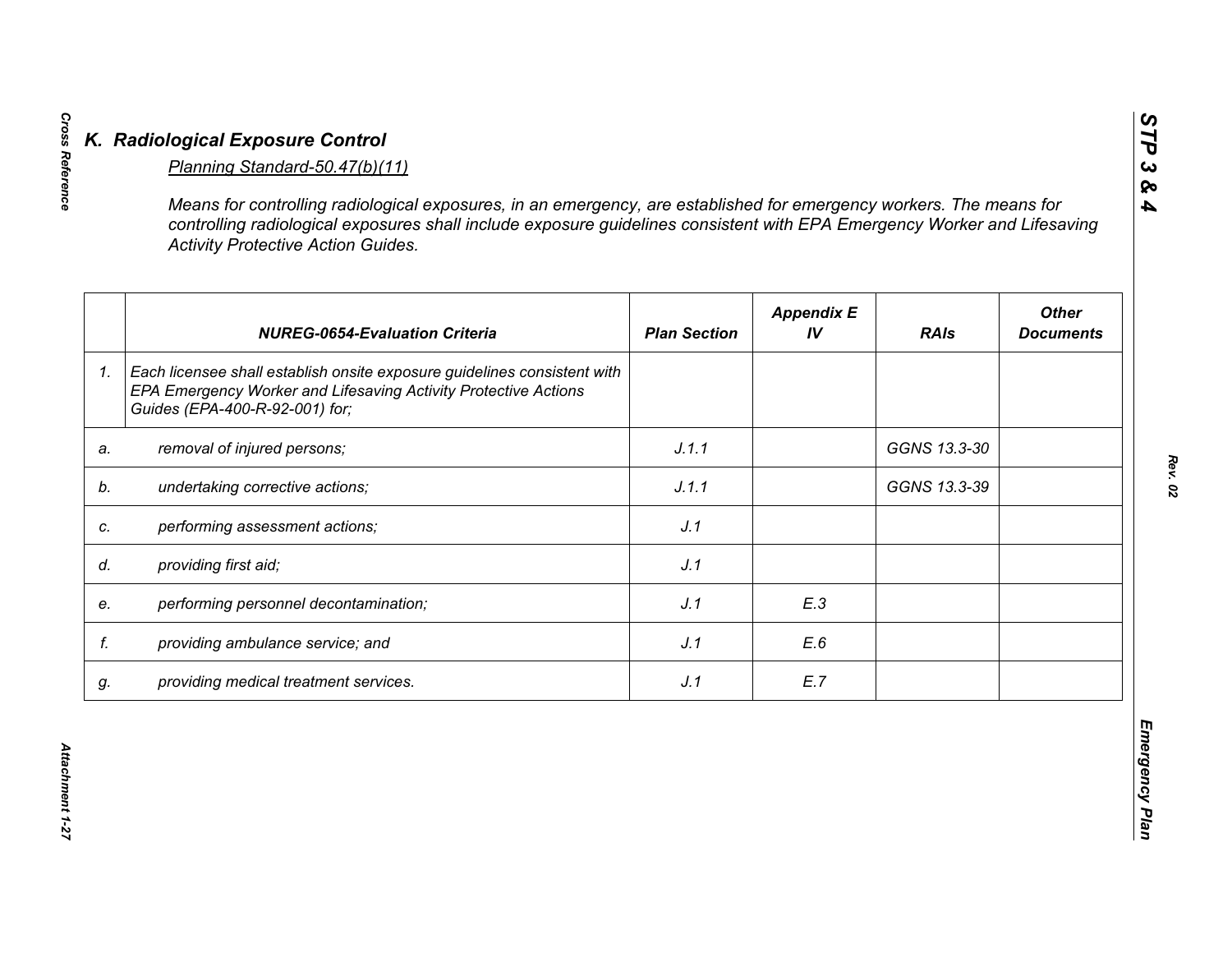|     | <b>NUREG-0654-Evaluation Criteria</b>                                                                                                                                                                                                                                                                                                                                                                                                                                                                                                                                                                                                    | <b>Plan Section</b> | <b>Appendix E</b><br>IV | <b>RAIs</b>  | <b>Other</b><br><b>Documents</b> |
|-----|------------------------------------------------------------------------------------------------------------------------------------------------------------------------------------------------------------------------------------------------------------------------------------------------------------------------------------------------------------------------------------------------------------------------------------------------------------------------------------------------------------------------------------------------------------------------------------------------------------------------------------------|---------------------|-------------------------|--------------|----------------------------------|
| 2.  | Each licensee shall provide an onsite radiation protection program to be<br>implemented during emergencies, including methods to implement<br>exposure guidelines. The plan shall identify individual(s), by position or<br>title, who can authorize emergency workers to receive doses in excess<br>of 10 CFR Part 20 limits. Procedures shall be worked out in advance for<br>permitting onsite volunteers to receive radiation exposures in the course<br>of caring out lifesaving and other emergency activities. These<br>procedures shall include expeditious decision making and a reasonable<br>consideration of relative risks. | J.1                 |                         | GGNS 13.3-49 |                                  |
|     | 3.a   Each organization shall make provision for 24-hour-per-day capability to<br>determine the doses received by emergency personnel involved in any<br>nuclear accident, including volunteers. Each organization shall make<br>provisions for distribution of dosimeters, both self-reading and<br>permanent record devices.                                                                                                                                                                                                                                                                                                           | J.2                 |                         |              |                                  |
| b.  | Each organization shall ensure that dosimeters are read at appropriate<br>frequencies and provide for maintaining dose records for emergency<br>workers involved in any nuclear accident.                                                                                                                                                                                                                                                                                                                                                                                                                                                | J.2                 |                         |              |                                  |
| 4.  | Each State and local organization shall establish the decision chain for<br>authorizing emergency workers to incur exposures in excess of the EPA<br>General Public Protective Action Guides (i.e., EPA PAGs for emergency<br>workers and lifesaving activities).                                                                                                                                                                                                                                                                                                                                                                        | N/A                 |                         |              |                                  |
| 5а. | Each organization as appropriate, shall specify action levels for<br>determining the need for decontamination.                                                                                                                                                                                                                                                                                                                                                                                                                                                                                                                           | J.3                 | E.3                     |              |                                  |
| b.  | Each organization, as appropriate, shall establish the means for<br>radiological decontamination of emergency personnel wounds, supplies,<br>instruments and equipment, and for waste disposal.                                                                                                                                                                                                                                                                                                                                                                                                                                          | J.5                 | E.3                     |              |                                  |
| 6   | Each licensee shall provide onsite contamination control measures<br>including:                                                                                                                                                                                                                                                                                                                                                                                                                                                                                                                                                          |                     |                         |              |                                  |

*Rev. 02*

Attachment 1-28 *Attachment 1-28*

**Cross Reference** *Cross Reference*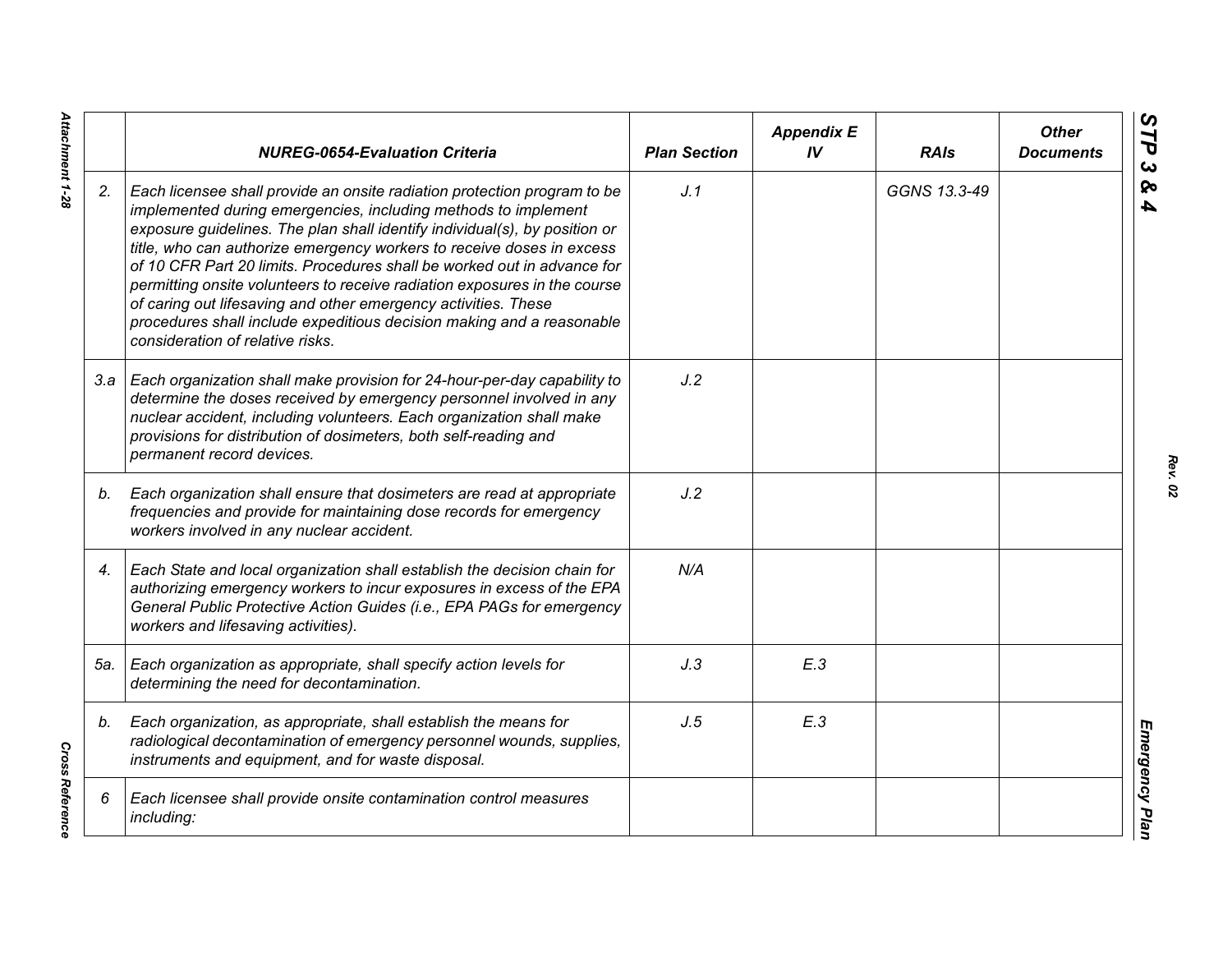| J.3<br>area access control;<br>a.<br>drinking water and food supplies;<br>J.4<br>b.<br>criteria for permitting return of areas and items to normal use, see<br>J.3<br>C.<br>Draft ANSI 13.12.<br>J.5, J.8<br>7.<br>Each licensee shall provide the capability for decontaminating relocated<br>onsite personnel, including provisions for extra clothing and | <b>NUREG-0654-Evaluation Criteria</b>                                | <b>Plan Section</b> | <b>Appendix E</b><br>IV | <b>RAIs</b> | <b>Other</b><br><b>Documents</b> |
|--------------------------------------------------------------------------------------------------------------------------------------------------------------------------------------------------------------------------------------------------------------------------------------------------------------------------------------------------------------|----------------------------------------------------------------------|---------------------|-------------------------|-------------|----------------------------------|
|                                                                                                                                                                                                                                                                                                                                                              |                                                                      |                     |                         |             |                                  |
|                                                                                                                                                                                                                                                                                                                                                              |                                                                      |                     |                         |             |                                  |
|                                                                                                                                                                                                                                                                                                                                                              |                                                                      |                     |                         |             |                                  |
| particular attention given to radioiodine contamination of the skin.                                                                                                                                                                                                                                                                                         | decontaminants suitable for the type of contamination expected, with |                     |                         |             |                                  |
|                                                                                                                                                                                                                                                                                                                                                              |                                                                      |                     |                         |             |                                  |
|                                                                                                                                                                                                                                                                                                                                                              |                                                                      |                     |                         |             |                                  |
|                                                                                                                                                                                                                                                                                                                                                              |                                                                      |                     |                         |             |                                  |
|                                                                                                                                                                                                                                                                                                                                                              |                                                                      |                     |                         |             |                                  |
|                                                                                                                                                                                                                                                                                                                                                              |                                                                      |                     |                         |             |                                  |
|                                                                                                                                                                                                                                                                                                                                                              |                                                                      |                     |                         |             |                                  |
|                                                                                                                                                                                                                                                                                                                                                              |                                                                      |                     |                         |             |                                  |
|                                                                                                                                                                                                                                                                                                                                                              |                                                                      |                     |                         |             |                                  |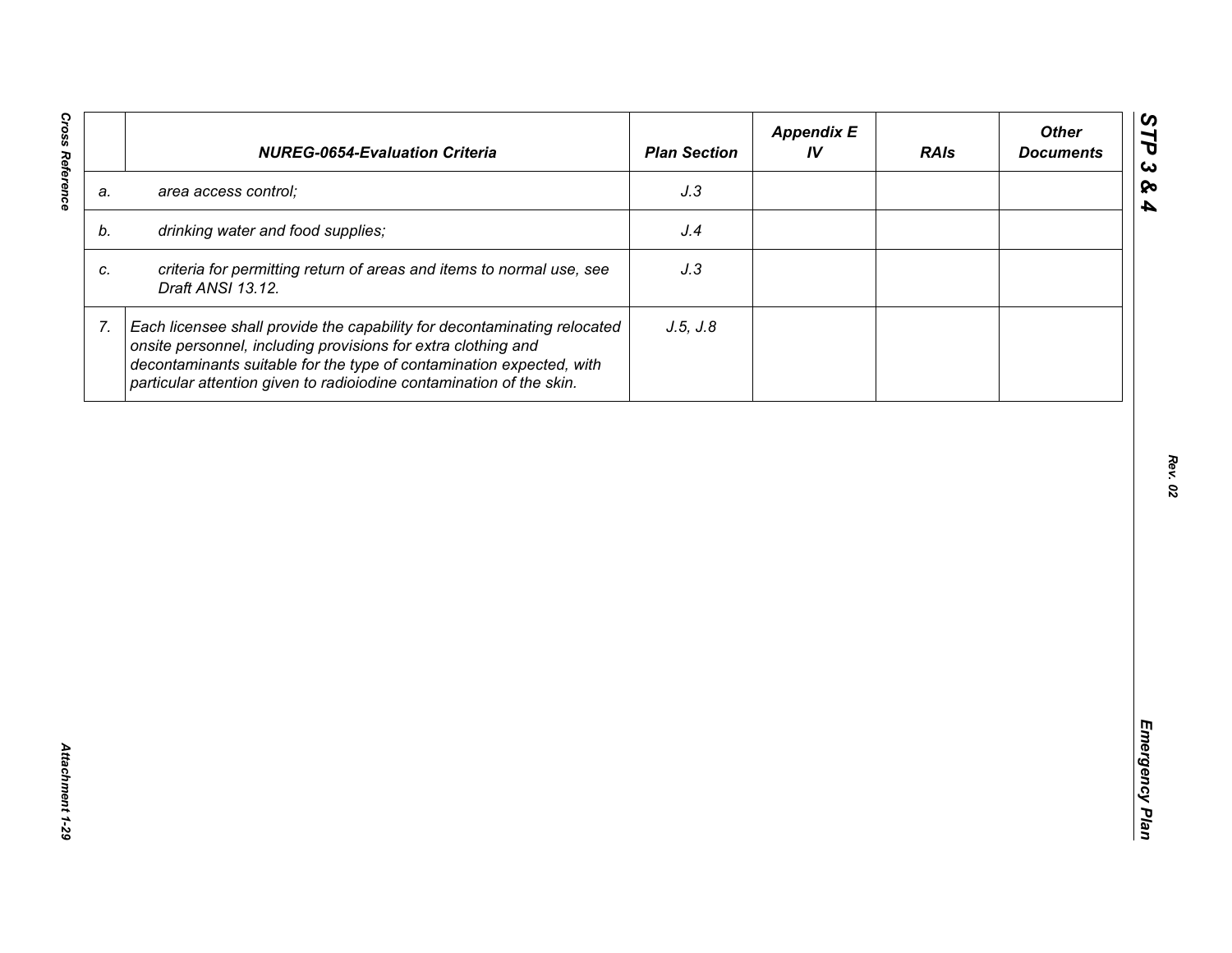|    |                                                                                                                                                                                                                                                                                                                                                                                                                                                                                                                                                                                                                            |                         | <b>Appendix E</b> |             | <b>Other</b>     |
|----|----------------------------------------------------------------------------------------------------------------------------------------------------------------------------------------------------------------------------------------------------------------------------------------------------------------------------------------------------------------------------------------------------------------------------------------------------------------------------------------------------------------------------------------------------------------------------------------------------------------------------|-------------------------|-------------------|-------------|------------------|
|    | <b>NUREG-0654-Evaluation Criteria</b>                                                                                                                                                                                                                                                                                                                                                                                                                                                                                                                                                                                      | <b>Plan Section</b>     | IV                | <b>RAIs</b> | <b>Documents</b> |
| 1. | Each organization shall arrange for local and backup hospital and<br>medical services having the capability for evaluation of radiation<br>exposure and uptake, including assurance that persons providing these<br>services are adequately prepared to handle contaminated individuals.                                                                                                                                                                                                                                                                                                                                   | B.4.5, J.5              | E.5               |             |                  |
| 2. | Each licensee shall provide for onsite first aid capability.                                                                                                                                                                                                                                                                                                                                                                                                                                                                                                                                                               | F.6, G.11, J.5          | E.4               |             |                  |
| 3. | Each State shall develop lists indicating the location of public, private<br>and military hospitals and other emergency medical services facilities<br>within the State or contiguous States considered capable of providing<br>medical support for any contaminated injured individual. The listing shall<br>include the name, location, type of facility and capacity and any special<br>radiological capabilities. These emergency medical services should be<br>able to radiologically monitor contamination personnel, and have<br>facilities and trained personnel able to care for contaminated injured<br>persons. | <b>State Plan</b>       |                   |             |                  |
|    | Each organization shall arrange for transporting victims of radiological<br>accidents to medical support facilities.                                                                                                                                                                                                                                                                                                                                                                                                                                                                                                       | B.4, B.5.7, F.7,<br>J.5 | E.6               |             |                  |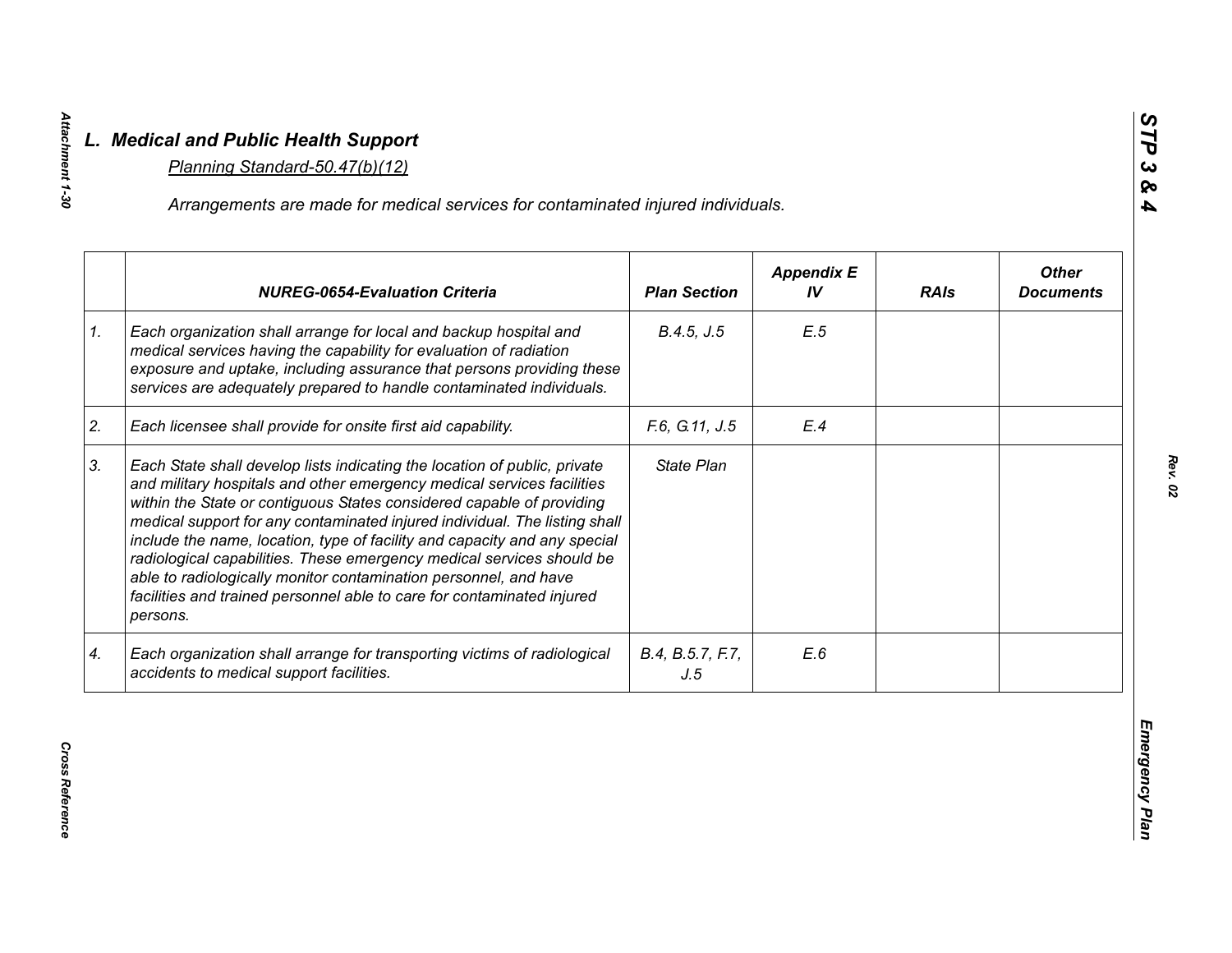|    | General plans for recovery and reentry are developed.                                                                                                                                                                                                                                                                                                                                                                                                                                                     |                                 |                         |              |                                  |
|----|-----------------------------------------------------------------------------------------------------------------------------------------------------------------------------------------------------------------------------------------------------------------------------------------------------------------------------------------------------------------------------------------------------------------------------------------------------------------------------------------------------------|---------------------------------|-------------------------|--------------|----------------------------------|
|    | <b>NUREG-0654-Evaluation Criteria</b>                                                                                                                                                                                                                                                                                                                                                                                                                                                                     | <b>Plan Section</b>             | <b>Appendix E</b><br>IV | <b>RAIs</b>  | <b>Other</b><br><b>Documents</b> |
| 1. | Each organization, as appropriate, shall develop general plans and<br>procedures for reentry and recovery and describe the means by which<br>decisions to relax protective measures (e.g., allow reentry into an<br>evacuated area) are reached. This process should consider both<br>existing and potential conditions.                                                                                                                                                                                  | L.1, L.2, L.3,<br>L.4, L.5, L.6 | H                       |              |                                  |
| 2. | Each licensee plan shall contain the position/title, authority and<br>responsibilities of individuals who will fill key positions in the facility<br>recovery organization. This organization shall include technical<br>personnel with responsibilities to develop, evaluate and direct recovery<br>and reentry operations. The recovery organization recommended by the<br>Atomic Industrial Forum's Nuclear Power Plant Emergency Response<br>Plan dated October 11, 1979, is an acceptable framework. | L.6                             | H                       |              |                                  |
| 3. | Each licensee and State plan shall specify means for informing<br>members of the response organizations that a recovery operation is to<br>be initiated, and of any changes in the organizational structure that may<br>occur.                                                                                                                                                                                                                                                                            | L.7                             |                         |              |                                  |
| 4. | Each plan shall establish a method for periodically estimating total<br>population exposure.                                                                                                                                                                                                                                                                                                                                                                                                              | L.4                             |                         | VEGP 13.3-11 |                                  |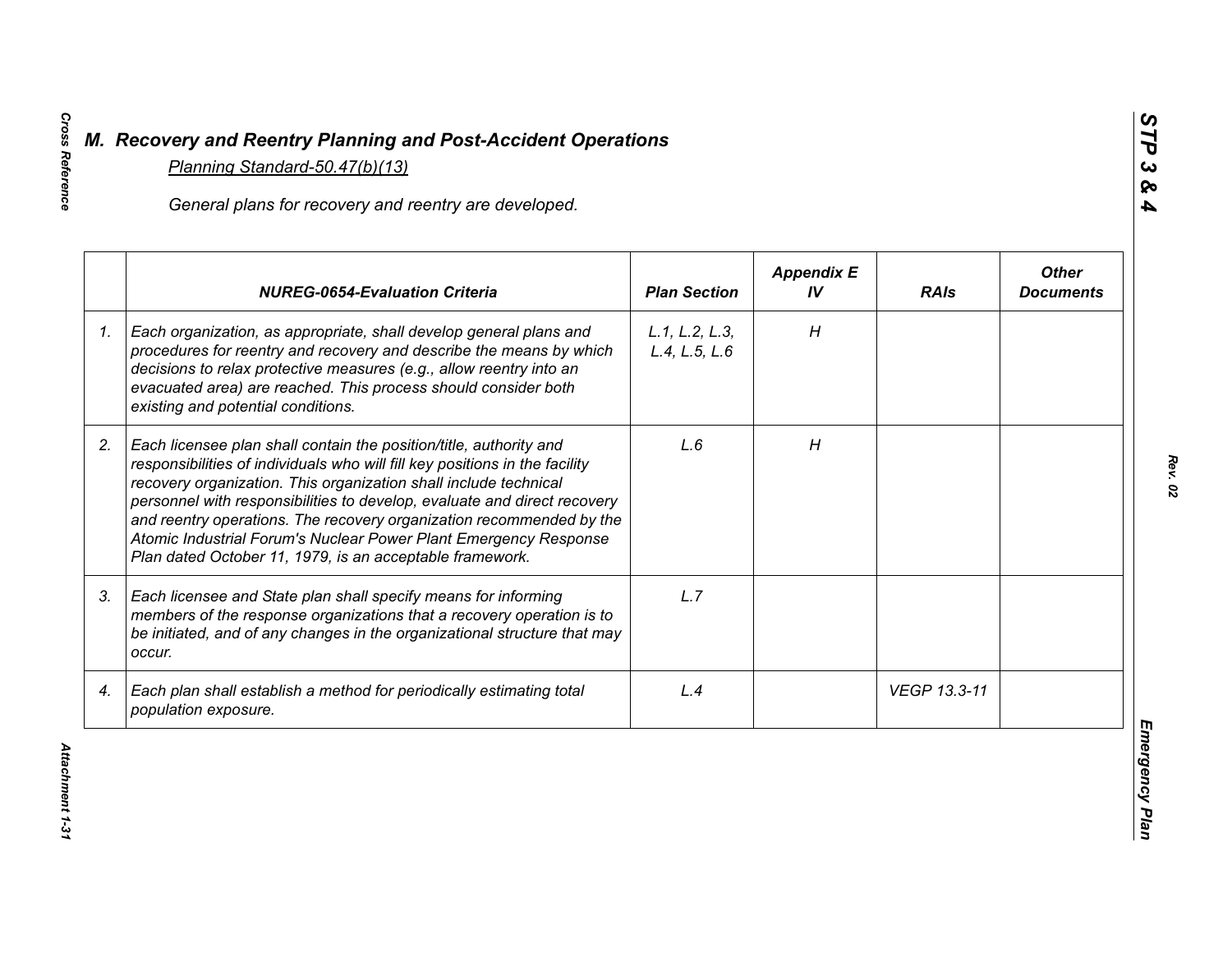|     | Periodic exercises are (will be) conducted to evaluate major portions of emergency response capabilities, periodic drills are (will<br>be) conducted to develop and maintain key skills, and deficiencies identified as a result of exercises or drills are (will be)<br>corrected.                                                                                                                                                                                                                                                                                                                                                                                                                                                                           |                     |                         |             |                                  |
|-----|---------------------------------------------------------------------------------------------------------------------------------------------------------------------------------------------------------------------------------------------------------------------------------------------------------------------------------------------------------------------------------------------------------------------------------------------------------------------------------------------------------------------------------------------------------------------------------------------------------------------------------------------------------------------------------------------------------------------------------------------------------------|---------------------|-------------------------|-------------|----------------------------------|
|     | <b>NUREG-0654-Evaluation Criteria</b>                                                                                                                                                                                                                                                                                                                                                                                                                                                                                                                                                                                                                                                                                                                         | <b>Plan Section</b> | <b>Appendix E</b><br>IV | <b>RAIs</b> | <b>Other</b><br><b>Documents</b> |
| 1a. | An exercise is an event that tests the integrated capability and a major<br>portion of the basic elements existing within emergency preparedness<br>plans and organizations. The emergency preparedness exercise shall<br>simulate an emergency that results in offsite radiological releases which<br>would require response by offsite authorities. Exercises shall be<br>conducted as set forth in NRC and FEMA rules.                                                                                                                                                                                                                                                                                                                                     | N.1                 | F.1                     |             |                                  |
| b.  | An exercise shall include mobilization of State and local personnel and<br>resources adequate to verify the capability to respond to an accident<br>scenario requiring response. The organization shall provide for a critique<br>of the annual exercise by Federal and State observers/evaluators. The<br>scenario should be varied from year to year such that all major elements<br>of the plans and preparedness organizations are tested within a five-<br>year period. Each organization should make provisions to start an<br>exercise between 6:00 p.m. and midnight, and another between<br>midnight and 6:00 a.m. once every six years. Exercises should be<br>conducted under various weather conditions. Some exercises should be<br>unannounced. | N.1                 | F.1                     |             |                                  |
| 2.  | A drill is a supervised instruction period aimed at testing, developing and<br>maintaining skills in a particular operation. A drill is often a component of<br>an exercise. A drill shall be supervised and evaluated by a qualified drill<br>instructor. Each organization shall conduct drills, in addition to the<br>annual exercise at the frequencies indicated below:                                                                                                                                                                                                                                                                                                                                                                                  |                     |                         |             |                                  |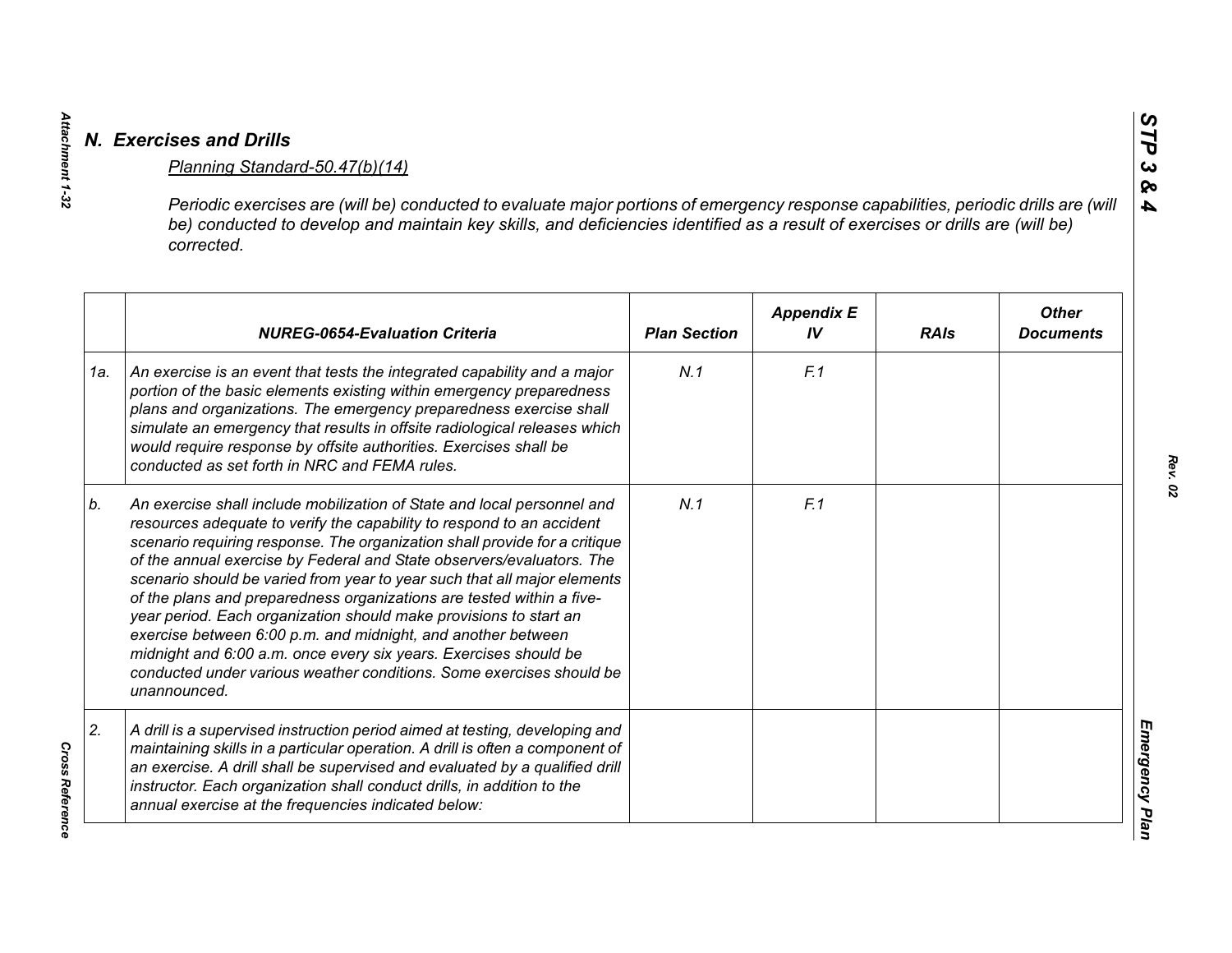|    | <b>NUREG-0654-Evaluation Criteria</b>                                                                                                                                                                                                                                                                                                                                                                                                                                                                                                                         | <b>Plan Section</b>    | <b>Appendix E</b><br>IV | <b>RAIs</b> | <b>Other</b><br><b>Documents</b> |
|----|---------------------------------------------------------------------------------------------------------------------------------------------------------------------------------------------------------------------------------------------------------------------------------------------------------------------------------------------------------------------------------------------------------------------------------------------------------------------------------------------------------------------------------------------------------------|------------------------|-------------------------|-------------|----------------------------------|
| a. | Communication Drills- Communications with State and local<br>governments within the plume exposure pathway Emergency<br>Planning Zone shall be tested monthly. Communications with<br>Federal emergency response organizations and States within the<br>ingestion pathway shall be tested quarterly. Communications<br>between the nuclear facility, State and local emergency operations<br>centers, and field assessment teams shall be tested annually.<br>Communication drills shall also include the aspect of understanding<br>the content of messages. | N.1, Addendum<br>$N-1$ |                         |             |                                  |
| b. | Fire Drills- Fire drills shall be conducted in accordance with the plant<br>(nuclear facility) technical specifications.                                                                                                                                                                                                                                                                                                                                                                                                                                      | Addendum N-1           | $F.1$ .iv               |             |                                  |
| C. | Medical Emergency Drills-A medical emergency drill involving a<br>simulated contaminated individual which contains provisions for<br>participation by the local support services agencies (i.e., ambulance<br>and offsite medical treatment facility) shall be conducted annually.<br>The offsite portions of the medical drill may be performed at part of<br>the required annual exercise                                                                                                                                                                   | Addendum N-1           | F.1.vii<br>F.1.vi       |             |                                  |
| d. | Radiological Monitoring Drills-Plant environs and radiological<br>monitoring drills (onsite and offsite) shall be conducted annually.<br>These drills shall include collection and analysis of all sample media<br>(e.g., water, vegetation, soil and air), and provisions for<br>communications and record keeping. The State drills need not be at<br>each site. Where appropriate, local organization shall participate                                                                                                                                    | Addendum N-1           | F.1.iii                 |             |                                  |
| e. | <b>Health Physics Drills</b>                                                                                                                                                                                                                                                                                                                                                                                                                                                                                                                                  |                        | F.1.iii                 |             |                                  |
|    | (1) Health Physics drills shall be conducted semi-annually which<br>involve response to, and analysis of, simulated elevated<br>airborne and liquid samples and direct radiation measurements<br>in the environment. The State drills need not be at each site.                                                                                                                                                                                                                                                                                               | Addendum N-1           |                         |             |                                  |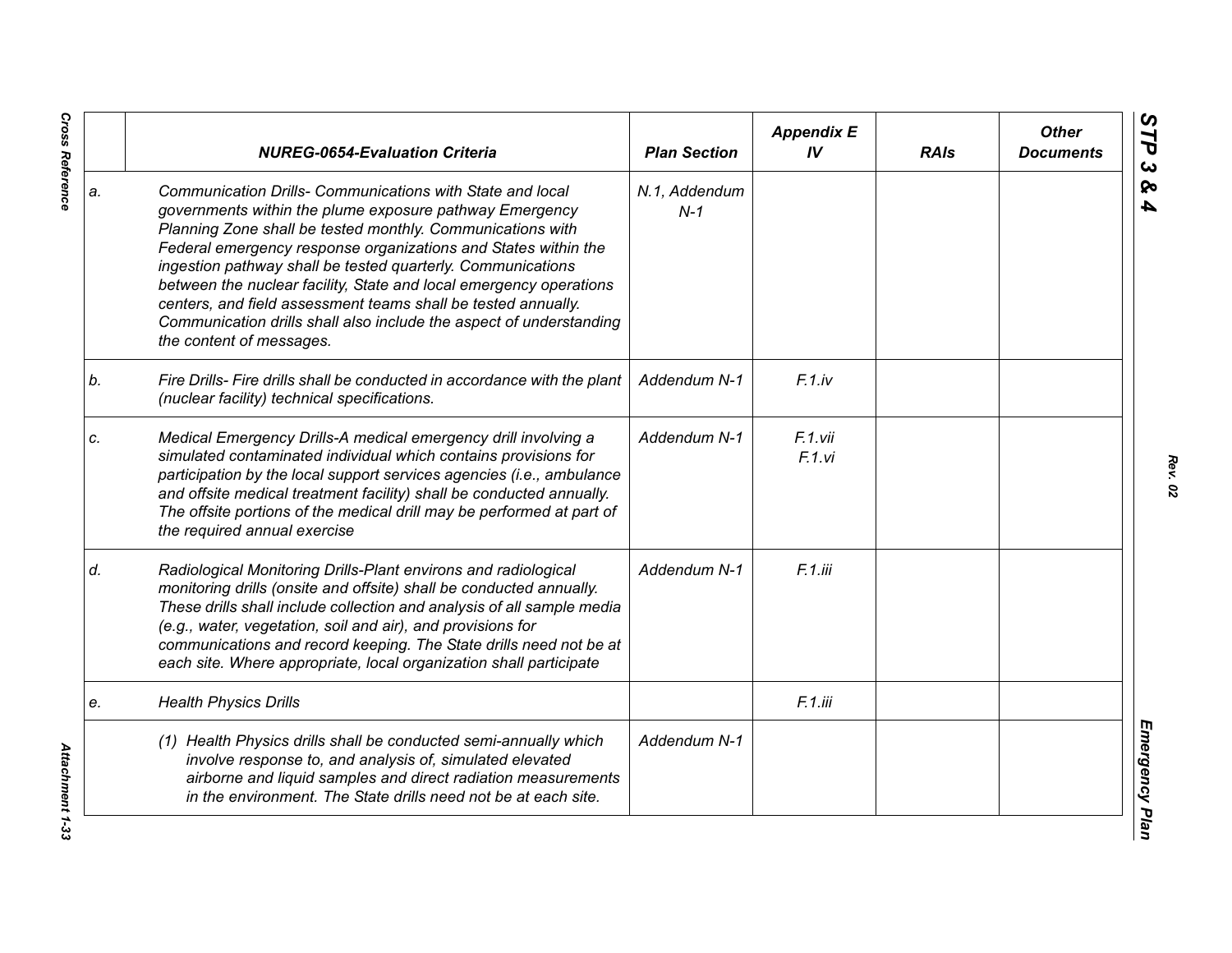|    | <b>NUREG-0654-Evaluation Criteria</b>                                                                                                                                                                                                                                                                                                                                        | <b>Plan Section</b>    | <b>Appendix E</b><br>IV | <b>RAIs</b> | <b>Other</b><br><b>Documents</b> |
|----|------------------------------------------------------------------------------------------------------------------------------------------------------------------------------------------------------------------------------------------------------------------------------------------------------------------------------------------------------------------------------|------------------------|-------------------------|-------------|----------------------------------|
|    | (2) Analysis of inplant liquid samples with simulated elevated<br>radiation levels shall be included in Health Physics drills<br>annually. These drills will include appropriate radiation<br>protection and contamination controls.                                                                                                                                         | Addendum N-1           |                         |             |                                  |
| 3. | Each organization shall describe how exercises and drills are to be<br>carried out to allow free play for decision making and to meet the<br>following objectives. Pending the development of exercise scenarios<br>and exercise evaluation guidance by NRC and FEMA the scenarios for<br>use in exercises and drills shall include but not be limited to, the<br>following: |                        | F.1                     |             |                                  |
| a. | The basic objective(s) of each drill and exercise and appropriate<br>evaluation criteria:                                                                                                                                                                                                                                                                                    | N.1.1, N.2             |                         |             |                                  |
| b. | The date(s), time period, place(s) and participating organization                                                                                                                                                                                                                                                                                                            | Addendum N-1,<br>N.2.2 |                         |             |                                  |
| C. | The simulated events;                                                                                                                                                                                                                                                                                                                                                        | N.2                    |                         |             |                                  |
| d. | A time schedule of real and simulated initiating events                                                                                                                                                                                                                                                                                                                      | N.2                    |                         |             |                                  |
| e. | A narrative summary describing the conduct of the exercises or drills<br>to include such things as simulated casualties, offsite fire<br>department assistance, rescue of personnel, use of protective<br>clothing, deployment of radiological monitoring teams, and public<br>information activities; and                                                                   | N.2                    |                         |             | BL 05-02                         |
| f. | A description of the arrangements for and advance materials to be<br>provided to official observers.                                                                                                                                                                                                                                                                         | N.2.2                  |                         |             |                                  |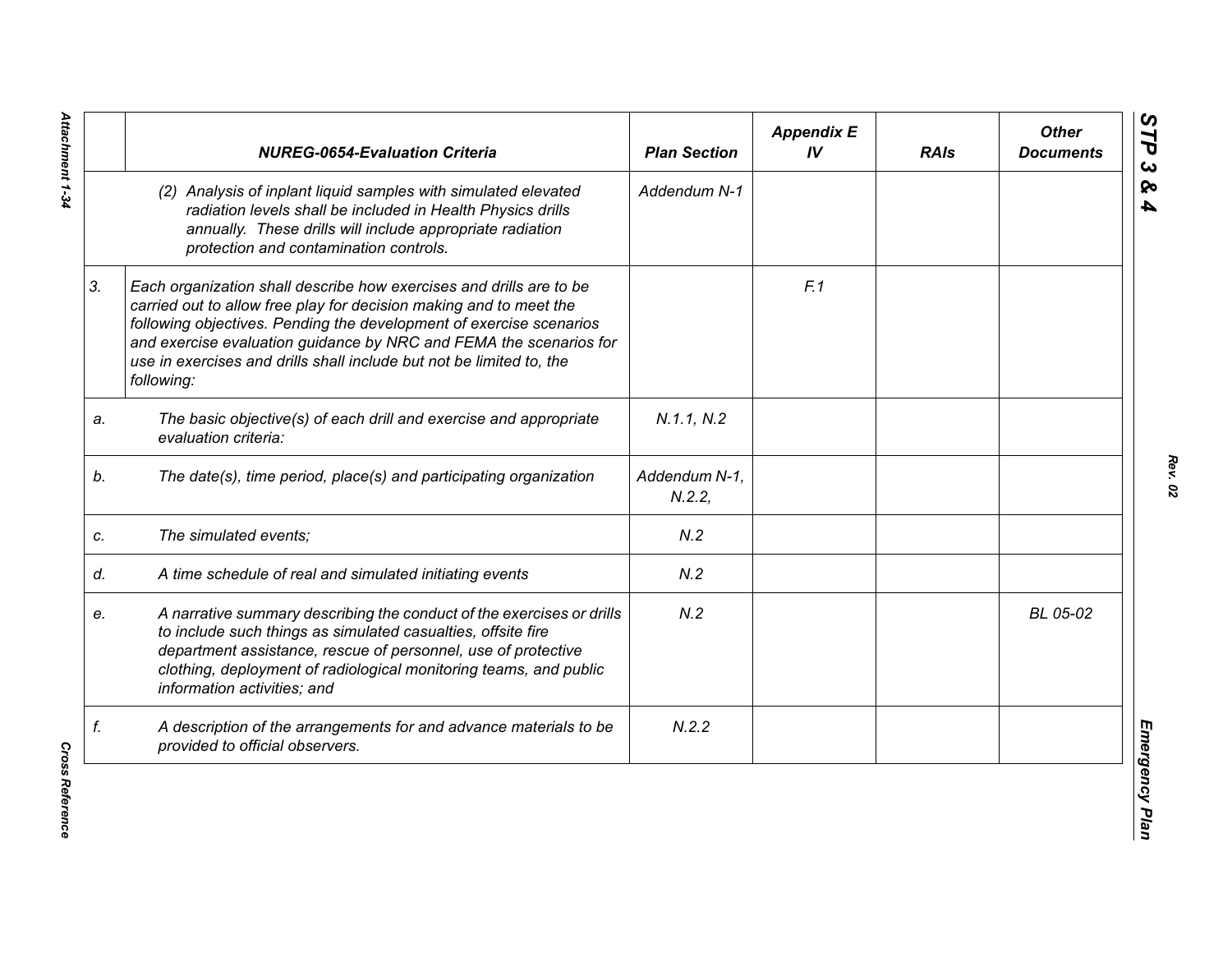|                    | <b>NUREG-0654-Evaluation Criteria</b>                                                                                                                                                                                                                                                                                                                                                                                    | <b>Plan Section</b> | <b>Appendix E</b><br>IV | <b>RAIs</b>  | <b>Other</b><br><b>Documents</b> |
|--------------------|--------------------------------------------------------------------------------------------------------------------------------------------------------------------------------------------------------------------------------------------------------------------------------------------------------------------------------------------------------------------------------------------------------------------------|---------------------|-------------------------|--------------|----------------------------------|
| $\boldsymbol{4}$ . | Official observers from Federal, State or local governments will observe,<br>evaluate, and critique the required exercises. A critique shall be<br>scheduled at the conclusion of the exercise to evaluate the ability of<br>organizations to respond as called for in the plan. The critique shall be<br>conducted as soon as practicable after the exercise, and formal<br>evaluation should result from the critique. | N.1, N.2.2          |                         |              |                                  |
| 5.                 | Each organization shall establish means for evaluating observer and<br>participant comments on areas needing improvement, including<br>emergency plan procedural changes, and for assigning responsibility for<br>implementing corrective actions. Each organization shall establish<br>management control used to ensure that corrective actions are<br>implemented.                                                    | N.1                 | F <sub>12</sub>         | VEGP 13.3-10 |                                  |
|                    |                                                                                                                                                                                                                                                                                                                                                                                                                          |                     |                         |              |                                  |
|                    |                                                                                                                                                                                                                                                                                                                                                                                                                          |                     |                         |              |                                  |
|                    |                                                                                                                                                                                                                                                                                                                                                                                                                          |                     |                         |              |                                  |
|                    |                                                                                                                                                                                                                                                                                                                                                                                                                          |                     |                         |              |                                  |
|                    |                                                                                                                                                                                                                                                                                                                                                                                                                          |                     |                         |              |                                  |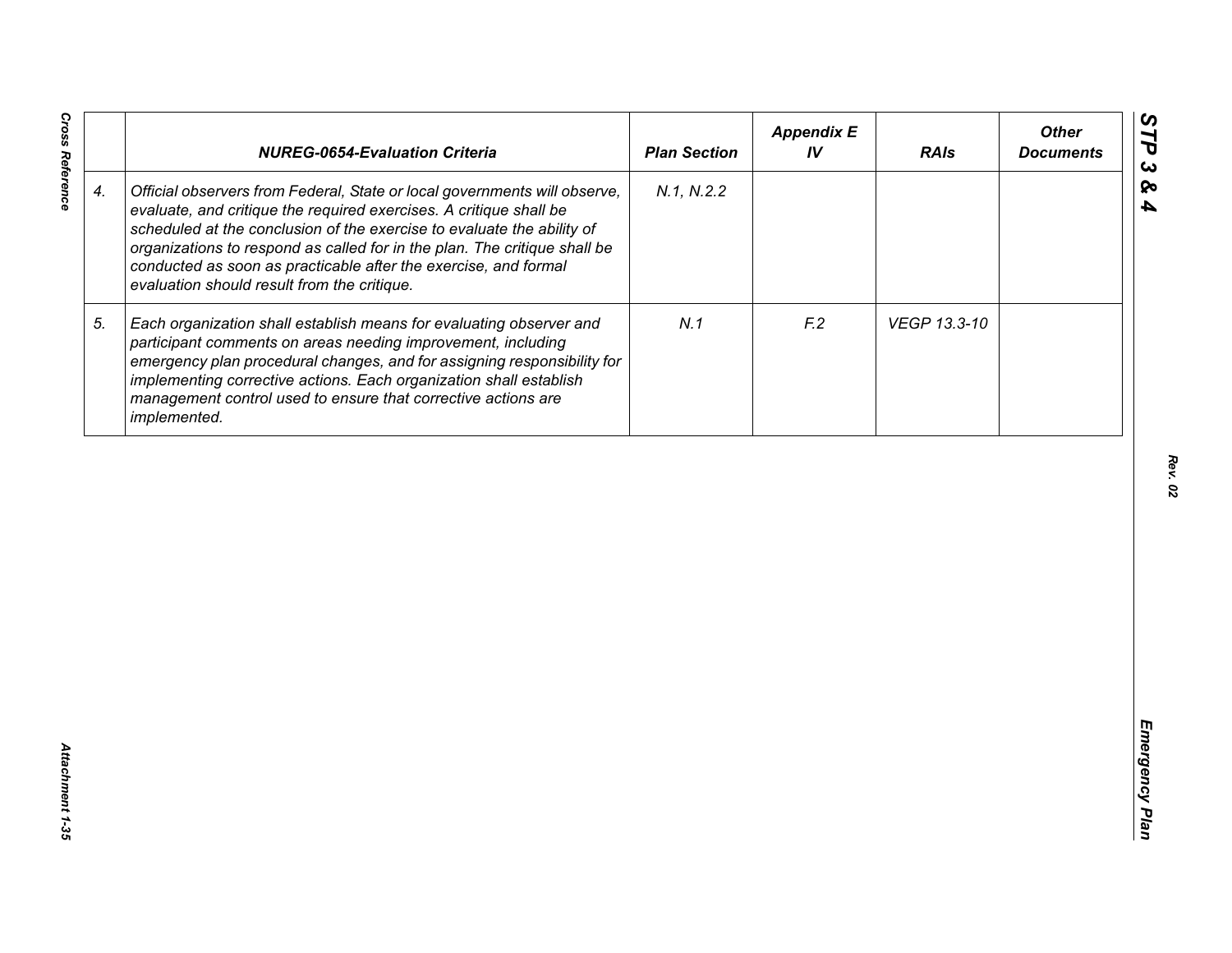|    | Radiological emergency response training is provided to those who may be called on to assist in an emergency.                                                                                                                                                                                                                                                                                                  |                     |                         |              |                                  |
|----|----------------------------------------------------------------------------------------------------------------------------------------------------------------------------------------------------------------------------------------------------------------------------------------------------------------------------------------------------------------------------------------------------------------|---------------------|-------------------------|--------------|----------------------------------|
|    | <b>NUREG-0654-Evaluation Criteria</b>                                                                                                                                                                                                                                                                                                                                                                          | <b>Plan Section</b> | <b>Appendix E</b><br>IV | <b>RAIs</b>  | <b>Other</b><br><b>Documents</b> |
|    | Each organization shall assure the training of appropriate individuals.                                                                                                                                                                                                                                                                                                                                        |                     |                         |              |                                  |
| a. | Each facility to which the plant applies shall provide site specific<br>emergency response training for those offsite emergency<br>organizations who may be called upon to provide assistance in the<br>event of an emergency.                                                                                                                                                                                 | M.8                 |                         | GGNS 13.3-55 |                                  |
|    | Each offsite response organization shall participate in and receive<br>training. Where mutual aid agreements exist between local agencies<br>such as fire, policy and ambulance/rescue, the training shall also be<br>offered to the other departments who are members of the mutual aid<br>district.                                                                                                          | N/A                 |                         |              |                                  |
| 2. | The training program for members of the onsite emergency organization<br>shall, besides classroom training, include practical drills in which each<br>individual demonstrates ability to perform his assigned emergency<br>function. During the practical drills, on-the-spot correction of erroneous<br>performance shall be made and a demonstration of the proper<br>performance offered by the instructor. | M.6                 | F <sub>2</sub>          |              |                                  |
|    | Training for individuals assigned to licensee first aid teams shall include<br>courses equivalent to Red Cross Multi-Media.                                                                                                                                                                                                                                                                                    | M.7                 |                         |              |                                  |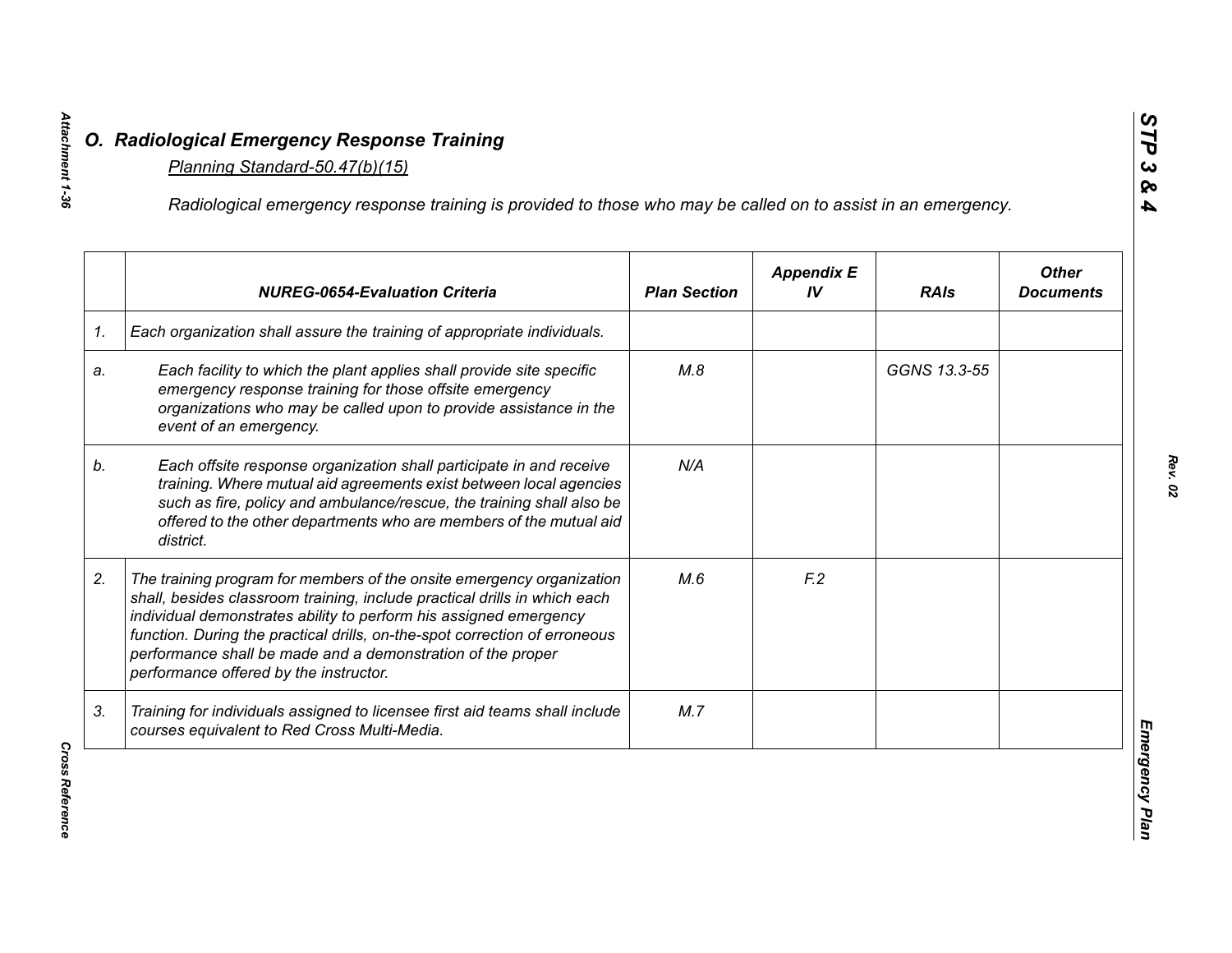|    | <b>NUREG-0654-Evaluation Criteria</b>                                                                                                                                                                                                                                                                                            | <b>Plan Section</b> | <b>Appendix E</b><br>IV | <b>RAIs</b> | <b>Other</b><br><b>Documents</b> |
|----|----------------------------------------------------------------------------------------------------------------------------------------------------------------------------------------------------------------------------------------------------------------------------------------------------------------------------------|---------------------|-------------------------|-------------|----------------------------------|
| 4. | Each organization shall establish a training program for instructing and<br>qualifying personnel who will implement radiological emergency<br>response plans. The specialized initial training and periodic retraining<br>programs (including the scope, nature and frequency) shall be provided<br>in the following categories: |                     |                         |             |                                  |
| a. | Directors or coordinators of the response organizations;                                                                                                                                                                                                                                                                         | M.3                 | F.1.i                   |             |                                  |
| b. | Personnel responsible for accident assessment;                                                                                                                                                                                                                                                                                   | M.4                 | F.1.ii                  |             |                                  |
| c. | Radiological monitoring teams and radiological analysis personnel;                                                                                                                                                                                                                                                               | M.4                 | F.1.iii                 |             |                                  |
| d. | Police, security and fire fighting personnel;                                                                                                                                                                                                                                                                                    | M.8                 | F.1iv                   |             |                                  |
| e. | Repair and damage control/correctional action teams (onsite);                                                                                                                                                                                                                                                                    | M.3                 | F.1.v                   |             |                                  |
| f. | First aid and rescue personnel;                                                                                                                                                                                                                                                                                                  | M.4                 | F.1.vi                  |             |                                  |
| g. | Local support services personnel including Civil<br>Defense/Emergency Service personnel;                                                                                                                                                                                                                                         | M.8                 |                         |             |                                  |
| h. | Medical support personnel;                                                                                                                                                                                                                                                                                                       | M.4                 |                         |             |                                  |
| i. | Licensee's headquarters support personnel;                                                                                                                                                                                                                                                                                       | M.3                 | F.1.viii                |             |                                  |
| j. | Personnel responsible for transmission of emergency information<br>and instructions.                                                                                                                                                                                                                                             | M.4                 |                         |             |                                  |
| 5. | Each organization shall provide for the initial and annual retraining of<br>personnel with emergency response responsibilities.                                                                                                                                                                                                  | M.2.3               |                         |             |                                  |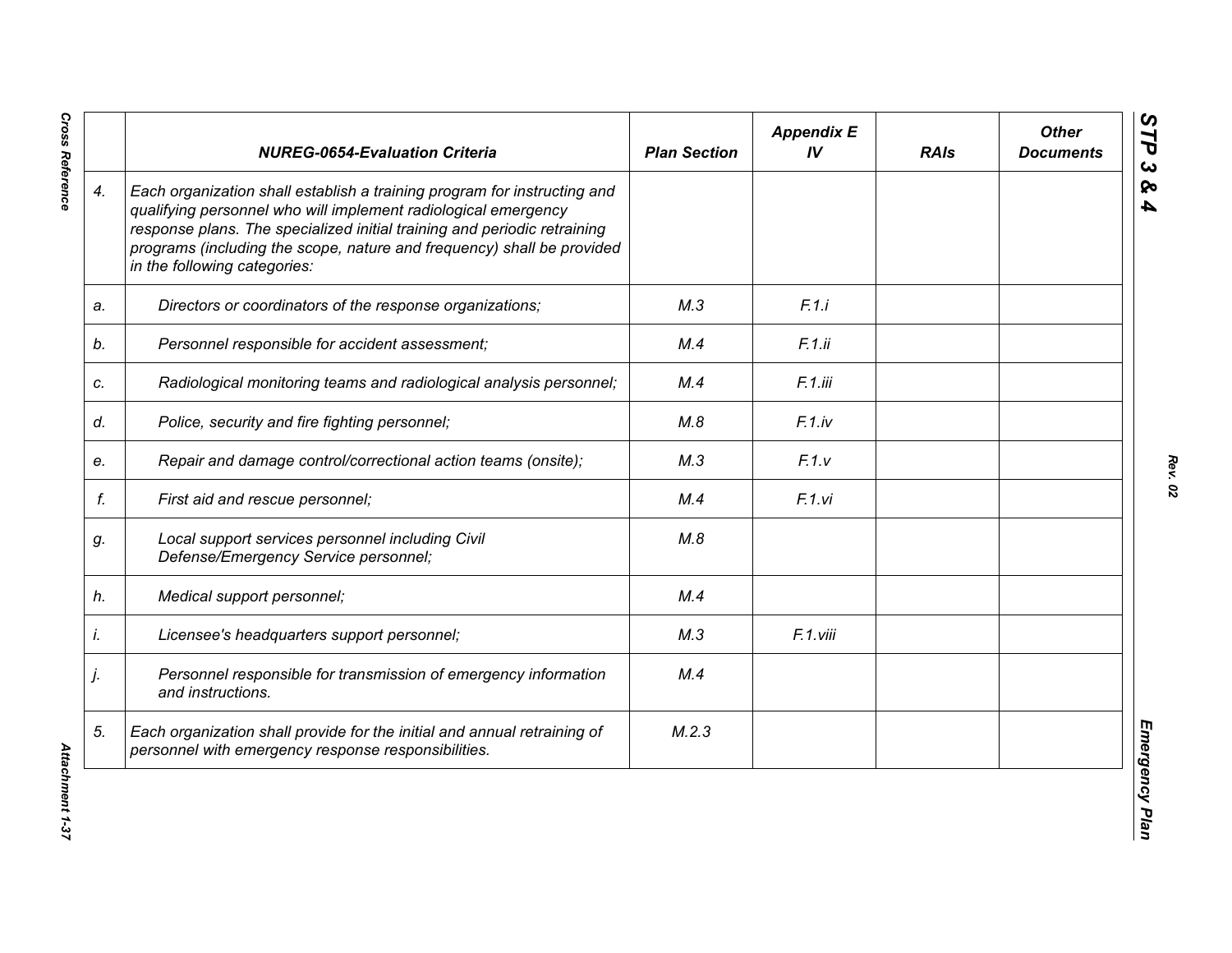| Responsibilities for the plan development and review and for distribution of emergency plans are established, and planners are<br>properly trained. |                                                                                                                                                                                                                                                                           |                       |                         |              |                                  |  |
|-----------------------------------------------------------------------------------------------------------------------------------------------------|---------------------------------------------------------------------------------------------------------------------------------------------------------------------------------------------------------------------------------------------------------------------------|-----------------------|-------------------------|--------------|----------------------------------|--|
|                                                                                                                                                     | <b>NUREG-0654-Evaluation Criteria</b>                                                                                                                                                                                                                                     | <b>Plan Section</b>   | <b>Appendix E</b><br>IV | <b>RAIs</b>  | <b>Other</b><br><b>Documents</b> |  |
| 1 <sub>1</sub>                                                                                                                                      | Each organization shall provide for the training of individuals responsible<br>for the planning effort.                                                                                                                                                                   | M.2                   | G                       |              |                                  |  |
| 2.                                                                                                                                                  | Each organization shall identify by title the individual with the overall<br>authority and responsibility for radiological emergency response<br>planning.                                                                                                                | $\overline{O.1}$      | $\overline{G}$          |              |                                  |  |
| 3.                                                                                                                                                  | Each organization shall designate an Emergency Planning Coordinator<br>with responsibility for the development and updating of emergency plans<br>and coordination of these plans with other response organizations.                                                      | O.1                   | G                       |              |                                  |  |
| 4.                                                                                                                                                  | Each organization shall update its plan and agreements as needed,<br>review and certify it to be current on an annual basis. The update shall<br>take into account changes identified by drills and exercises.                                                            | 0.2, 0.3              |                         |              |                                  |  |
| 5.                                                                                                                                                  | The emergency response plans and approved changes to the plans<br>shall be forwarded to all organizations and appropriate individuals with<br>responsibility for implementation of the plans. Revised pages shall be<br>dated and marked to show where changes have made. | $\overline{O.1}$      |                         | GGNS 13.3-56 |                                  |  |
| 6.                                                                                                                                                  | Each plan shall contain a detailed listing of supporting plans and their<br>source.                                                                                                                                                                                       | <b>Attachment 2</b>   |                         |              |                                  |  |
| 7.                                                                                                                                                  | Each plan shall contain as an appendix listing, by title, procedures<br>required to implement the plan. The listing shall include the section(s) of<br>the plan to be implemented by each procedure.                                                                      | Attachment 2          |                         | VEGP 13.3-5  |                                  |  |
| 8.                                                                                                                                                  | Each plan shall contain a specific table of contents. Plans submitted for<br>review should be cross-referenced to these criteria.                                                                                                                                         | Table-of-<br>Contents |                         |              |                                  |  |